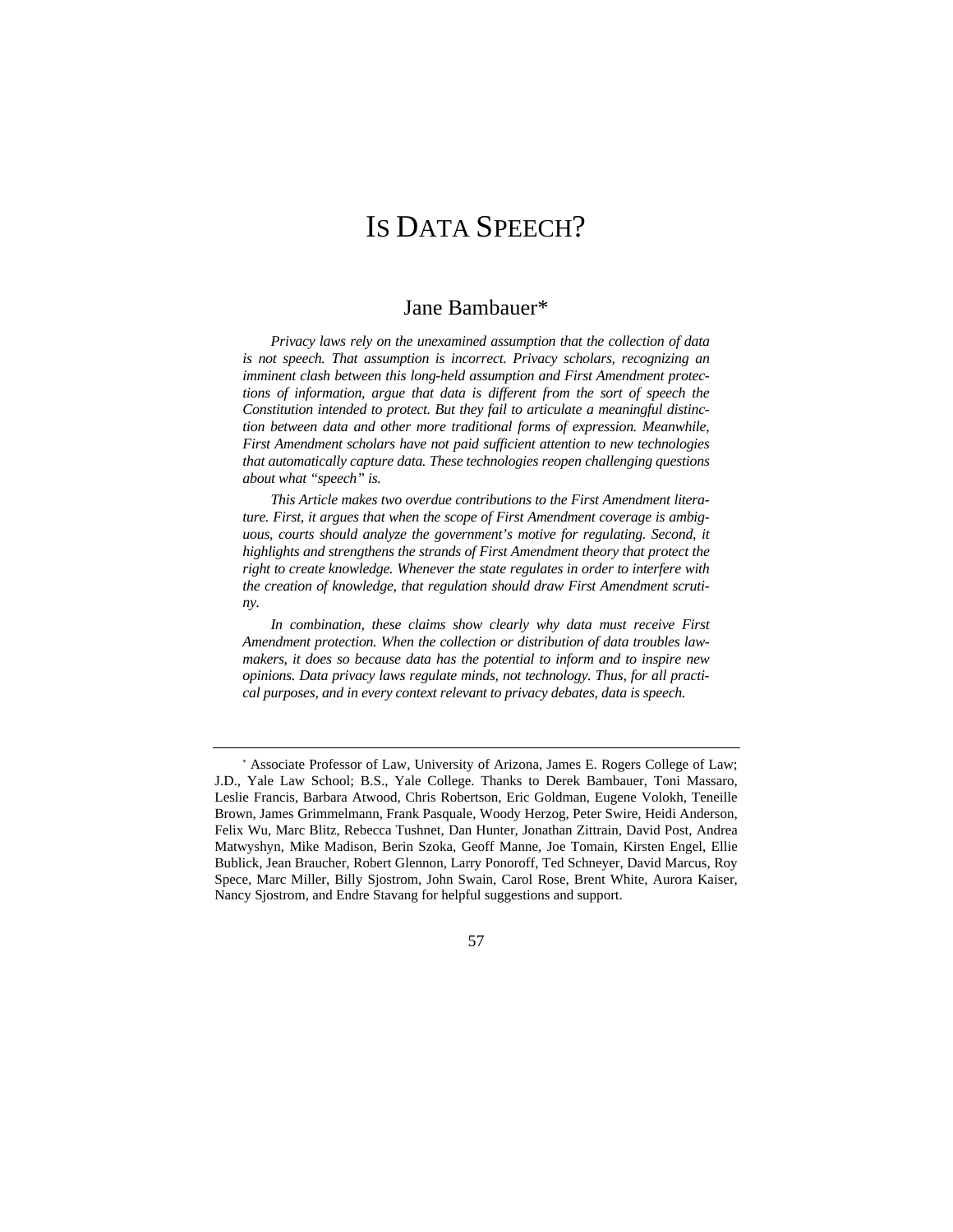[I]f there is any principle of the Constitution that more imperatively calls for attachment than any other it is the principle of free thought . . . .

—Justice Oliver Wendell Holmes, Jr.1

# **INTRODUCTION**

When does factual information become speech? The appealing, simple answers reside at the extremes.

Perhaps information is always speech. After all, information communicates, educates, and persuades. A single plain fact can do more to change minds and alter debates than a thousand opinions. But this rule goes too far. There are many times that an event will leave a mark that has the potential to retell its story. A car may careen into a barrier and leave a streak of paint. Long after the car is towed, the streak states, in a way, when and where the crash occurred, how fast the car was traveling during impact, and what color the car was. The streak of paint can be received and interpreted by a human to create

 <sup>1.</sup> United States v. Schwimmer, 279 U.S. 644, 654-55 (1929) (Holmes, J., dissenting).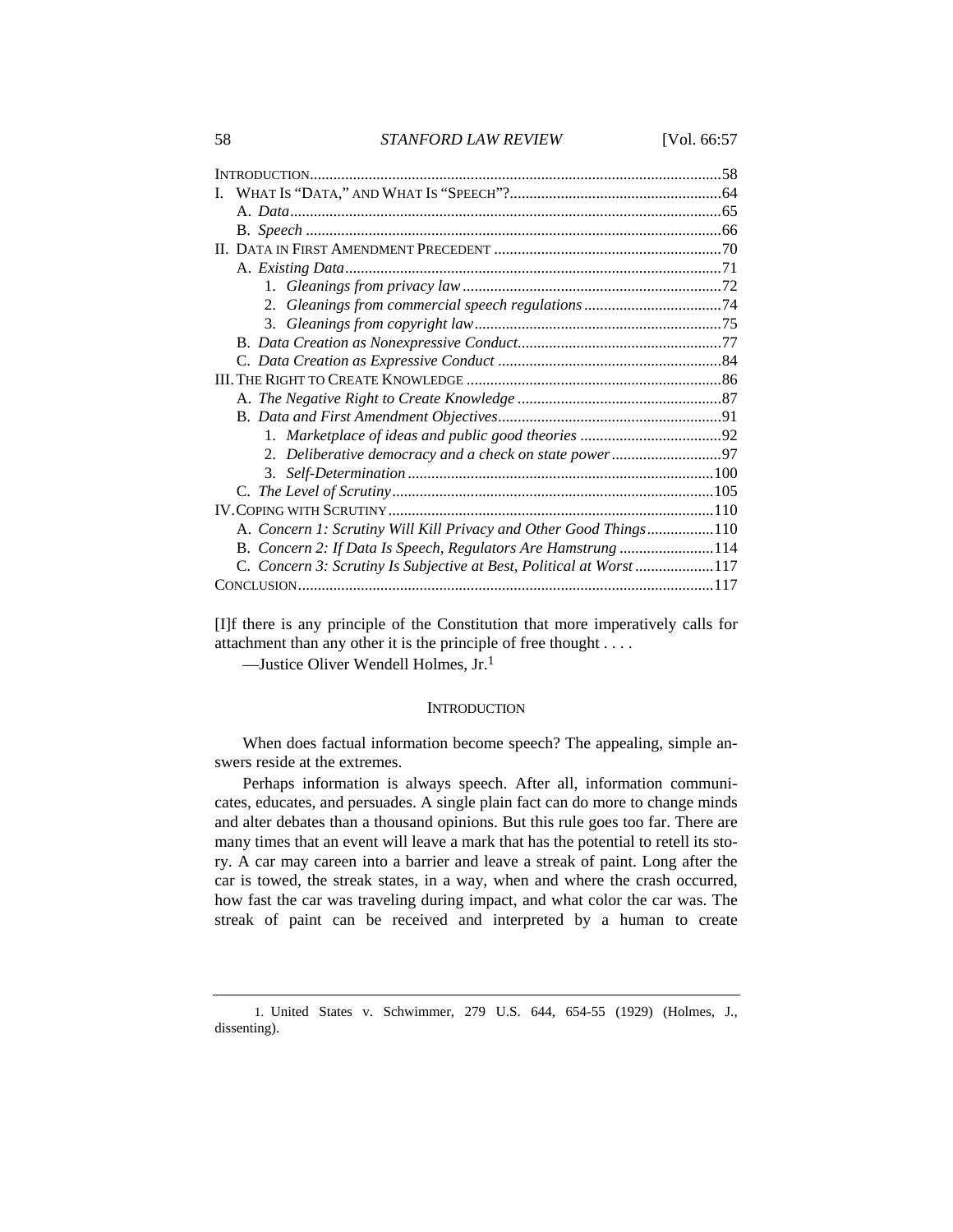knowledge.2 But if a city repainted the barrier, we would not interpret this as a decision related to speech. Likewise a crack in the sidewalk might tell the story of a frost, but a municipal ordinance requiring property owners to maintain their sidewalks would not be an act of censorship. Every cell contains DNA, the body's ultimate archive of information, and yet the proper disposal of used syringes does not, and should not, implicate First Amendment scrutiny.

Since data is expressed in alphanumeric symbols, it certainly looks a lot more like traditional speech than a crack in the sidewalk.<sup>3</sup> However, conceptually it is sometimes not so far off. When data is the byproduct of other events and services—transactions between a home computer and a website's server, or between a cell phone and a cell tower—these records are no different from other unanticipated marks created by the bustle of life. They have no intended author, and no intended audience. They are mere footprints.

If information isn't always speech, then perhaps it is never speech. After all, the quintessential First Amendment litigant expresses some unpopular idea or opinion. Maybe the domain of the First Amendment is opinion, and other products of human subjectivity. This rule runs into unsalvageable problems even more quickly than the last. Some of the most important modern speech cases concerned the unadorned reporting of raw information. The Supreme Court protected the *New York Times*'s distribution of the Pentagon Papers from prior restraint by the federal government on the basis of its First Amendment rights to do so.4 The *New York Times* had received a leak of the Pentagon Papers—a report created by the Department of Defense to document the U.S. involvement in the Vietnam War. Many details in the report conflicted with the information that the Johnson Administration had told the public, so the Pentagon Papers were significant not only for the details within them, but also for the inevitable inference that President Johnson had deceived Americans. Justices Black and Douglas had no trouble recognizing the speech interests in raw facts—the fact of the Pentagon Papers' existence and the facts that were reported in them.5 It was not necessary for the *New York Times* to editorialize in order to access the First Amendment's protection.6

A distinction can be made between statements of fact that are observed and written by a human and those that are collected mechanically, and it might be tempting to draw the First Amendment line between the two. But the distinc-

 <sup>2.</sup> It is, as Gregory Bateson has put it, "a difference which makes a difference." GREGORY BATESON, STEPS TO AN ECOLOGY OF MIND 453 (1972) (emphasis omitted).

 <sup>3.</sup> Although the word "data" is the plural form of "datum," in the context of this Article, I usually use the word as a mass noun (like "information" or "the media").

 <sup>4.</sup> N.Y. Times Co. v. United States, 403 U.S. 713, 714 (1971) (per curiam).

 <sup>5.</sup> *Cf. id.* at 715 (Black, J., concurring).

 <sup>6.</sup> Moreover, even facts that are not connected to matters of grave public concern, such as the price of a prescription drug, may receive the treatment and protection of speech. *See, e.g.*, Va. State Bd. of Pharmacy v. Va. Citizens Consumer Council, Inc., 425 U.S. 748, 770 (1976).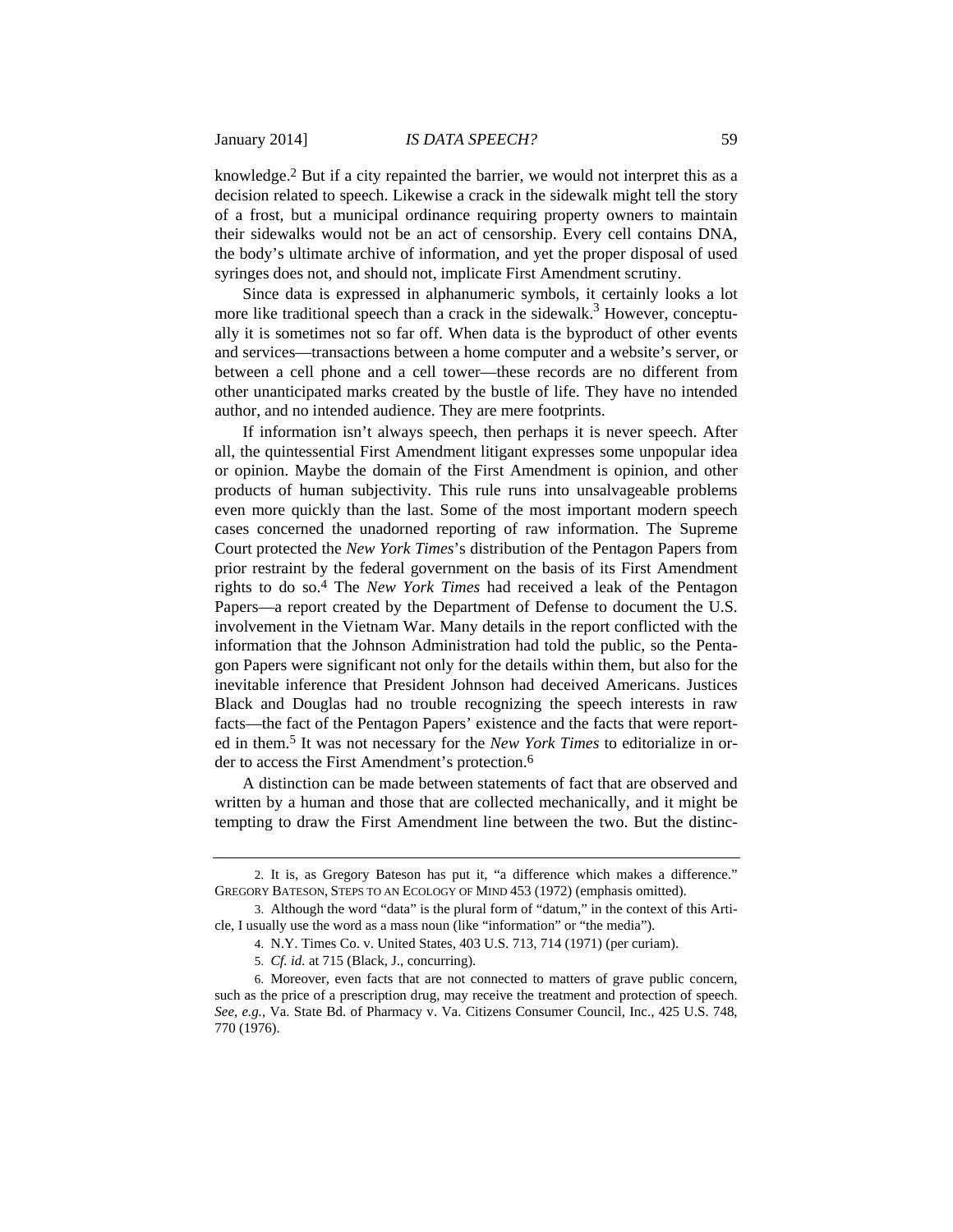tion is untenable. Suppose Congress were to pass a law mandating the destruction of mechanically captured climate science data and the discontinuation of the collection of core samples. It is implausible to think that a court would not employ some form of First Amendment scrutiny.7

The two absolute positions, that data always is speech or never is, simply fail to describe an understanding of the First Amendment that society could tolerate. If neither of the poles can be correct, the truth is somewhere in the messy middle.

Delineating exactly when information receives speech protection, and why, would not have been worth the energy before the era of mass computing, but the building momentum of data analytics and the competing interests of personal privacy have turned this once-arcane question into a matter of great significance and urgency.

Privacy advocates naturally turn to lawmakers to combat the effects of increased data collection and cheap data storage. They are not alone. As smart phones and other recording devices become ubiquitous, corporations have come to the well, too, pressing legislators to create or strengthen laws that protect their interests in secrecy. Of course, these political forces have little overlap in support. Consumer groups press for privacy laws while corporations lobby for trade secret laws and various industry-specific protections (for example, so-called "ag-gag" laws for animal agriculture companies<sup>8</sup> or criminal statutes outlawing card-counting devices for casinos<sup>9</sup>), but the motivation for these disparate efforts is the same: to preserve the information status quo.

These efforts clash with the First Amendment.

This Article contends that the freedom of speech carries an implicit right to create knowledge. When the government deliberately interferes with an individual's effort to learn something new, that suppression of disfavored knowledge is presumptively illegitimate and must withstand judicial scrutiny.

The application of this rule to information law is straightforward. Data is not automatically speech in every context; as the opening hypotheticals illustrate, data can be generated without any expectation to be reviewed and interpreted. But asking whether all data should be treated as speech misses the

 <sup>7.</sup> If Congress is careful, this could be crafted in a viewpoint-neutral way since all researchers, regardless of their beliefs about global warming, would be burdened by the regulation.

 <sup>8.</sup> Mark Bittman, Op-Ed., *Who Protects the Animals?*, N.Y. TIMES OPINIONATOR (Apr. 26, 2011, 9:29 PM), http://opinionator.blogs.nytimes.com/2011/04/26/who-protectsthe-animals (coining the term "ag-gag"); *see also* UTAH CODE ANN. § 76-6-112 (LexisNexis 2013) (defining the crime of "agricultural operation interference").

 <sup>9.</sup> NEV. REV. STAT. § 465.075 (2013) (criminalizing the use of a device which "[a]nalyzes the probability of the occurrence of an event relating to [a] game"). For a thorough discussion of the First Amendment implications of this and similar card-counting statutes, see Adam Kolber, Card Counting and Freedom of Thought 1, 5 (May 29, 2013) (unpublished manuscript) (on file with author).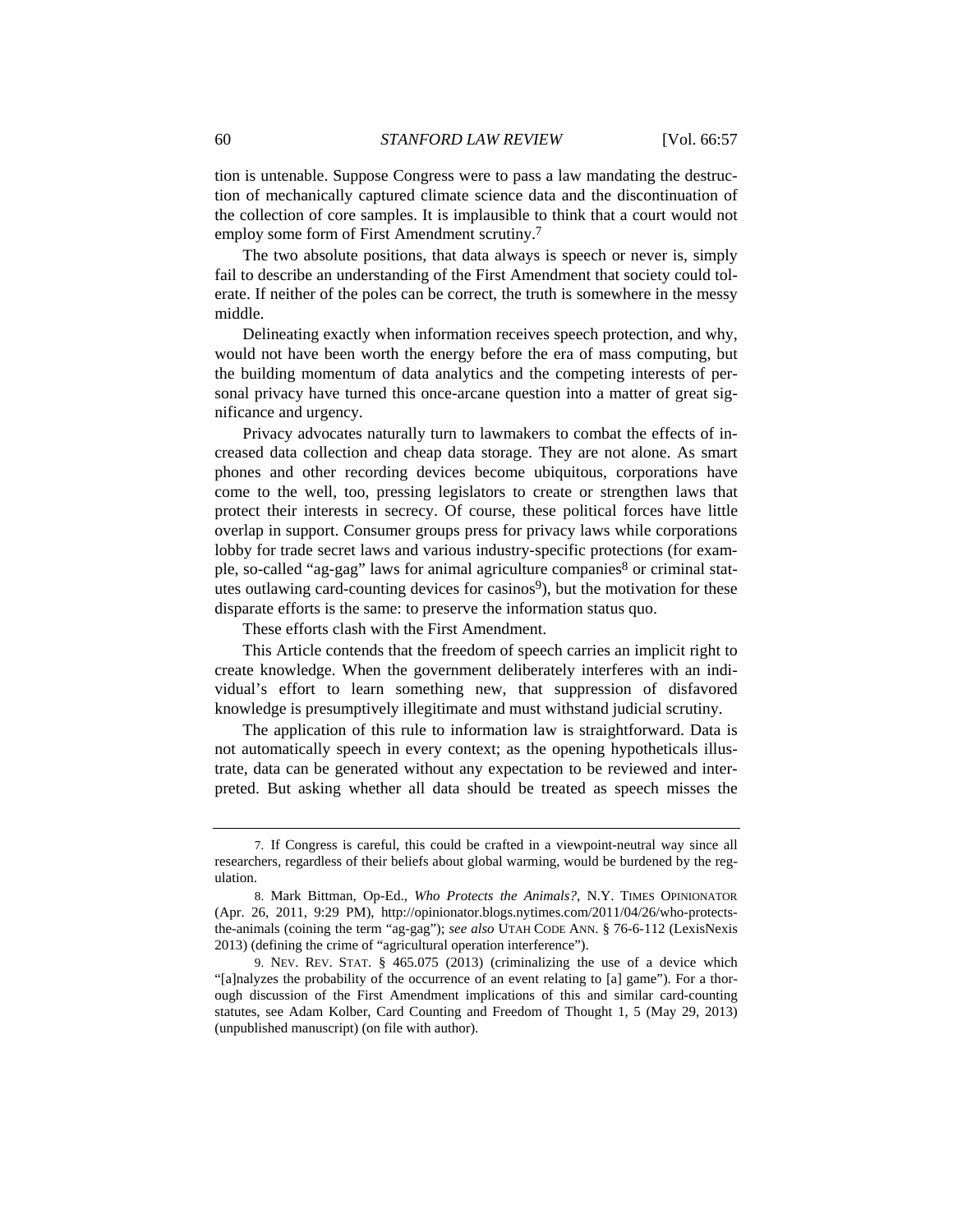point: any time the state regulates information precisely *because* it informs people, the regulation rouses the First Amendment.

The right to create knowledge reinforces American commitments to autonomy and intellectual curiosity. It at once transcends and supports "speaker" and "listener" rights by protecting observation and thought—the very things that make speaking and listening so valuable. It deserves to be celebrated. Nevertheless, I will proceed with caution because the implications of the right are quite far reaching and profound.

For one thing, as I describe in Part II, the right to create knowledge explodes the classic distinction between information and information *gathering*, which has long been used by courts to define a boundary between protected speech and unprotected conduct. Mechanically captured recordings of conversations and images are often treated as information-gathering conduct, and have avoided First Amendment scrutiny on that basis. A large and growing body of wiretap statutes and information security laws rely heavily on the distinction. But a rigorous review of the cases distinguishing information from information gathering reveals that the reasoning is flawed. The cases treat a journalist who observes an event differently depending on whether she records the incident by taking meticulous notes using pad and paper (protected) or by using the video function on her iPhone (unprotected). The line arbitrarily favors old technologies (memory, pens, even word processors) over new ones.

Recent, better-reasoned case law has already begun to correct the inconsistency.10 If the dissemination of mechanical recordings receives First Amendment protection (which it does), $^{11}$  then the creation of those same recordings must have First Amendment significance, too.

Many readers will feel uneasy about the breadth of a First Amendment that interferes with the modern attempts to limit the collection of personal data. The proposals in this Article can be used to challenge the constitutionality of many popular privacy statutes (for example, the Health Insurance Portability and Accountability Act of 1996<sup>12</sup>). They throw into doubt the Federal Trade Commission's varied privacy initiatives and frustrate the White House's proposed "Consumer Privacy Bill of Rights."13 All-party-consent wiretap statutes would

 <sup>10.</sup> *See* discussion *infra* Part II.C.

 <sup>11.</sup> Bartnicki v. Vopper, 532 U.S. 514, 527 (2001) ("It is true that the delivery of a tape recording might be regarded as conduct, but given that the purpose of such a delivery is to provide the recipient with the text of recorded statements, it is like the delivery of a handbill or a pamphlet, and as such, it is the kind of 'speech' that the First Amendment protects.").

 <sup>12.</sup> Pub. L. No. 104-191, 110 Stat. 1936 (codified as amended at scattered sections of 18, 26, 29, and 42 U.S.C.).

 <sup>13.</sup> Do-Not-Track Online Act of 2011, S. 913, 112th Cong. (2011); Do Not Track Me Online Act, H.R. 654, 112th Cong. (2011); FED. TRADE COMM'N, PROTECTING CONSUMER PRIVACY IN AN ERA OF RAPID CHANGE: RECOMMENDATIONS FOR BUSINESSES AND POLICYMAKERS (2012) [hereinafter FTC PRIVACY REPORT], *available at* http://ftc.gov/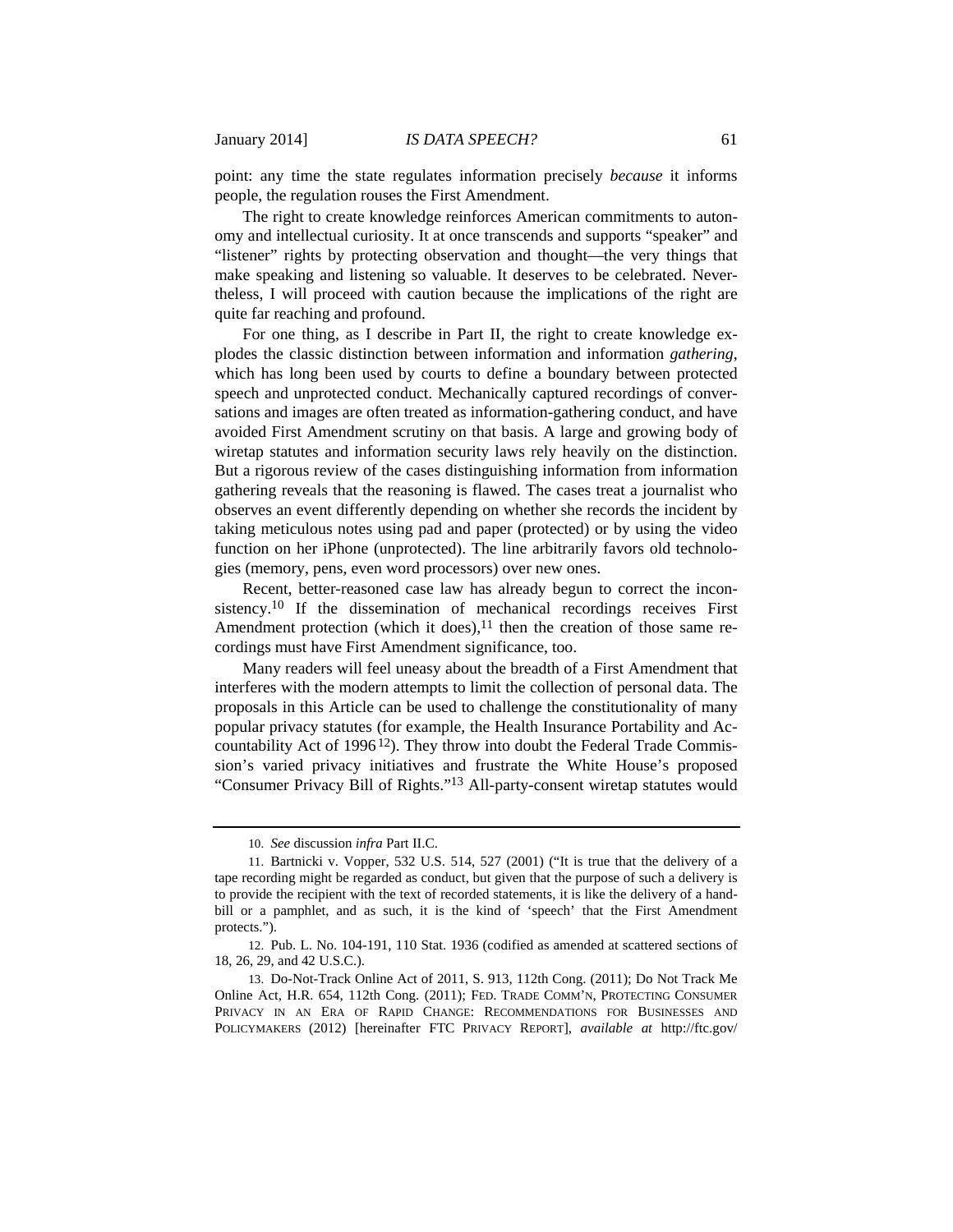have to be justified by important or compelling state interests, and the various "Do Not Track" bills, as well as the pending and future attempts to limit the collection and disclosure of location-tracking data, would be subjected to constitutional scrutiny, too. It would be quite natural to have reservations about a theory of constitutional law that has such sweeping effects.

Anticipating the disruption that constitutional scrutiny would cause, privacy scholars have built a consensus conveniently placing data outside the scope of the First Amendment's protection. Neil Richards has argued that personal data is not speech because it is more commodity than expression.14 Ashutosh Bhagwat recognizes that there is some basis for treating data as speech, but because the consequences are "dramatic and troubling," he advises jurists to evade scrutiny by characterizing data as less valuable, purely private speech.<sup>15</sup> And Tim Wu concludes that data cannot be speech because computers do not have constitutional rights.<sup>16</sup>

These scholars write in stubborn service to the privacy and consumer regulations that seem most sensible to them.17 Certainly there are many reasons to believe that privacy regulations make good public policy. But optimal policies are not immune from First Amendment constraints.18 More importantly, these

 14. Neil M. Richards, *Reconciling Data Privacy and the First Amendment*, 52 UCLA L. REV. 1149, 1169, 1173 (2005); *see also* Shubha Ghosh, *Informing and Reforming the Marketplace of Ideas: The Public-Private Model for Data Production and the First Amendment* (Univ. of Wis. Law Sch. Legal Studies Research Paper Series, Paper No. 1189, 2012), *available at* http://ssrn.com/abstract=2000102.

 15. Ashutosh Bhagwat, Sorrell v. IMS Health*: Details, Detailing, and the Death of Privacy*, 36 VT. L. REV. 855, 856, 875-76 (2012).

 16. Tim Wu, Op-Ed., *Free Speech for Computers?*, N.Y. TIMES (June 19, 2012), http://www.nytimes.com/2012/06/20/opinion/free-speech-for-computers.html. Of course, by this logic, books cannot be speech either because they, too, are not persons.

 17. *See, e.g.*, Agatha M. Cole, *Internet Advertising After* Sorrell v. IMS Health*: A Discussion on Data Privacy & the First Amendment*, 30 CARDOZO ARTS & ENT. L.J. 283, 310-12 (2012) (finding that *Sorrell* does not constrain "Do Not Track" legislation because the proposed law does not restrict "expressive uses of data").

 18. Justice Holmes, the chief architect of modern First Amendment law, cautioned the courts against using policy considerations as their gauge. A passage from his heralded dissent in *Abrams v. United States* succinctly captures the dangers of this approach: "Persecution for the expression of opinions seems to me perfectly *logical*." 250 U.S. 616, 630 (1919) (Holmes, J., dissenting) (emphasis added).

os/2012/03/120326privacyreport.pdf; WHITE HOUSE, CONSUMER DATA PRIVACY IN A NETWORKED WORLD: A FRAMEWORK FOR PROTECTING PRIVACY AND PROMOTING INNOVATION IN THE GLOBAL DIGITAL ECONOMY (2012) [hereinafter WHITE HOUSE PRIVACY REPORT], *available at* http://www.whitehouse.gov/sites/default/files/privacy-final.pdf; Jasmin Melvin, *"Do Not Track" Internet Spat Risks Legislative Crackdown*, REUTERS (July 23, 2012, 4:08 PM EDT), http://www.reuters.com/article/2012/07/23/us-internet-trackingidUSBRE86M17R20120723. The FTC's involvement in industry-wide talks about a voluntary "Do Not Track" option may be an example of what Derek Bambauer has called "soft censorship." *See* Derek E. Bambauer, *Orwell's Armchair*, 79 U. CHI. L. REV. 863, 867 (2012).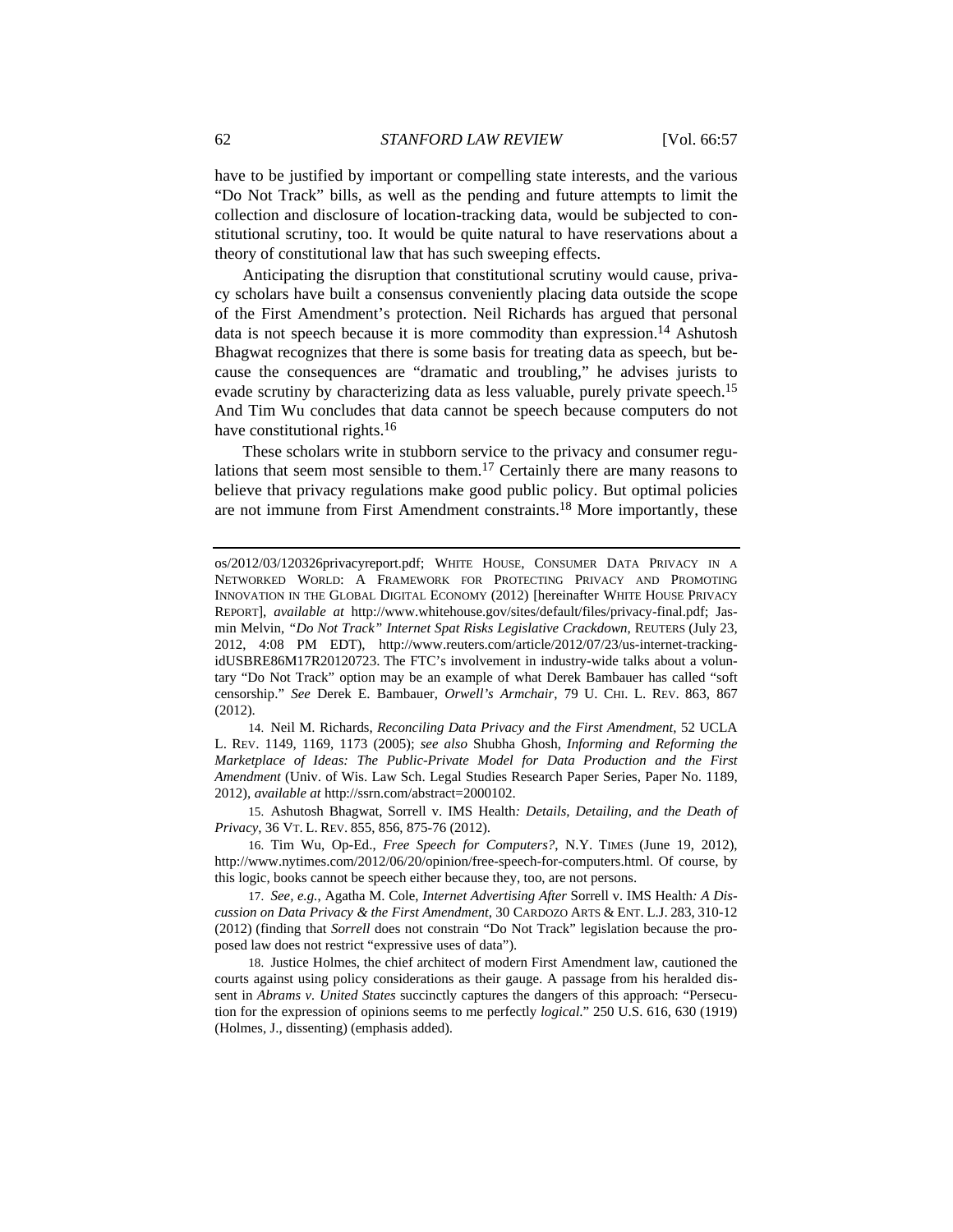scholars do not provide any coherent vision of the First Amendment. They do not successfully reconcile their arguments with longstanding social commitments to the free flow of information.

Meanwhile, First Amendment scholars have largely ignored how new technologies challenge the definitional questions of speech.19 Seth Kreimer has called attention to the unsound distinction between mechanically captured information and protected expression in the context of camera and video recordings,20 but scholars have yet to propose a satisfying analytical framework for the variety of data collection practices that will give rise to First Amendment questions.

This Article offers such a framework in Part III by combining two important insights, each of which has a strong legacy in case law and legal scholarship. First, the Article highlights and strengthens the strands of First Amendment theory that protect the creation of knowledge. Expanded knowledge is an end goal of American speech rights, and accurate information, along with other, more subjective expressions, provides the fuel. Second, if a court is uncertain whether a regulation targets "speech," it should analyze the regulation purposively rather than simply considering the regulation in the abstract. A motive analysis can quickly and concretely identify regulations that interfere with free expression.<sup>21</sup> Together, these principles suggest that state action will trigger the First Amendment any time it purposefully interferes with the creation of knowledge.

Thus, for all practical purposes, and in every context relevant to the current debates in information law, data is speech. Privacy regulations are rarely incidental burdens to knowledge. Instead, they are deliberately designed to disrupt knowledge creation.22 Ag-gag laws and trade secret protections, too, operate on disfavored forms of increased knowledge.<sup>23</sup> These disruptions in knowledge

 <sup>19.</sup> Fred Cate and Robert Litan began to explore the First Amendment application to personal information, but concluded their work with a series of open questions. Fred H. Cate & Robert Litan, *Constitutional Issues in Information Privacy*, 9 MICH. TELECOMM. & TECH. L. REV. 35, 57-58 (2002). Eugene Volokh warned that the rush to regulate information in the name of privacy will conflict with the First Amendment, but he starts with the presumption that data privacy laws burden speech. Eugene Volokh, *Freedom of Speech and Information Privacy: The Troubling Implications of a Right to Stop People from Speaking About You*, 52 STAN. L. REV. 1049 (2000). Volokh also limits his analysis to restrictions on the *communication* of information, and does not comment on the process of gathering data in the first place.

 <sup>20.</sup> Seth F. Kreimer, *Pervasive Image Capture and the First Amendment: Memory, Discourse, and the Right to Record*, 159 U. PA. L. REV. 335 (2011).

 <sup>21.</sup> Intent-based analyses are not new to First Amendment case law, though they are overlooked in the literature. I discuss cases applying motive-based analyses below in Part III.

 <sup>22.</sup> *See generally* Daniel J. Solove, *The Virtues of Knowing Less: Justifying Privacy Protections Against Disclosure*, 53 DUKE L.J. 967 (2003).

 <sup>23.</sup> Trademark protection, based on theories of dilution, can also disrupt the spread of accurate information. *See* Rebecca Tushnet, *Trademark Law as Commercial Speech Regulation*, 58 S.C. L. REV. 737, 738-39 (2007).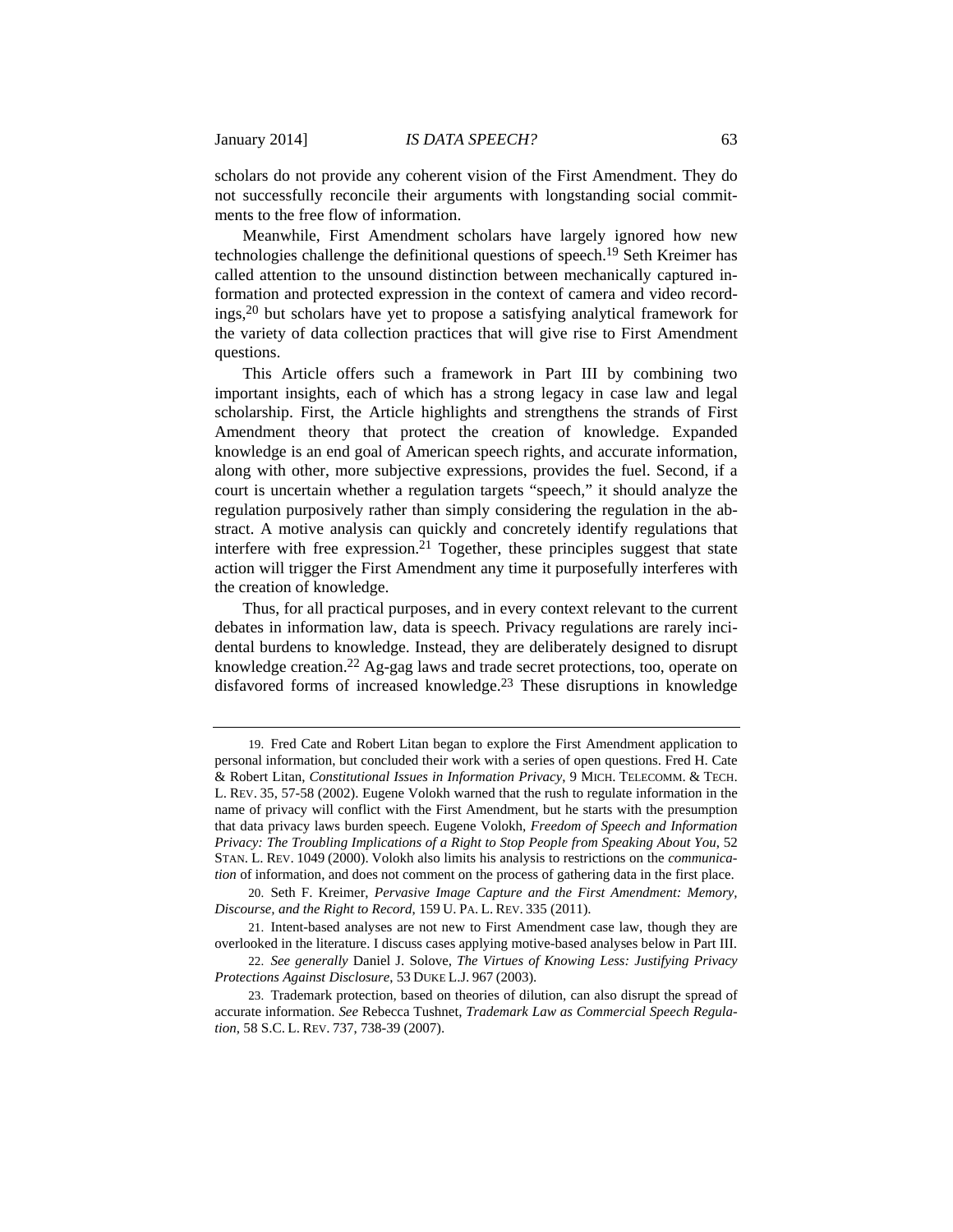creation might sometimes, or even frequently, be justified in order to protect compelling societal interests—for instance, living without constant surveillance.24 Although the First Amendment creates a barrier to the enforcement of new and existing information laws, that barrier is not insurmountable. It simply requires, as it should, a lively inquiry into whether the harms caused by the collection of information are probable enough, and serious enough, to outweigh the right to learn things.25

The Article proceeds in four Parts. Part I defines "data" and "speech" so that the parameters of this investigation are clear at the outset. It also explores whether data is expressive enough to warrant First Amendment protection. Part II evaluates the sometimes contradictory case law that has analyzed whether the First Amendment applies to regulations of data and information. Part III presents the culmination of the Article's investigation: data should receive speech protection any time it is regulated *as* information. This conclusion fits most of the cogent precedents, and it is the most defensible on normative grounds. Part IV lays out the implications of the speech rule proposed by this Article, and responds to some obvious objections. In particular, this Part responds to fears that the application of the First Amendment will lead to a parade of horribles when existing privacy laws are challenged.

This will not be a particularly smooth journey. In 1956, John Biggs, Jr., Chief Judge of the Third Circuit, noted that the state of the law relating to privacy and speech is "still that of a haystack in a hurricane."26 The state of affairs has only deteriorated with the advent of mass computing.

#### I. WHAT IS "DATA," AND WHAT IS "SPEECH"?

This Part addresses two important definitional questions. Since the terms "data" and "speech" invite multiple meanings, defining them with precision here will focus and constrain the rest of the discussion.

 <sup>24.</sup> Louis Brandeis, famous for his protection of speech, was also a champion for the right to be let alone—the right to have a sufficient amount of breathing space and respite from social judgment. This right was, to Brandeis, a necessary component of liberty. Samuel D. Warren & Louis D. Brandeis, *The Right to Privacy*, 4 HARV. L. REV. 193, 193 (1890). I too have endorsed the right to seclusion, and believe it can and should pass constitutional scrutiny in some contexts. *See* Jane Yakowitz Bambauer, *The New Intrusion*, 88 NOTRE DAME L. REV. 205 (2012). However, as Burt Neuborne pointed out over twenty years ago, when the government uses information regulations to socially engineer a desired outcome, it runs the risk of "selective manipulation of information as a tool of social control." Burt Neuborne, *The First Amendment and Government Regulation of Capital Markets*, 55 BROOK. L. REV. 5, 35 (1989).

 <sup>25.</sup> Marc Blitz, motivated by the values of projects like Google Earth, proposes a similar test to protect the right to create maps. Marc Jonathan Blitz, *The Right to Map (and Avoid Being Mapped): Reconceiving First Amendment Protection for Information-Gathering in the Age of Google Earth*, 14 COLUM. SCI. & TECH. L. REV. 115, 121-24, 202 (2012).

 <sup>26.</sup> Ettore v. Philco Television Broad. Corp., 229 F.2d 481, 485 (3d Cir. 1956).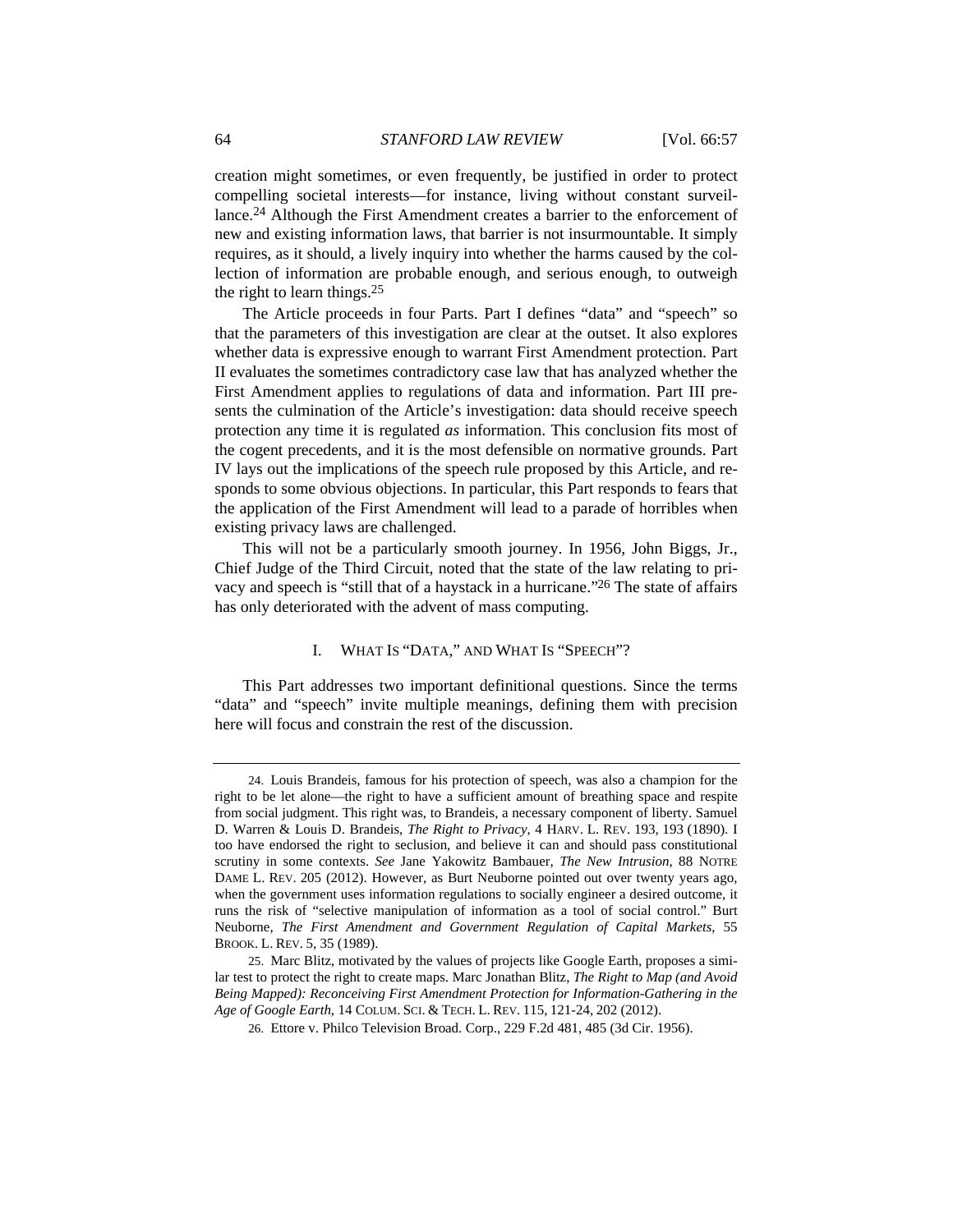# A. *Data*

When this Article uses the term "data," it means a fixed record of a fact. I am about to delve more deeply into this concept, so if this simple definition is satisfactory, consider moving on to the next Subpart defining "speech."

Semantic explanations of the word "data" require working backwards from the end goal. Data is a subset of information, and information is special because humans can transform it into new factual knowledge—a new understanding about something that has occurred. We do this by receiving and interpreting the patterns in the information. Information will not always provoke a new understanding about the state of the world from a human (just as a teacher cannot always lead a student to understanding), but it might, and the potential is key.

This Article will use "information" to mean any objective representation of something that has occurred—any representation of a fact.<sup>27</sup> It need not be fixed. A man yelling "timber" has momentarily created information that a tree is falling, though it will soon dissolve into memory and the air. It also need not be man-made, as a fossil can represent facts as clearly as any drawing or description of the original specimen.

This is an expansive definition, but it is constrained, importantly, by factual representation. Utterances sometimes convey facts ("Timber!"), but not always. Thus, when a person yells "Republicans suck" or "beauty is truth, truth beauty," he is not representing a fact and, thus, is not uttering information about Republicans or beauty. These are opinions, ideas, hypotheses, and artistic expressions.28 Information reports only something that has occurred.

The scope of this Article is narrower still. I will investigate the constitutional treatment of *data*—information that somebody has deliberately caused to be captured and recorded into a fixed, man-made format. Though I will spend much of my energy thinking about electronic data that has recorded some type of event—the time and details of a file transfer, or the time and location of a cell tower ping—data does not have to be electronic. Hand-collected tallies, cash register tapes, and photographic portraits are data. Even parts of John Keats's *Ode on a Grecian Urn* are data to the extent they describe an actual urn.

 <sup>27.</sup> This raises many worthwhile questions about how to distinguish between objectivity and subjectivity, and more fundamentally, whether objectivity is possible. This Article does not engage these questions. The definition used here is in line with systems theory's use of the term, but it is not how the term is used in information theory. Computer scientists use a definition of "information" that is both broader and narrower than this Article's. In information theory, information is a sequence of signals that can be interpreted as a message of any sort (not exclusively factual). JOHN R. PIERCE, AN INTRODUCTION TO INFORMATION THEORY: SYMBOLS, SIGNALS, AND NOISE 8 (2d rev. ed. 1980).

 <sup>28.</sup> A recording of the person who yells it, however, would be a factual representation of what was said, by whom, and how.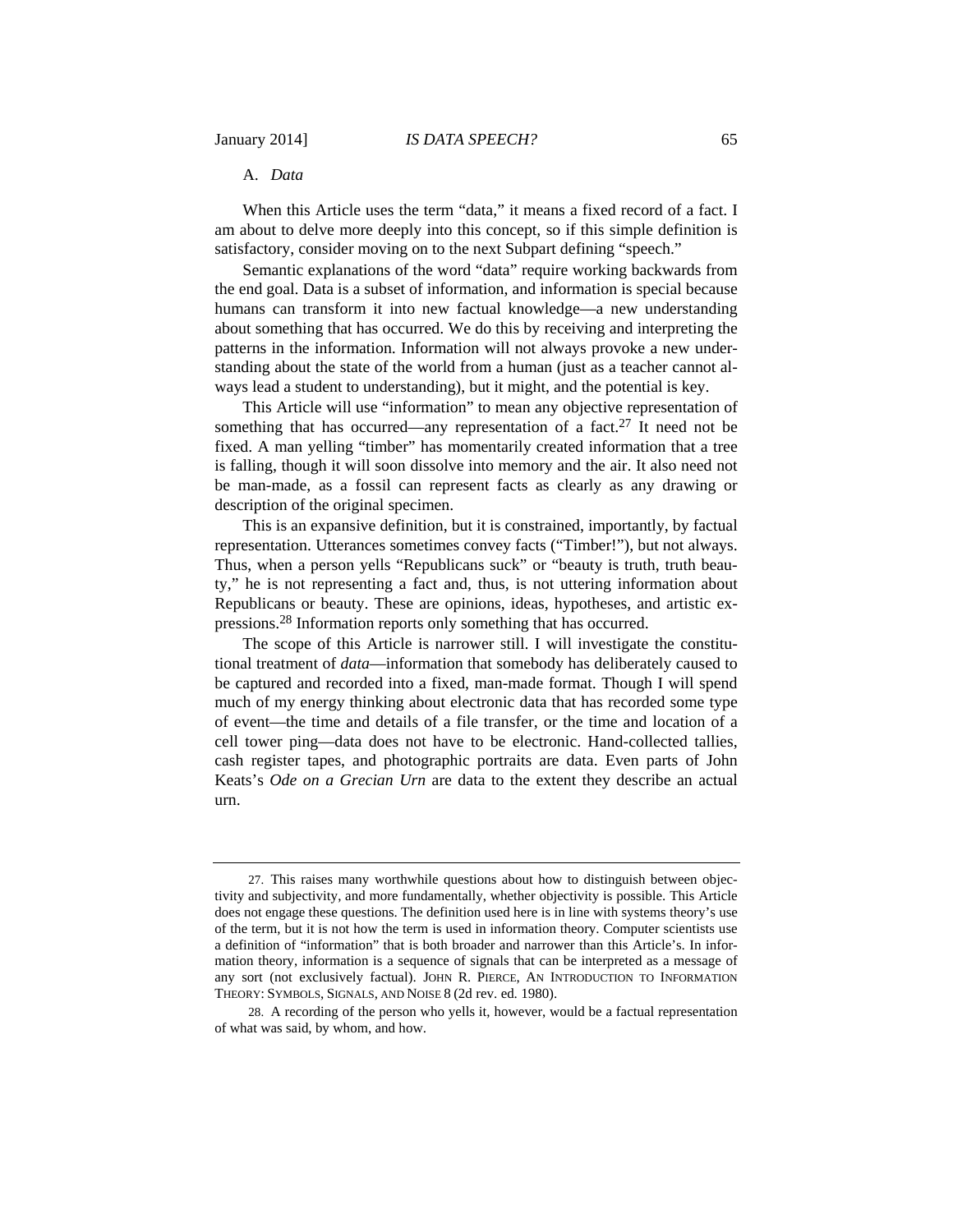This Article confines its investigation to data for two reasons. First, manmade data has more similarities to traditional speaker-listener arrangements than other types of information (though there are some limits to the similarities), so it might have a more promising claim to the First Amendment's protections. Second, unlike other forms of information, the quantity of data has exploded in the digital age.<sup>29</sup> The sudden change in the status quo makes data a likely candidate for policy debates and regulation. In other words, this is the information that governments worry about.

This Article will also refer to "records" (as in "business records" or "medical records"). A record is data created with the specific purpose of preserving information. Thus, it can be distinguished from "functional data," such as server data, which is produced in order to carry out a function or service.<sup>30</sup> Functional data is data too; it came to be because browser programs or other software were deliberately coded to create the data. However, it is conceptually distinct from a record because it was not necessarily created for the purpose of preserving information. Machine-to-machine communications were originally produced to carry out the steps necessary for web browsing. Though the data turned out to be very valuable for its information content, it was not necessarily created with that purpose in mind. So, records and functional data are distinct subsets of data. Some scholars, myself included, have homed in on the distinction between functional data and other types of records as a useful boundary for law.31 But as this Article explains, First Amendment doctrine should not capitalize on this distinction.

Finally, for the purposes of this Article, data will be presumed to be accurate. Data that turns out to be inaccurate, either through deliberate attempts at deceit or unintentional error, presents some interesting First Amendment and legal liability questions, but the nature of those questions is very different. In the great conflict between privacy regulation and information flow, accuracy is the source of both harm and value.

#### B. *Speech*

Equally important is the definition of "speech." The goal of this Article is to understand whether regulations on the collection or transfer of data implicate the First Amendment, thus requiring the government to justify and narrowly tailor the regulations. It is not particularly important whether First Amendment

 <sup>29.</sup> *See The Data Deluge*, ECONOMIST (Feb. 25, 2010), http://www.economist.com/ node/15579717.

 <sup>30.</sup> Server data is the series of messages sent between an end user's computer or device and a website's servers. These messages instruct the server to send the website's code and web objects back to the end user's machine, so that the machine can build the website for the end user to view. Marc Cohen, *How the Web Works—in One Easy Lesson*, MARC'S SPACE (Mar. 13, 2011), http://mkcohen.com/how-the-web-works-in-one-easy-lesson.

 <sup>31.</sup> Bambauer, *supra* note 24, at 239-40.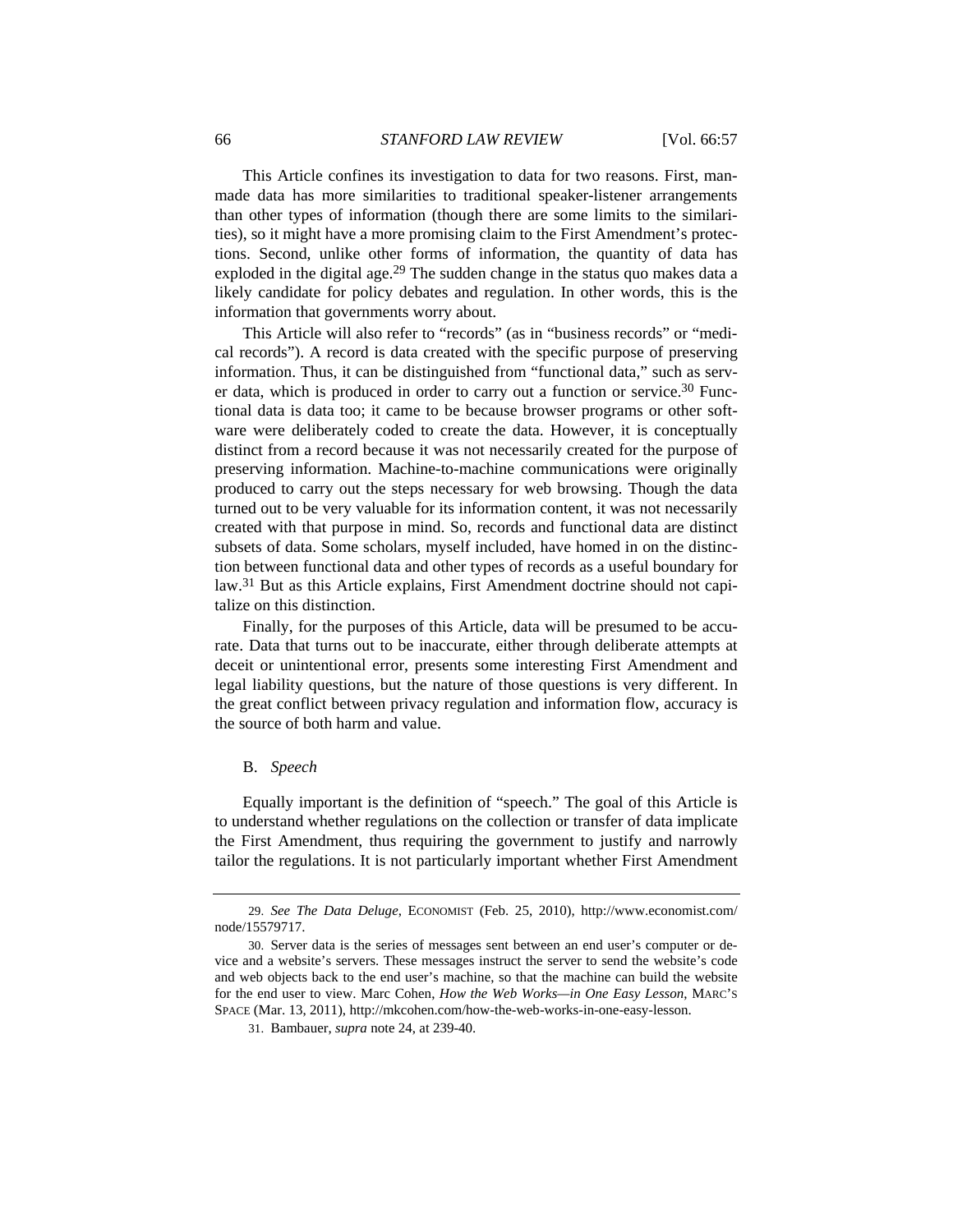interests are raised under the banner of "speaker rights," "listener rights," or under some other concept, such as the semi-developed "right to receive information."32 Ultimately the Article seeks to understand whether legal restraints on the creation or dissemination of data draw First Amendment scrutiny on any basis.

Because some forms of data are already very familiar forms of expression—maps, almanacs, photographs, and the like—it is quite natural to refer to them as "speech." So this Article will use the term "speech" as convenient shorthand for anything protected by the First Amendment (under the Free Speech Clause) on any basis. For our purposes, if data is constitutionally protected at all, it is "speech."

Another caveat: this Article will assume that anything found within the scope of speech will receive some accompanying judicial scrutiny so long as it does not fall within one of the exceptional categories of "unprotected" speech—such as fighting words, obscenity, fraud, and so forth.<sup>33</sup> But it would be careless to proceed with this assumption without acknowledging that it is a subject of scholarly debate.

Though courts resolving speech issues routinely assert that the First Amendment applies to speech except for the exceptional categories of "unprotected" speech, Frederick Schauer has questioned the plausibility of this pro forma rhetoric. Schauer notes that First Amendment concerns are only raised when courts notice certain familiar issues—political speech or insults, for example. Meanwhile, the great majority of laws regulating utterances and communications do not draw any constitutional scrutiny at all.<sup>34</sup> Schauer points to antitrust and sexual harassment laws, among others, to illustrate his point.35 Neil Richards echoes Schauer's reasoning to argue that consumer data privacy laws do not trigger scrutiny even if they do regulate information—a form of speech.<sup>36</sup>

 34. Frederick Schauer, *The Boundaries of the First Amendment: A Preliminary Exploration of Constitutional Salience*, 117 HARV. L. REV. 1765, 1768 (2004).

<sup>32.</sup> Marc Jonathan Blitz, *Constitutional Safeguards for Silent Experiments in Living: Libraries, the Right to Read, and a First Amendment Theory for an Unaccompanied Right to Receive Information*, 74 UMKC L. REV. 799 (2006) (promoting an independent First Amendment right to receive information); Christina E. Wells, *Reinvigorating Autonomy: Freedom and Responsibility in the Supreme Court's First Amendment Jurisprudence*, 32 HARV. C.R.-C.L. L. REV. 159, 172 (1997) (identifying distinct speaker-centric and listenercentric lines of cases).

 <sup>33.</sup> *See* Erwin Chemerinsky, *Content Neutrality as a Central Problem of Freedom of Speech: Problems in the Supreme Court's Application*, 74 S. CAL. L. REV. 49, 61-62 (2000).

 <sup>35.</sup> These seeming exceptions can be understood, though, as statutory law forbidding certain conduct—for example, conditioning employment on gender or colluding on the price of a good. Though this conduct is inevitably carried out through communications, the communications merely evidence the decision or action that Congress seeks to forbid.

 <sup>36.</sup> Richards, *supra* note 14, at 1173-74. Robert Post, too, believes the scope of speech protection does not go much further than the protection of speech of "public concern."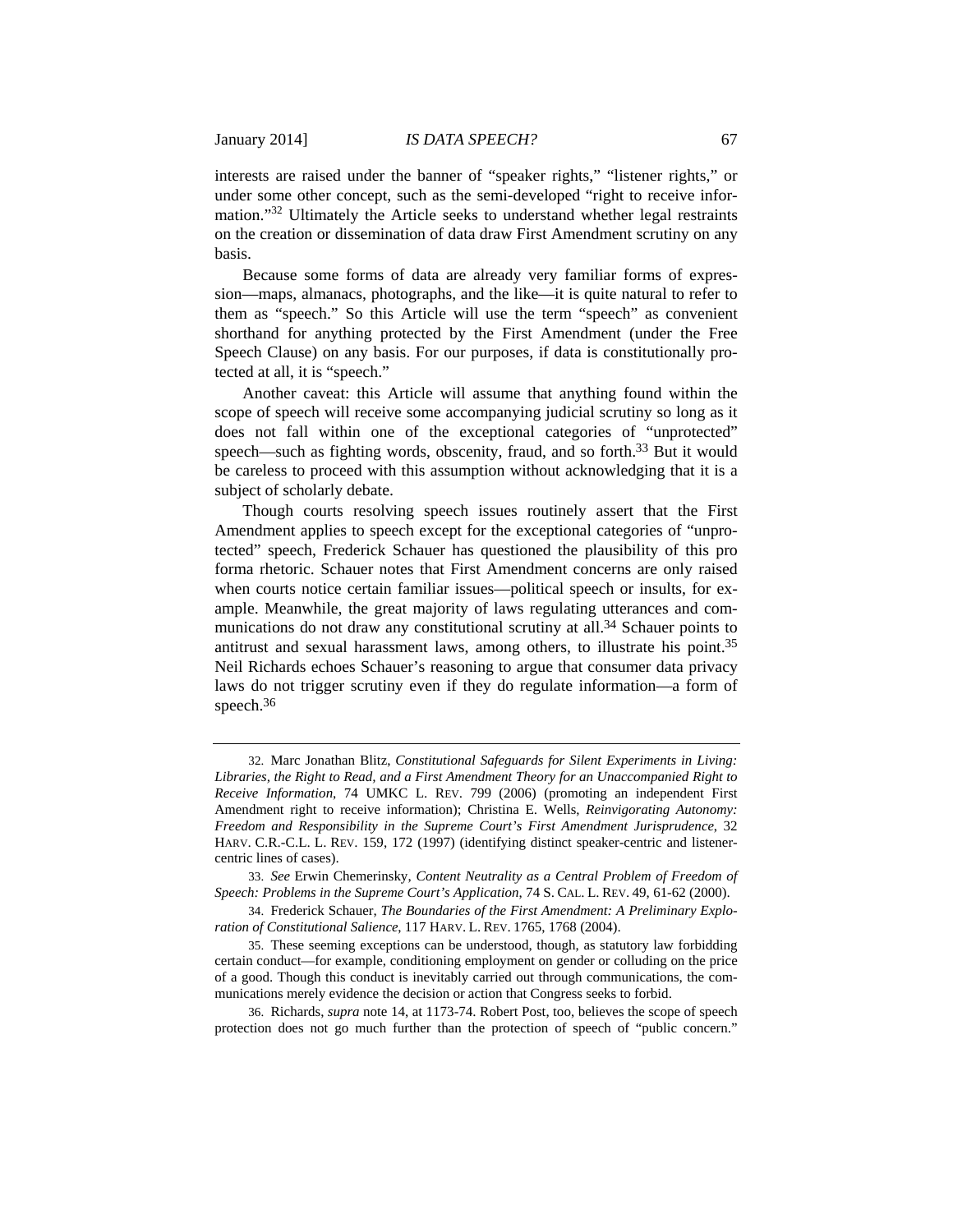Granted, the Supreme Court's choice to distinguish not only between speech and conduct (which, while difficult, is necessary), but also between protected and unprotected speech, breeds some uncertainty about whether classifying something as "speech" automatically means that it receives judicial protection.37 Since courts are inconsistent in defining the boundary between protected and unprotected speech, Schauer and Richards are justified in casting doubt on whether First Amendment scrutiny applies by default.

However, many of the examples Schauer cites as evidence that First Amendment protection is exceptional, even for traditional forms of expression like utterances, fail to support his theory.<sup>38</sup> For example, Schauer makes much of the fact that antitrust claims may be brought against firms based on the speech used to reach price-fixing agreements,<sup>39</sup> but these laws target and prohibit the business agreement to collude on pricing. Enforcement uses the actual words uttered by the firms' directors or agents only as evidence of an agree-

 37. Defamatory speech is an apt example. In some cases, the Court insists that there is no constitutional value in false, defamatory statements, and that such statements receive protection only incidentally to protect other speech. *See, e.g.*, Gertz v. Robert Welch, Inc., 418 U.S. 323, 340-41 (1974); N.Y. Times Co. v. Sullivan, 376 U.S. 254, 268 (1964) (citing and accepting earlier precedent). At other times, the Supreme Court suggests that defamatory speech does receive direct protection, albeit relaxed protection in light of the low value of the speech. *N.Y. Times*, 376 U.S. at 273 ("If neither factual error nor defamatory content suffices to remove the constitutional shield from criticism of official conduct, the combination of the two elements is no less inadequate."). In *Dun & Bradstreet, Inc. v. Greenmoss Builders, Inc.*, 472 U.S. 749 (1985), the members of a divided Court endorsed both interpretations in their fractured opinions. *Compare id.* at 769-70 (White, J., concurring in the judgment) (suggesting that defamatory speech receives only derivative protection), *with id.* at 775-76 (Brennan, J., dissenting) (suggesting that defamatory speech receives direct protection).

 38. Robert Post makes a similar argument that speech protection does not usually apply to regulations of speech. He supports the claim using the example of an American Dental Association rule that prohibits dentists from telling their patients their opinions about the dangers of dental amalgams and from persuading their patients to have their amalgam fillings removed. POST, *supra* note 36, at 12. Post does not reflect on the fact that the rule is promulgated by a licensing board whose functional purpose is to regulate the practice of dentistry. A dentist's ability to practice dentistry is tied to certain acts or omissions that are required to comply with licensing privileges. *See, e.g.*, Planned Parenthood of Se. Pa. v. Casey, 505 U.S. 833, 884 (1992) (upholding speech restrictions on abortion providers on the basis of reasonable licensing requirements). The other way to look at this, of course, is that Post labors to make sense of a speech restriction that doesn't deserve to be saved. This may be an inappropriate and unconstitutional condition on a government licensing benefit.

39. Schauer, *supra* note 34, at 1781, 1805-06.

ROBERT C. POST, DEMOCRACY, EXPERTISE, AND ACADEMIC FREEDOM: A FIRST AMENDMENT JURISPRUDENCE FOR THE MODERN STATE 11 (2012). However, to make sense of cases that unambiguously protect speech that is not political, or of "public concern" (which itself eludes definition), Post is forced to identify other First Amendment doctrines, such as a First Amendment interest in "competence." *Id.* at 25, 35, 85. These epicycles could be avoided if Post abandoned his commitment to the centrality of the "public concern" distinction.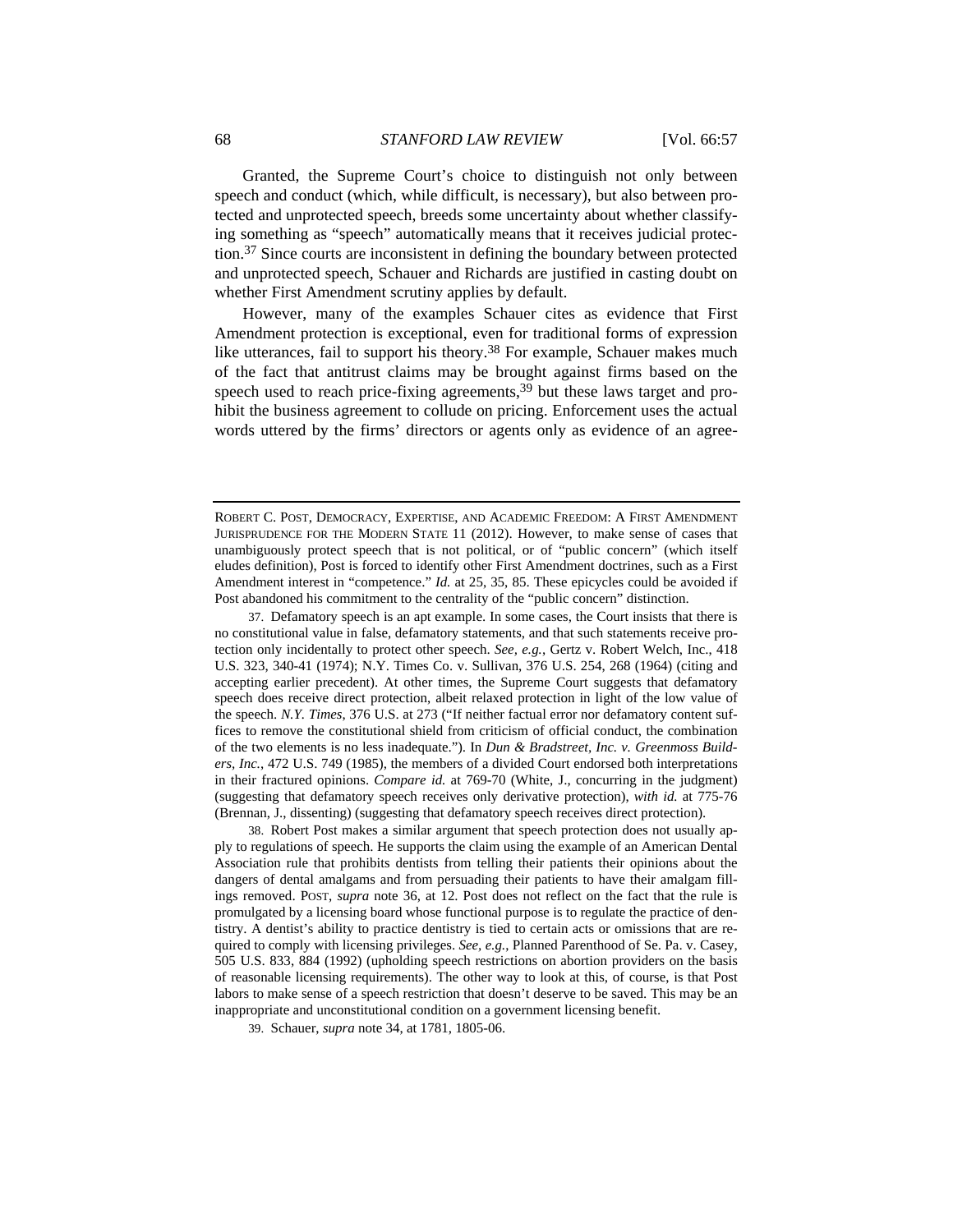ment—a contract—to do something that violates public policy (in this case, to sell goods at noncompetitive prices).40

Contrary to Schauer's thesis, intentional regulations of speech as speech have, as a default, triggered First Amendment scrutiny. Recently, the Supreme Court has been on a mission to apply the First Amendment broadly, and to interpret its exceptions narrowly. Cases from the last three years have scrutinized the regulation of violent videogames,  $41$  animal torture videos,  $42$  behavioral marketing,<sup>43</sup> and even intentional lies.<sup>44</sup> Chief Justice Roberts has promised that "[e]ven [w]holly neutral futilities" will receive the same First Amendment protection as Keats's poems.45

One could argue that the categories of "unprotected" speech might better be understood as speech for which a strict scrutiny calculus that has already, tacitly, been performed. Elena Kagan's account of the First Amendment describes the unprotected speech classification as an exception that applies to "unusually trustworthy kinds of content-based restrictions."46 By "trustworthy," Kagan means that the legislature's purported motives and their true motives are the same, and are indeed compelling.<sup>47</sup> Child pornography is "unprotected" speech, but if it were protected speech, regulations would probably survive strict scrutiny because of the compelling state interests involved. The same could be said for fraud.

Finally, this Article addresses only the issue of First Amendment coverage. It does not attempt to determine what level of scrutiny ought to apply to the regulation of data.48 The first-order analysis of whether the First Amendment

43. Sorrell v. IMS Health Inc., 131 S. Ct. 2653 (2011).

 <sup>40.</sup> The Sherman Antitrust Act defines criminal behavior in terms of contract. *See* 15 U.S.C. § 1 (2012). The enforcement of hostile work environment sexual harassment claims does implicate, as Schauer says, the regulation of speech, *see* Schauer, *supra* note 34, at 1805, but it is also not clear that these claims would fail to draw First Amendment scrutiny. Eugene Volokh has nicely cataloged and critiqued the scenarios in which speech is regulated as part of a course of action or as evidence of a particular arrangement. *See* Eugene Volokh, *Speech as Conduct: Generally Applicable Laws, Illegal Courses of Conduct, "Situation-Altering Utterances," and the Uncharted Zones*, 90 CORNELL L. REV. 1277 (2005).

 <sup>41.</sup> Brown v. Entm't Merchs. Ass'n, 131 S. Ct. 2729 (2011).

 <sup>42.</sup> United States v. Stevens, 559 U.S. 460 (2010).

 <sup>44.</sup> United States v. Alvarez, 132 S. Ct. 2537 (2012).

 <sup>45.</sup> *Stevens*, 559 U.S. at 479 (second alteration in original) (quoting Cohen v. California, 403 U.S. 15, 25 (1971)) (internal quotation mark omitted).

 <sup>46.</sup> Elena Kagan, *Private Speech, Public Purpose: The Role of Governmental Motive in First Amendment Doctrine*, 63 U. CHI. L. REV. 413, 414 (1996).

 <sup>47.</sup> *Id.* at 415, 481.

 <sup>48.</sup> However, I do comment on this briefly at the end of Part III. I do not comment, except for here, on the many ways that expression can be affected by the government's *failure* to pass laws promoting and encouraging speech. Because the First Amendment provides a negative right to the governed, not a positive one, the state's omission will not be a violation of the First Amendment even though the effects could be dramatic. To appreciate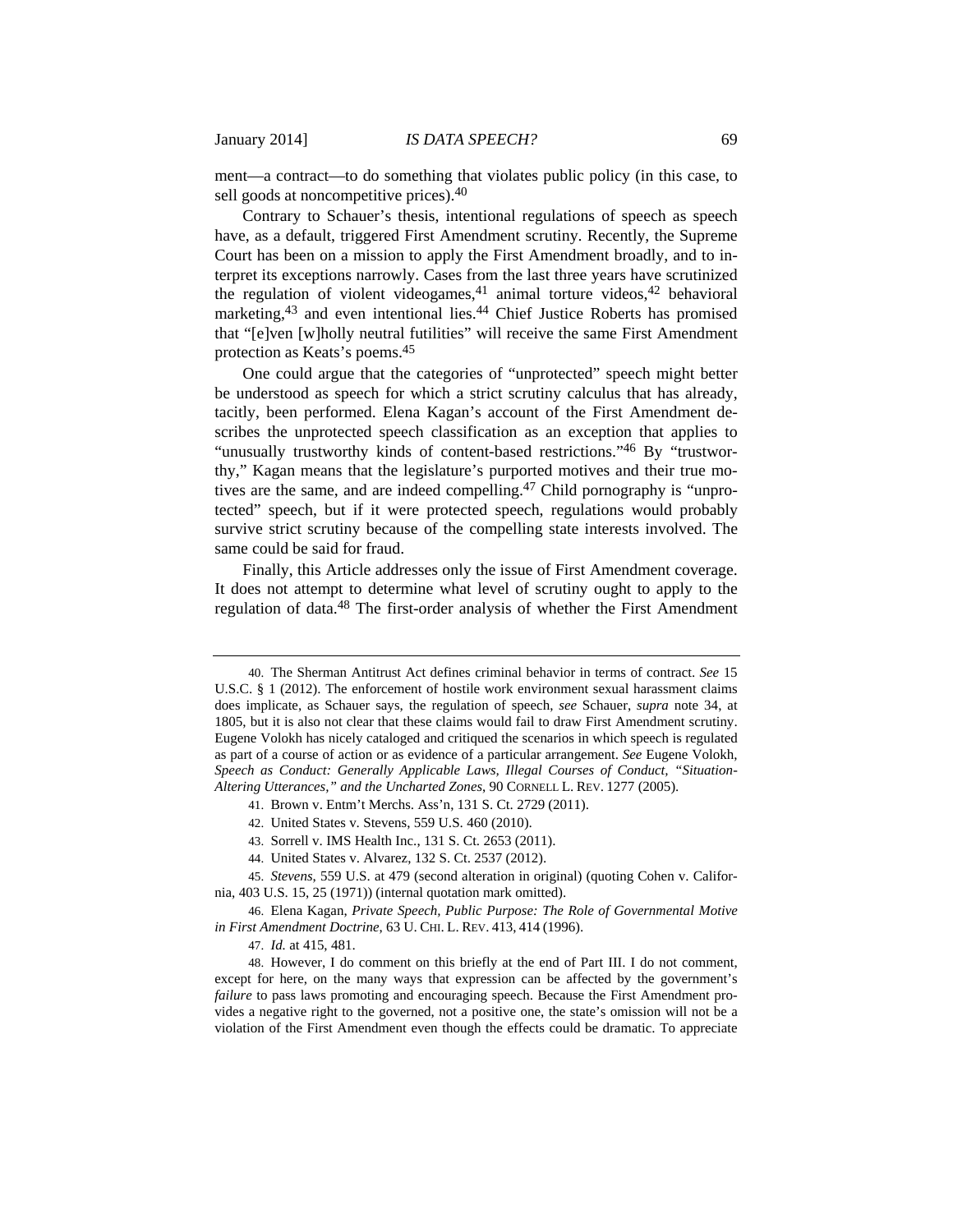applies *at all* is complex enough to merit an article of its own, and so I direct my focus there.49

No account of the First Amendment treatment of data, whether normative or descriptive, can be complete without some reflection on the qualities of data—qualities that make it at once similar to and very different from other more familiar forms of expression. So before moving on to the discussion about what the First Amendment does (Part II) and what it should do (Part III), this Part will conclude with some preliminary observations about the nature of data.

Data communicates. It tells a narrative just as effectively as prose, imagery, and music to those with the training to interpret it. Its style is dry, but this does not interfere with its ability to light up the mind. A database can be interpreted directly by a person with the help of a codebook, and it can also be translated into other more familiar forms of expression like maps, charts, graphs, and descriptive sentences. Lest there be any doubt about data's intimate connection to other forms of expression, one may recall that the very first form of writing was data: the accounting records of traders in ancient Mesopotamia.<sup>50</sup> Data provided the building blocks of the rest of written language.

Modern data collection practices raise uniquely difficult constitutional linedrawing problems. When data is created to inform a broad public audience, or even to inform a specific audience, its conceptual similarities to pamphlets and other types of traditional speech are obvious. But when it is created without the intent to inform anybody of anything in particular, the parallels to traditional speech begin to break down.

To understand whether this type of data can or should receive the protection of the First Amendment, I will next explore how real conflicts have been resolved by the courts.

# II. DATA IN FIRST AMENDMENT PRECEDENT

The descriptive analysis of the First Amendment case law as it relates to data runs into a contradiction. When data already exists and is transmitted from one person or entity to another, the case law strongly supports the conclusion that raw facts are protected by the First Amendment. These cases are described in Subpart A.

One might assume that the creation of data tends to receive protection as well, since the collection of data is a necessary precursor to having and sharing it. Indeed, some cases suggest this is so, but at present the authorities are in

the role that speech-facilitating statutes can play, see Jack M. Balkin, *The Future of Free Expression in a Digital Age*, 36 PEPP. L. REV. 427 (2009).

<sup>49.</sup> Frederick Schauer and Robert Post would describe this as an inquiry about "coverage," as distinguished from "protection." POST, *supra* note 36, at 1; Schauer, *supra* note 34, at 1769.

<sup>50.</sup> MATT RIDLEY, THE RATIONAL OPTIMIST: HOW PROSPERITY EVOLVES 160 (2010).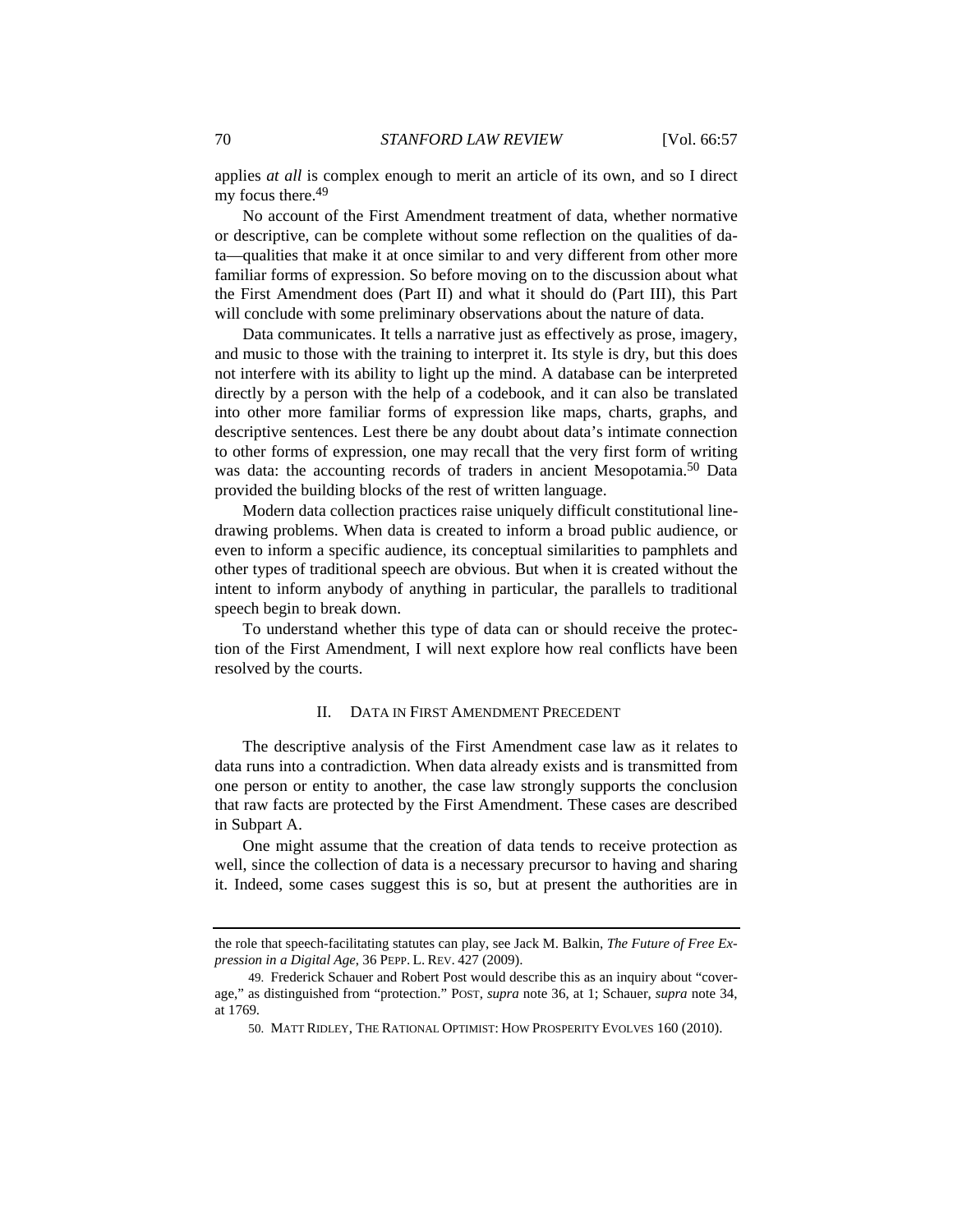conflict. A long strand of privacy case law confidently concludes that data creation is conduct insufficiently expressive to warrant First Amendment protection. These cases are described in Subpart B.

Subpart C discusses some recent cases challenging and rejecting the assumption that mechanical information gathering is nonexpressive conduct.

 To prepare for the normative discussion in Part III, Subpart C will also give some attention to the logical strengths and weaknesses of each of the diverging trends in the case law. The cases finding that mechanical information gathering does not receive speech protections reach their holdings after making assumptions about technologies that have not aged well. In contrast, the cases recognizing First Amendment protection of data gathering are more consistent with free speech values and are better equipped to stand the test of time.

#### A. *Existing Data*

 A few years ago, privacy advocates and data aggregators watched anxiously as the Supreme Court decided *Sorrell v. IMS Health Inc*. 51 Justice Kennedy's opinion very nearly resolved whether data is protected speech. Big Data, held by Big Pharma, was at the center of the case. The State of Vermont passed legislation prohibiting pharmaceutical companies from receiving and using prescription data to customize their advertising to doctors. IMS Health, a data aggregator, brought a First Amendment challenge.<sup>52</sup> Five Justices joined in Justice Kennedy's majority opinion finding the law unconstitutional. Part of this opinion suggested that the restriction on transfers of data between willing givers and receivers was automatically a restriction of speech. Data consists of facts, after all, and facts are "the beginning point for much of the speech that is most essential to advance human knowledge and to conduct human affairs."53 According to Justice Kennedy, there was a "strong argument" that First Amendment scrutiny applied on that basis alone.<sup>54</sup> But in the end, Justice Kennedy opted to resolve the case on narrower grounds.<sup>55</sup>

Why couldn't Justice Kennedy pull the trigger and declare that data merits speech protection?56 He no doubt had misgivings about the broad and unanticipated consequences that such a declaration might bring about.

 56. This is not the first time Justice Kennedy exhibited some misgivings about granting databases complete constitutional protection. A decade earlier, Justice Kennedy wanted to grant certiorari in a case that would have allowed the Court to consider whether the FCRA violated the First Amendment. Justice Kennedy hoped the Court would consider whether accumulations of consumer data constituted speech. Trans Union LLC v. Fed. Trade Comm'n, 536 U.S. 915, 916 (2002) (Kennedy, J., dissenting from denial of certiorari).

 <sup>51. 131</sup> S. Ct. 2653 (2011).

 <sup>52.</sup> *Id.* at 2660-62.

<sup>53.</sup> *Id.* at 2667.

 <sup>54.</sup> *Id.* 

 <sup>55.</sup> *Id.* at 2663-64 (relying on viewpoint discrimination).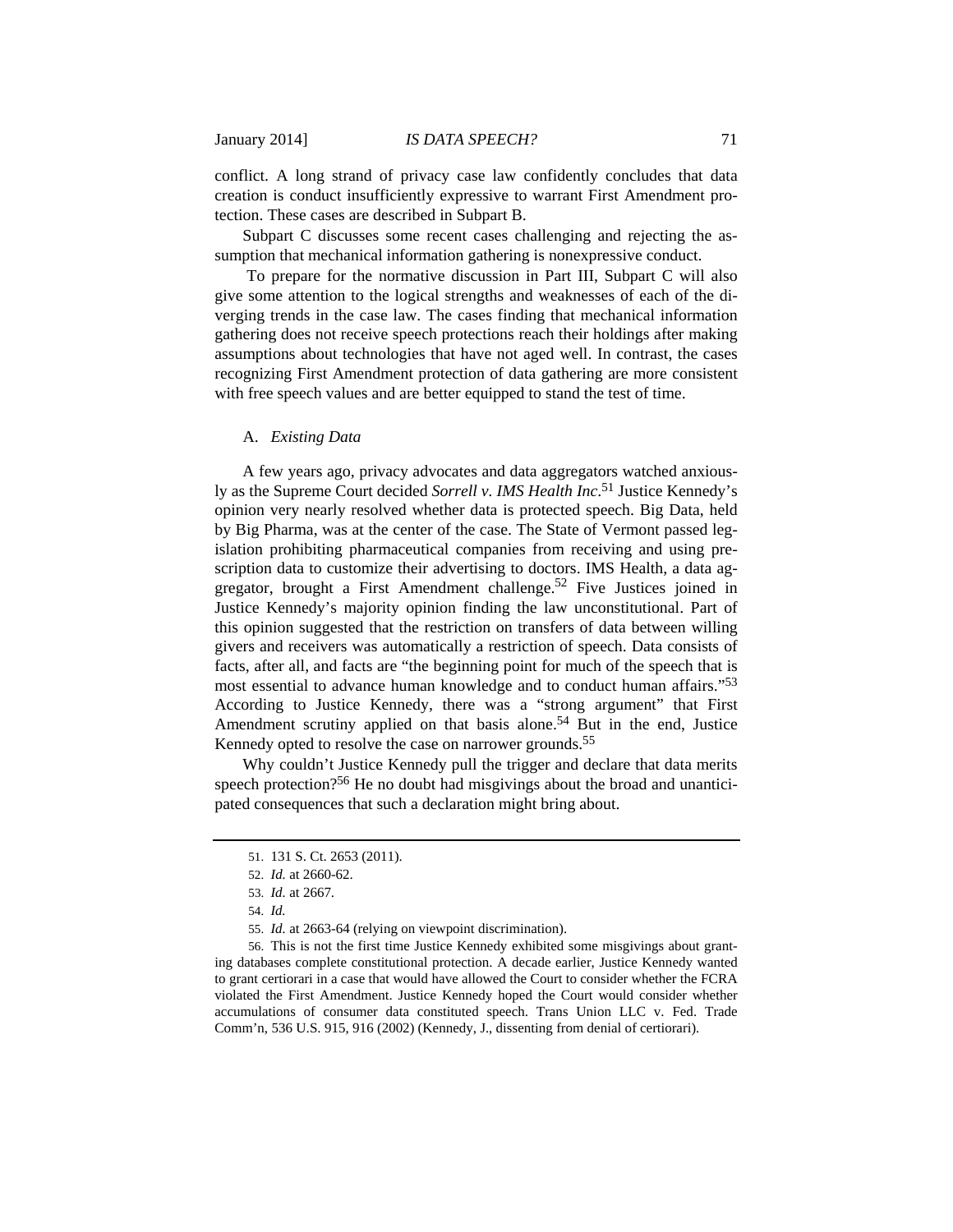Justice Kennedy's reservations notwithstanding, lower courts have shown they are quite prepared to apply the First Amendment to already-existing raw information that one individual or entity wishes to share with another. Prior to *IMS Health*, the cases addressing this issue had insisted that raw information is speech without hesitation. Occasionally they had done much more, recommending that free speech rights protect uninhibited analysis and access to information, along with the freedom to disseminate it.

This Subpart catalogs the cases in three areas of law where the constitutional protection of data sharing has naturally had reason to surface: privacy, advertising, and copyright. The results across each of these disciplines consistently protect the free communication of data.

#### 1. *Gleanings from privacy law*

The Court wrote on a fairly clean slate when it decided *IMS Health*. Very few cases have raised First Amendment challenges to data privacy statutes. But in the challenges that have been brought, courts have concluded unequivocally that the communication of raw data is speech.

In *Trans Union Corp. v. Federal Trade Commission*, a credit reporting agency challenged the constitutionality of the Fair Credit Reporting Act (FCRA), which forbids companies from sharing consumer credit reports except for specified purposes.<sup>57</sup> The D.C. Circuit never doubted that the consumer reports were speech. Relying on earlier Supreme Court precedent, the court found that consumer reports received protection but warranted more lenient intermediate scrutiny as commercial speech.58 Thus, at least in the view of the D.C. Circuit, existing business records were entitled to First Amendment protection of some form.

The Tenth Circuit case of *U.S. West, Inc. v. FCC* goes further still.<sup>59</sup> *U.S. West* also addressed a First Amendment challenge to a privacy regulation section 222 of the Telecommunications Act of 1996,<sup>60</sup> which restricts telecommunications providers from disclosing or using customer data except for limited purposes. The telecommunications data at issue in *U.S. West* included any "information that relates to the quantity, technical configuration, type, destination, and amount of use of a telecommunications service subscribed to by any customer."61 This definition is expansive. It includes not only the sorts of

- 60. 47 U.S.C. § 222 (2011).
- 61. *See id.* at 1228 n.1 (quoting 47 U.S.C. § 222(f)(1)(A)-(B)).

 <sup>57. 245</sup> F.3d 809 (D.C. Cir. 2001), *cert. denied*, 536 U.S. 915.

 <sup>58.</sup> *Id.* at 818 (citing Dun & Bradstreet, Inc. v. Greenmoss Builders, Inc., 472 U.S. 749 (1985)). In *Trans Union*, the "credit reports" were actually marketing lists that were created in part based on information that would be available only to creditors and credit reporting agencies. This type of document falls within the FCRA's definition of "consumer report." *Id.*  at 812-13.

 <sup>59. 182</sup> F.3d 1224 (10th Cir. 1999).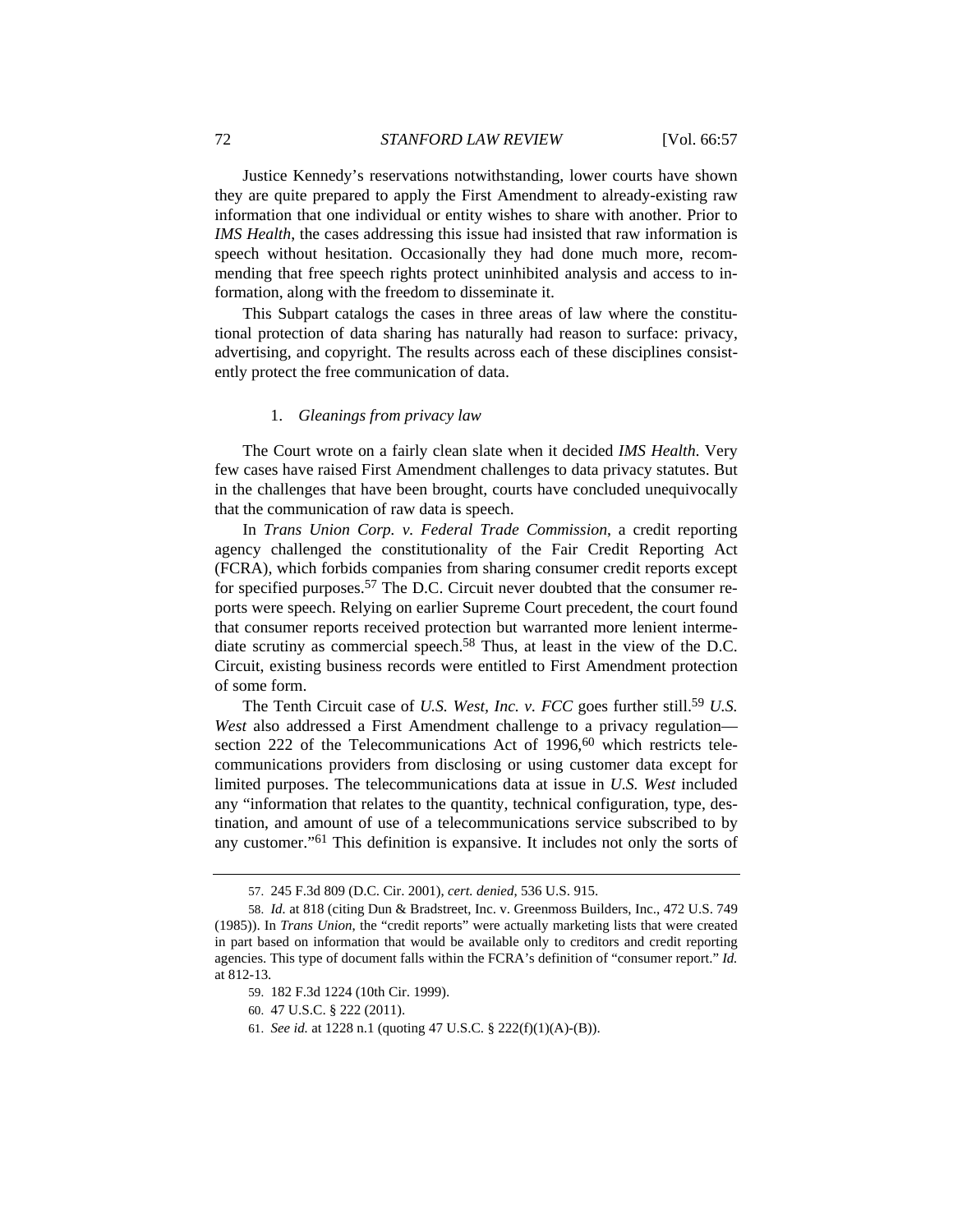information that the telecommunications provider records in its bills and other business records (though billing information is certainly covered<sup>62</sup>), but also data describing when, where, and to whom a customer places a call. This is information generated in the process, and for the purpose, of providing telecommunications service. It is, in other words, *functional data*. 63

The court found that section 222 infringed on the telecommunications service provider's First Amendment rights.<sup>64</sup> But it did not do so by concluding that the customer data itself was speech. Instead, the court located the First Amendment interest in the communications that U.S. West intended to make to its customers with the *aid* of the data. The First Amendment attached to the advertising U.S. West wished to tailor to their customers' usage habits. So technically, the court never identified the data as a source of First Amendment rights. Instead, the court focused its analysis on the indirect burden imposed on U.S. West's traditional commercial speech.<sup>65</sup>

But if the ultimate question is whether data receives First Amendment protection, the distinction is inconsequential. If section 222 infringed on U.S. West's right to advertise to its customers, it did so only indirectly through its effect on data. The fact that the court treated the indirect burden as a First Amendment problem reveals that data has a sufficiently close relationship to free expression to merit derivative protection.

Indirect burdens on speech provoke First Amendment scrutiny only when the intended target of the regulation is so closely linked to speech, so indispensible to First Amendment rights, that it is an impediment to speech itself. A tax on ink, for example, would draw First Amendment scrutiny.66 A tax on metal wouldn't, even though metal is used to make printing presses. And speed limits wouldn't, even though newspaper delivery could be speedier if the law did not apply.67 The FCC regulation did not restrict U.S. West from making any particular communication to its customers. Instead, it deprived U.S. West of a resource the company would have liked to use to tailor the messaging. By choosing to analyze the privacy regulations under the First Amendment, the *U.S. West* court tacitly endorsed an understanding of the First Amendment that treats

67. *See* Frederick Schauer, *Cuban Cigars, Cuban Books, and the Problem of Incidental Restrictions on Communications*, 26 WM. & MARY L. REV. 779 (1985).

 <sup>62.</sup> *See id.*

 <sup>63.</sup> *See supra* notes 30-31 and accompanying text.

 <sup>64.</sup> *U.S. West, Inc.*, 182 F.3d at 1239-40.

 <sup>65.</sup> *See id.* at 1232.

 <sup>66.</sup> *See* Minneapolis Star & Tribune Co. v. Minn. Comm'r of Revenue, 460 U.S. 575, 582-83 (1983); *see also* Fla. Bar v. Went For It, Inc., 515 U.S. 618 (1995) (finding that a restriction on the distribution of attorney solicitations via mail is a burden on speech, but that it withstands scrutiny). *But see* Young v. Am. Mini Theatres, Inc., 427 U.S. 50 (1976) (finding that zoning laws requiring that adult motion picture theaters maintain a certain distance between themselves only incidentally burdened speech).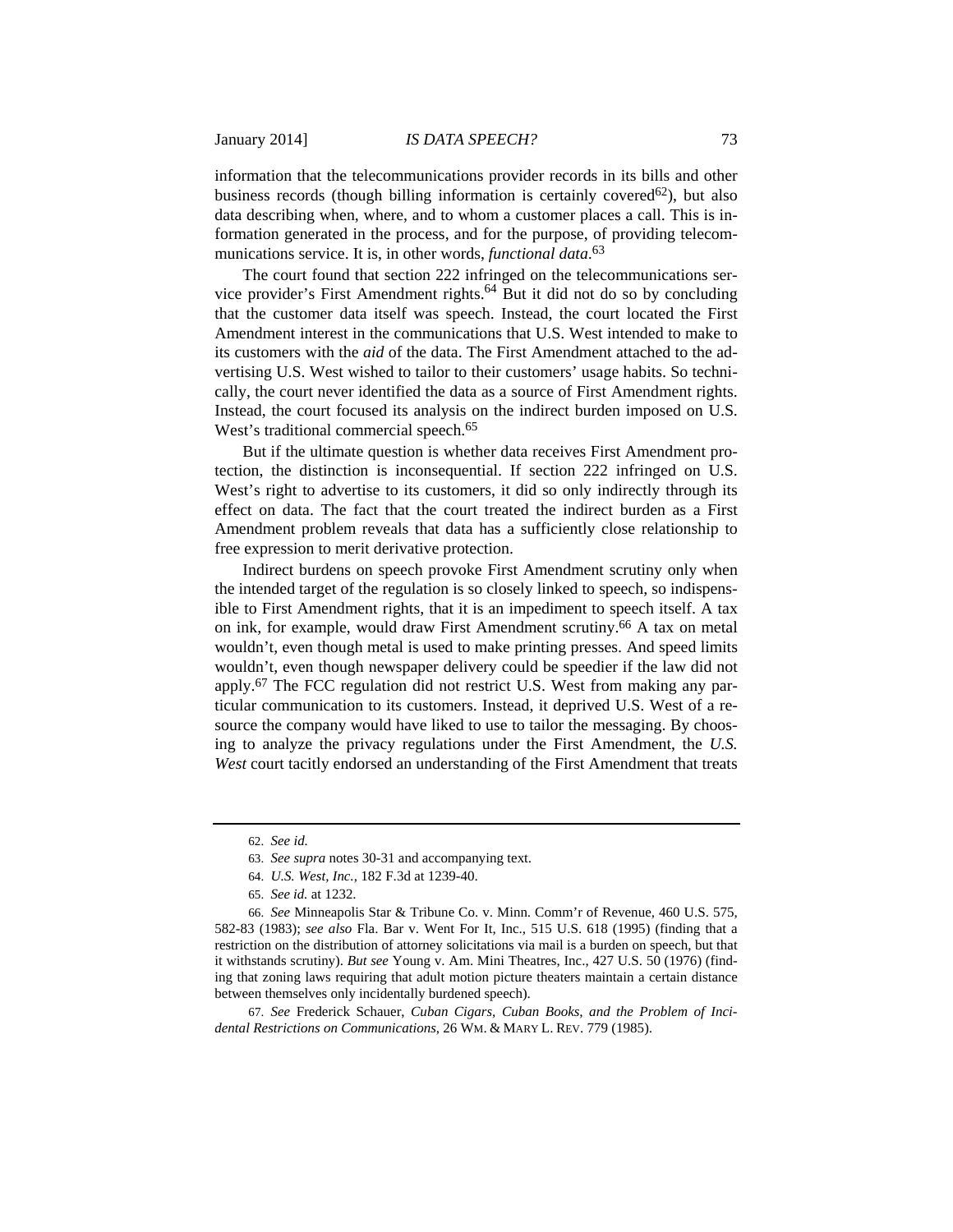accurate information (to which the potential speaker otherwise has access) as an element, or fundamental tool, of speech.

Alternatively, the *U.S. West* court may have believed that a privacy regulation like section 222 could never be an *incidental* burden to speech because the purposes underlying the regulation are aimed at achieving some desired effect on future communications.68 Either way, the court recognized a constitutionally significant connection between readily accessible facts and speech.

#### 2. *Gleanings from commercial speech regulations*

Prescription drug prices and beer ingredients are truly dull facts, but their communication from a business to its customers is protected speech.<sup>69</sup>

The Supreme Court's opinion in *Virginia State Board of Pharmacy* has the most to say about the constitutional protection of information in commercial settings. The Court found that pharmacies had a constitutional right to advertise the prices of prescription drugs.70 This holding readily supports a conclusion that data is speech when it is distributed. Even if a person's decision to transmit information is driven by economic self-interest, "[t]hat hardly disqualifies him from protection under the First Amendment."71

The *Virginia State Board of Pharmacy* Court also recognized a "strong interest in the free flow of commercial information"—a constitutional interest that attaches to the *recipient* of information rather than the transmitter.72 This right to receive information flows naturally from a conception of "speech" that aims to protect freedom of thought as an ingredient of autonomy. To illustrate this, the Court praised an Illinois case protecting a manufacturer's right to advertise the origin of a product so that its consumers could access the information, and use it to conform their purchases to their antipathy for the outsourcing of American manufacturing jobs.<sup>73</sup> The Court also pointed to an

 <sup>68.</sup> Restrictions on data might, thus, automatically fail the "unrelated[ness]" rule set out in *Buckley v. Valeo*, 424 U.S. 1, 18 (1976).

 <sup>69.</sup> *See* Rubin v. Coors Brewing Co., 514 U.S. 476, 478 (1995) (holding that a federal law prohibiting beer labels from displaying alcohol content violated the First Amendment); Va. State Bd. of Pharmacy v. Va. Citizens Consumer Council, Inc., 425 U.S. 748, 756-57 (1976) (holding that a state law prohibiting pharmacies from advertising prescription drug prices violated the First Amendment).

 <sup>70.</sup> *Va. State Bd. of Pharmacy*, 425 U.S. at 756-57. Note that the Court applied intermediate scrutiny since the advertisements consisted solely of commercial speech. *See id.* at 770-71.

 <sup>71.</sup> *Id.* at 762. The reporting of research findings is also given the protection of speech. *See* Bd. of Trs. of Leland Stanford Junior Univ. v. Sullivan, 773 F. Supp. 472, 479 (D.D.C. 1991).

 <sup>72.</sup> *Va. State Bd. of Pharmacy*, 425 U.S. at 764.

 <sup>73.</sup> *Id.* (citing Chi. Joint Bd. v. Chi. Tribune Co., 435 F.2d 470 (7th Cir. 1970)).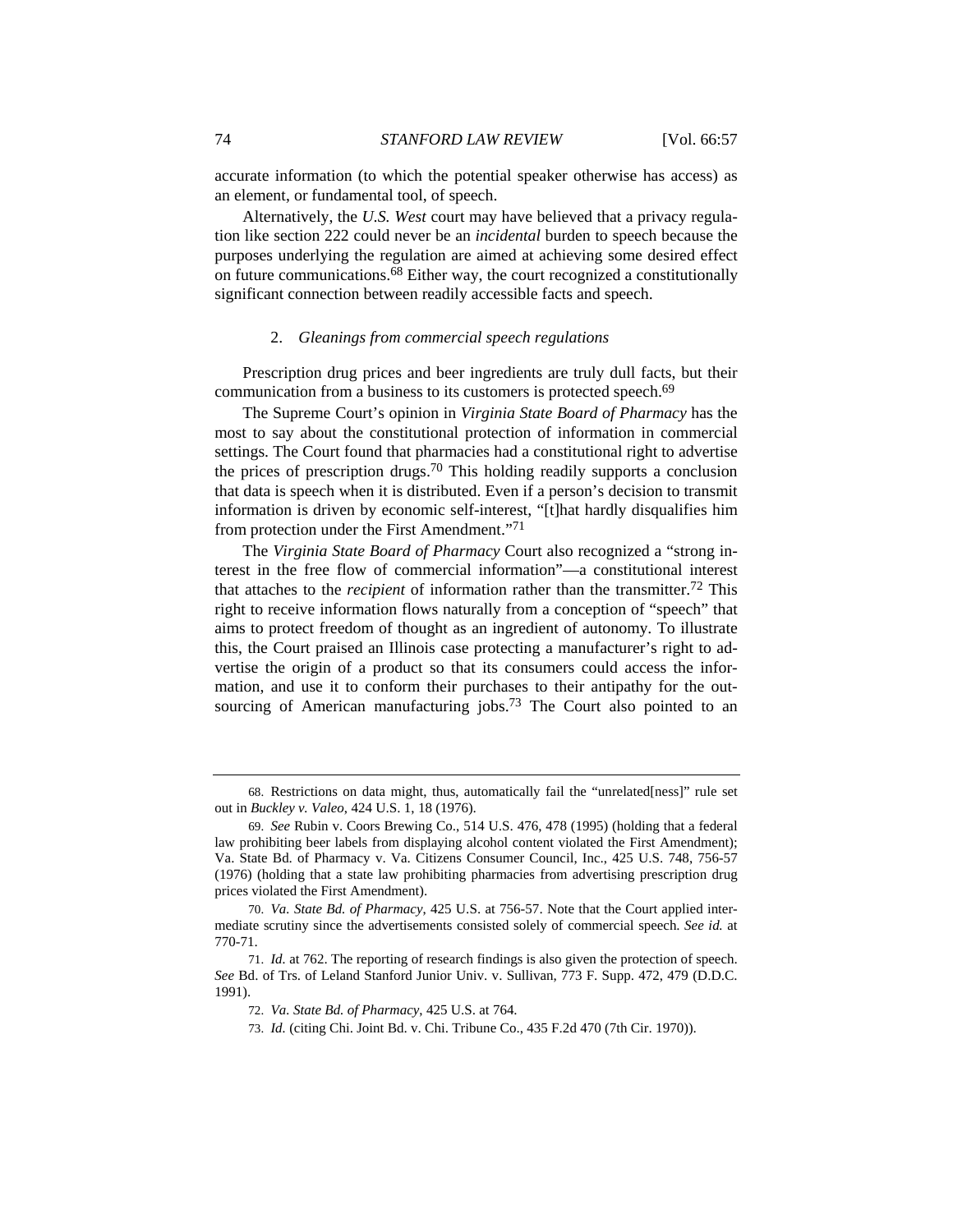earlier Supreme Court case finding First Amendment protection for statements identifying where legal abortions were performed.74

Furthermore, the Court not only recognized the public's interest in accessing information, but it also found that the right to receive information exists in the abstract, even if the particular communications that happen to be made using the information are not especially illuminating. Because information *can*  be edifying, the First Amendment will protect that potential regardless of how the information is ultimately used. The Court used a hypothetical pharmacist to illustrate the expansive protection: "Our pharmacist, for example, could cast himself as a commentator on store-to-store disparities in drug prices, giving his own and those of a competitor as proof. We see little point in requiring him to do so, and little difference if he does not."75

*Virginia State Board of Pharmacy* was not the first time that the Court recognized a First Amendment right to receive information,<sup>76</sup> but this case marks its strongest pronouncement. Moreover, the "right to receive" has been expanded by some courts to a right to access information, which protects individuals who pluck the information directly from the world, rather than relying on the communications of another speaker. This expansion covers the right to create original data, as opposed to receiving data already in existence. These cases are explored in Subpart C below.

# 3. *Gleanings from copyright law*

Facts cannot be copyrighted.<sup>77</sup> This is so first and foremost because the Intellectual Property Clause of the U.S. Constitution allows Congress to create copyrights only in fixed works that are *original*. A fact is not created by anybody. "The first person to find and report a particular fact has not created the fact; he or she has merely discovered its existence."78

It is conceivable that a raw fact could be outside the scope of the Intellectual Property Clause and also unprotected by the First Amendment, but it would be odd. If this were the case, the government would be powerless to grant *one* person exclusive control of a fact, yet it would have the power to deny *everybody* access to and use of it.

Instead, the treatment of facts under copyright law promotes an interpretation of the First Amendment that protects data. In *Feist*, when the Supreme

 <sup>74.</sup> *Id.* at 759-60 (citing Bigelow v. Virginia, 421 U.S. 809 (1975)).

 <sup>75.</sup> *Id.* at 764-65.

 <sup>76.</sup> Martin v. City of Struthers, 319 U.S. 141, 143 (1943) (finding that the First Amendment protects the right to receive literature).

 <sup>77.</sup> *See* Michael C. McFarland, *Intellectual Property, Information, and the Common Good*, B.C. INTELL. PROP. & TECH. F. (June 5, 1999), http://www.bc.edu/bc\_org/avp/ law/st\_org/iptf/resources/index.html.

 <sup>78.</sup> Feist Publ'ns, Inc. v. Rural Tel. Serv. Co., 499 U.S. 340, 347 (1991).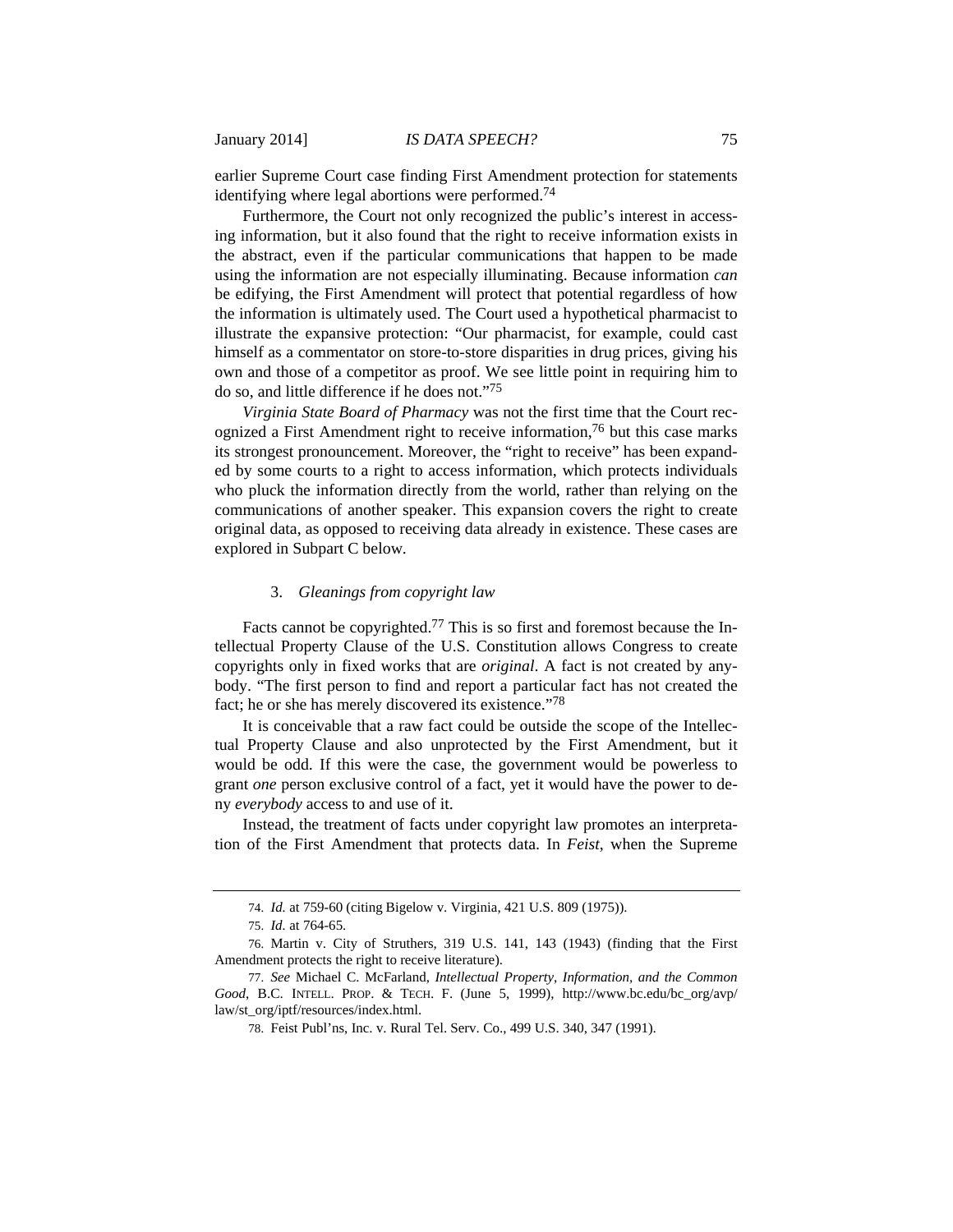Court determined that compilations of facts cannot be copyrighted, one of the reasons was that they "are part of the public domain available to every person."79 Similarly, in *Harper & Row, Publishers, Inc. v. Nation Enterprises*, the Court articulated its strongest statement about the interaction between the First Amendment and copyright protection when it explained that the "idea/ expression dichotomy strike[s] a definitional balance between the First Amendment and the Copyright Act by permitting free communication of facts while still protecting an author's expression."<sup>80</sup> It follows that the unobstructed communication of facts is a First Amendment priority.81

More recently, a lawsuit brought under the Digital Millennium Copyright Act (DMCA) happened to present the Second Circuit with the issue of whether computer code is speech. The DMCA prohibits the distribution of technologies that can be used to circumvent the encryption used to limit access to copyrighted files.82 In *Universal City Studios, Inc. v. Corley*, a journalist challenged the constitutionality of the law in a civil enforcement action.83 The journalist had published source code on a hacking enthusiast's website. Beginning its analysis, the court said "[c]ommunication does not lose constitutional protection as 'speech' simply because it is expressed in the language of computer code."84 However, because source code simultaneously has qualities of expressive description *and* executable computer commands, the court reasoned that computer code's status as speech depends on the manner and purpose for which it is distributed. If the code is shared to inform readers about *how* to decrypt copyright-

 81. Other case outcomes are consistent with this understanding. The court in *Barclays Capital Inc. v. Theflyonthewall.com, Inc.,* 650 F.3d 876 (2d Cir. 2011), for example, found that the Copyright Act preempted the plaintiff's claim for hot news appropriation in part to advance First Amendment values that ensure no one person will have control over the knowledge of newsworthy events. But note that it protected the company's right to "break" the news it had gathered and was silent as to the First Amendment protection of the gathering itself. *See id.* at 902-03, 907.

83. 273 F.3d 429, 435-36 (2d Cir. 2001).

 <sup>79.</sup> *Id.* at 348 (quoting Miller v. Universal City Studios, Inc., 650 F.2d 1365, 1369 (5th Cir. 1981)) (internal quotation mark omitted).

 <sup>80. 471</sup> U.S. 539, 556 (1985) (alteration in original) (quoting Harper & Row, Publishers, Inc. v. Nation Enters., 723 F.2d 195, 203 (2d Cir. 1983)) (internal quotation marks omitted). More recently, though less forcefully, the Court noted the First Amendment limitations on the government's attempt to restrict the communication of facts in *Eldred v. Ashcroft*, 537 U.S. 186, 219-20 (2003). Scholars, too, have argued that the First Amendment is at least partly responsible for defining the boundaries of copyright. *See* Yochai Benkler, *Free as the Air to Common Use: First Amendment Constraints on Enclosure of the Public Domain*, 74 N.Y.U. L. REV. 354, 440 (1999); Alan E. Garfield, *The Case for First Amendment Limits on Copyright Law*, 35 HOFSTRA L. REV. 1169, 1173 (2007).

 <sup>82. 17</sup> U.S.C. §§ 1201(a)(2), (b)(1) (2012).

 <sup>84.</sup> *Id.* at 445. This may satisfy residual doubts that raw data and web logs are expressive. The court went on to state: "Mathematical formulae and musical scores are written in 'code,' *i.e.*, symbolic notations not comprehensible to the uninitiated, and yet both are covered by the First Amendment." *Id.*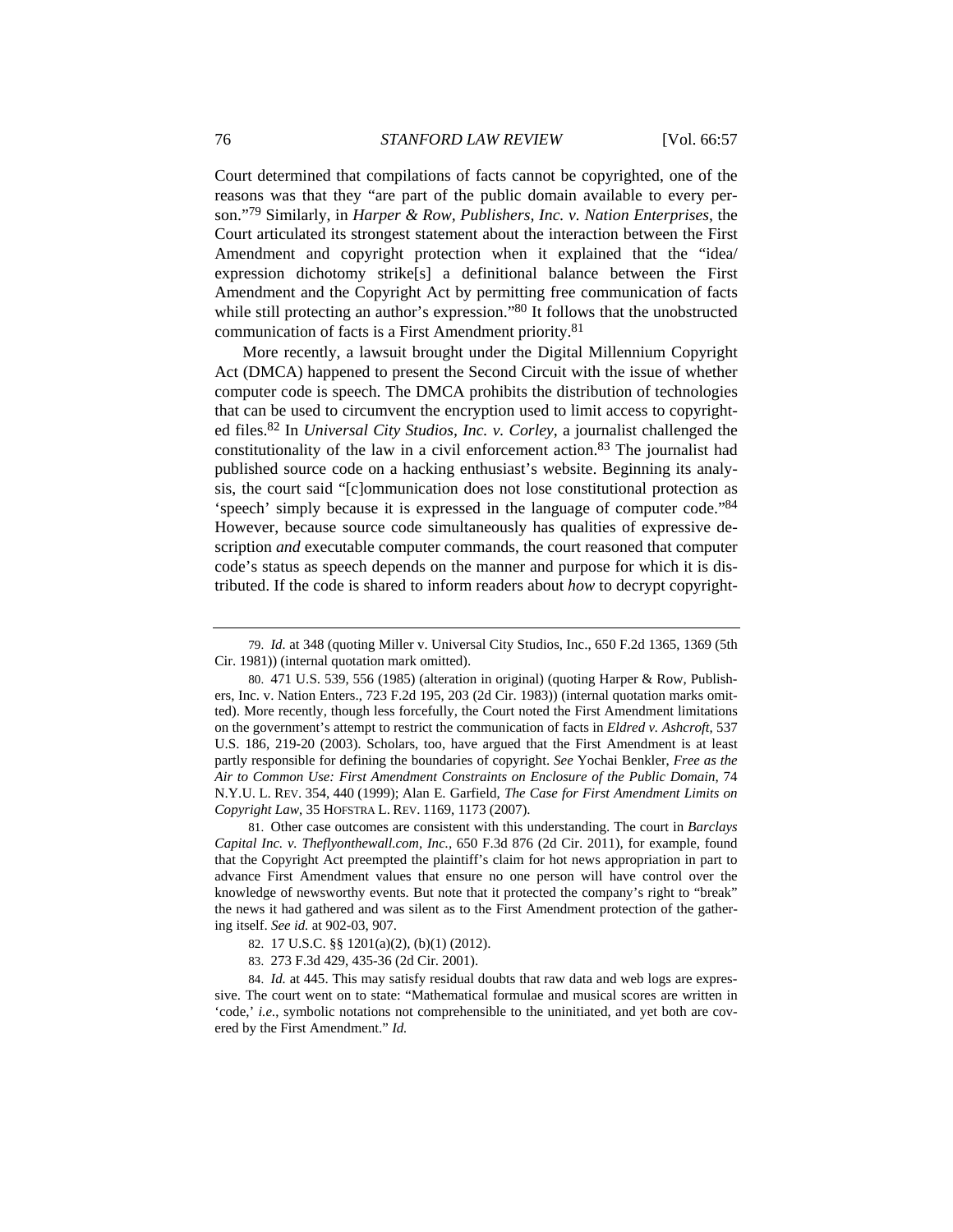ed files, then the code will be treated as protected information distribution. If it is shared with the purpose, and the instruction, to be installed and run on a computer, then the distribution can be treated as conduct.<sup>85</sup> The former scenario is akin to distributing the description for making a bomb, while the latter is akin to distributing an actual bomb.86

This outcome seems bizarre at first blush. The difference between sharing code for informational purposes and for conduct purposes is a matter of mental state alone. As a practical matter, this standard will be very difficult to apply. But, as a theoretical matter, it is eminently sensible. When a government regulates bombs, it constrains what a person can *have* and *do*. When a government regulates the dissemination of instructions for making a bomb, it constrains what a person can *know*.

The protection of potentially useful knowledge thematically connects most of the cases described above, in which courts grappled with the First Amendment's application to existing data. Though none of them define speech to include a right to uninhibited curiosity and knowledge creation, neither do they worry unduly about whether transmission of raw information is expressive enough to draw parallels to other, more traditional forms of speech. The holdings have begun to create a mosaic illustrating that the right to speech requires, and assumes, a right to learn new things. Thus, the cases addressing the dissemination of data align well with the thinker-centered First Amendment promoted in this Article.

However, the next set of cases, addressing the creation of new data, is in obvious tension with the right to create knowledge.

#### B. *Data Creation as Nonexpressive Conduct*

Mr. Dietemann was a quack. He occasionally invited people into his home office and for a modest fee, or sometimes for no fee at all, he would use gadgets, clay, and minerals to treat their medical ailments.87

In 1963, *Life Magazine* published an article titled *Crackdown on Quackery*, which detailed the persistence of witch doctors in the age of modern medicine. As part of the story, and in collaboration with the District Attorney's Office of Los Angeles County, two *Life Magazine* reporters arranged to have an

 <sup>85.</sup> *Id.* at 448-49 (contrasting the facts before it with *Commodity Futures Trading Commission v. Vartuli*, 228 F.3d 94, 111 (2d Cir. 2000), which found that code combined with instructions and encouragement to run the program was regulable nonspeech). Criminal prohibitions of tax shelters draw a similar distinction between political advocacy and encouragement to commit unlawful behavior. *See* United States v. Raymond, 228 F.3d 804 (7th Cir. 2000), *overruled on other grounds by* Hill v. Tangherlini, 724 F.3d 965 (7th Cir. 2013).

 <sup>86.</sup> However, the difference between these two is razor thin—as thin as a difference in intent.

 <sup>87.</sup> Dietemann v. Time, Inc., 449 F.2d 245, 245 (9th Cir. 1971).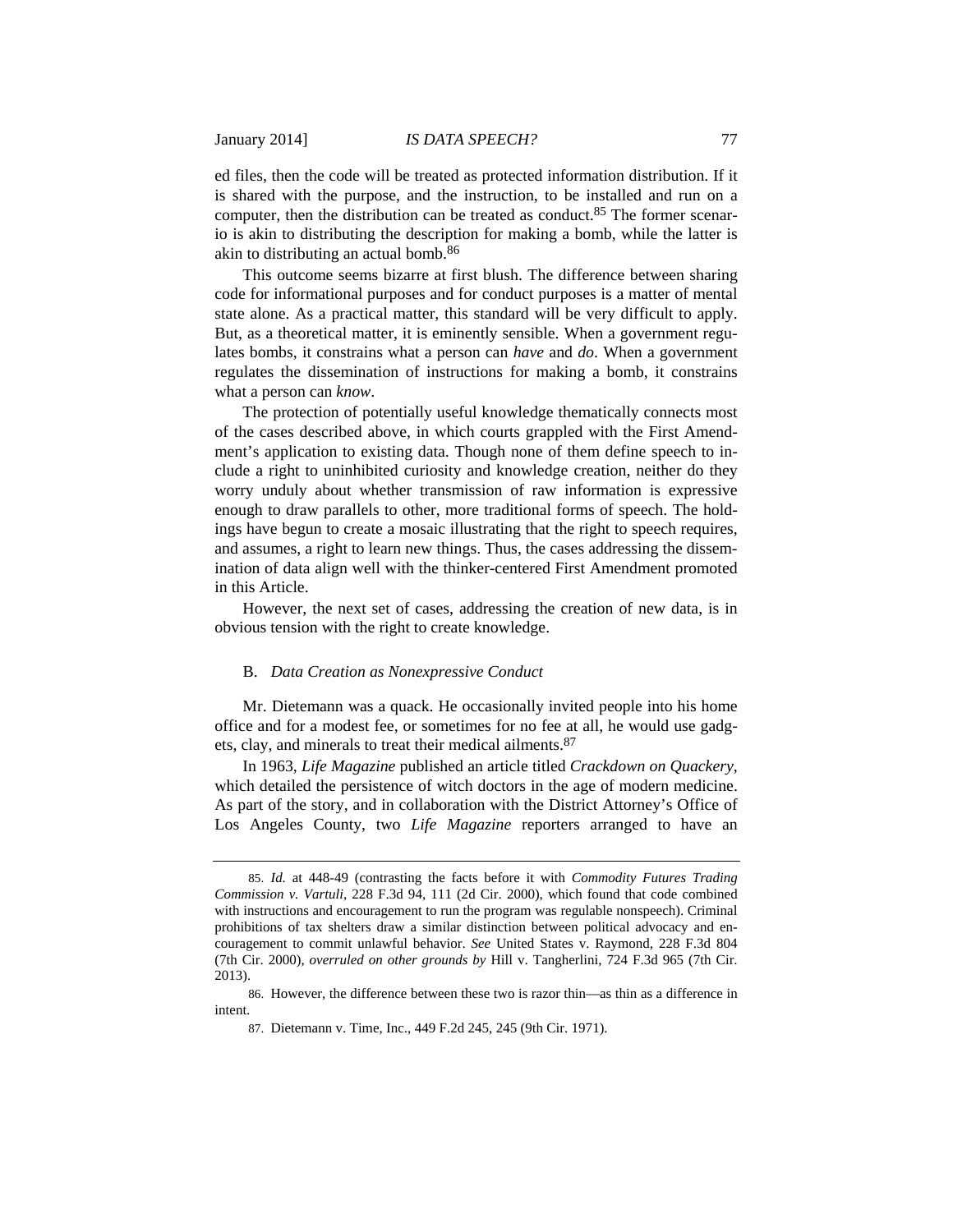appointment with Mr. Dietemann under the pretense of having legitimate interest in his services. The reporters carried a hidden radio transmitter and a hidden camera, with which they surreptitiously recorded and photographed Mr. Dietemann's examination. The published article depicted Mr. Dietemann's practice, sparing no comical, humiliating detail. It included a photograph of Mr. Dietemann grabbing one of the reporters' breasts and waving a wand.<sup>88</sup>

Mr. Dietemann sued Time, Inc. (the parent company of *Life Magazine*) for invasion of privacy.89 Despite the journalists' deceit in inducing Mr. Dietemann to invite them into his office, the Ninth Circuit decided that the vivid written account of everything that occurred that night received full speech protection.90 If Mr. Dietemann's claim had been based on the reporters' use of memory and words to reconstruct the events, he would not have been able to overcome the magazine's First Amendment defense.<sup>91</sup>

However, the court found that the First Amendment did not extend to the reporters' use of mechanical recording devices. It reasoned that, while the magazine had a First Amendment right in the information it observed (and, thus, a right to report it in traditional news media), the First Amendment does not immunize information-gathering *conduct*, which can be regulated by the state like any other conduct. "The First Amendment has never been construed to accord newsmen immunity from torts or crimes committed during the course of newsgathering. The First Amendment is not a license to trespass, to steal, or *to intrude by electronic means* . . . .<sup>"92</sup> In the end, the acts of mechanically recording and photographing Mr. Dietemann resulted in liability for Time, Inc. (though the publication of the images did not).  $93$ 

Distinguishing speech from conduct is the First Amendment's Sisyphean task. There is no set of properties that can reliably identify which human activities are expressive enough to be speech and which are not.<sup>94</sup> Surely information-gathering practices can fall squarely on the conduct side of the speech/ conduct divide. If the reporters had never been invited into Mr. Dietemann's

93. *Id.* at 250.

94. As Post has noted:

POST, *supra* note 36, at 3-4; *see also* Geoffrey R. Stone, *Flag Burning and the Constitution*, 75 IOWA L. REV. 111, 114-15 (1989) (highlighting this difficulty in the context of flag burning).

 <sup>88.</sup> *Id.* at 245-46.

 <sup>89.</sup> *Id.* at 245.

 <sup>90.</sup> *Id.* at 249 ("He invited two of defendant's employees to the den. One who invites another to his home or office takes a risk that the visitor may not be what he seems, and that the visitor may repeat all he hears and observes when he leaves.").

 <sup>91.</sup> *Id.*

 <sup>92.</sup> *Id.* (emphasis added).

<sup>[</sup>I]t is not possible constitutionally to distinguish speech from action on the ground that the former communicates ideas or uses language. The implication of this conclusion is quite significant, for it suggests that speech cannot be distinguished from action because of some common property that "speech" possesses but that "action" does not.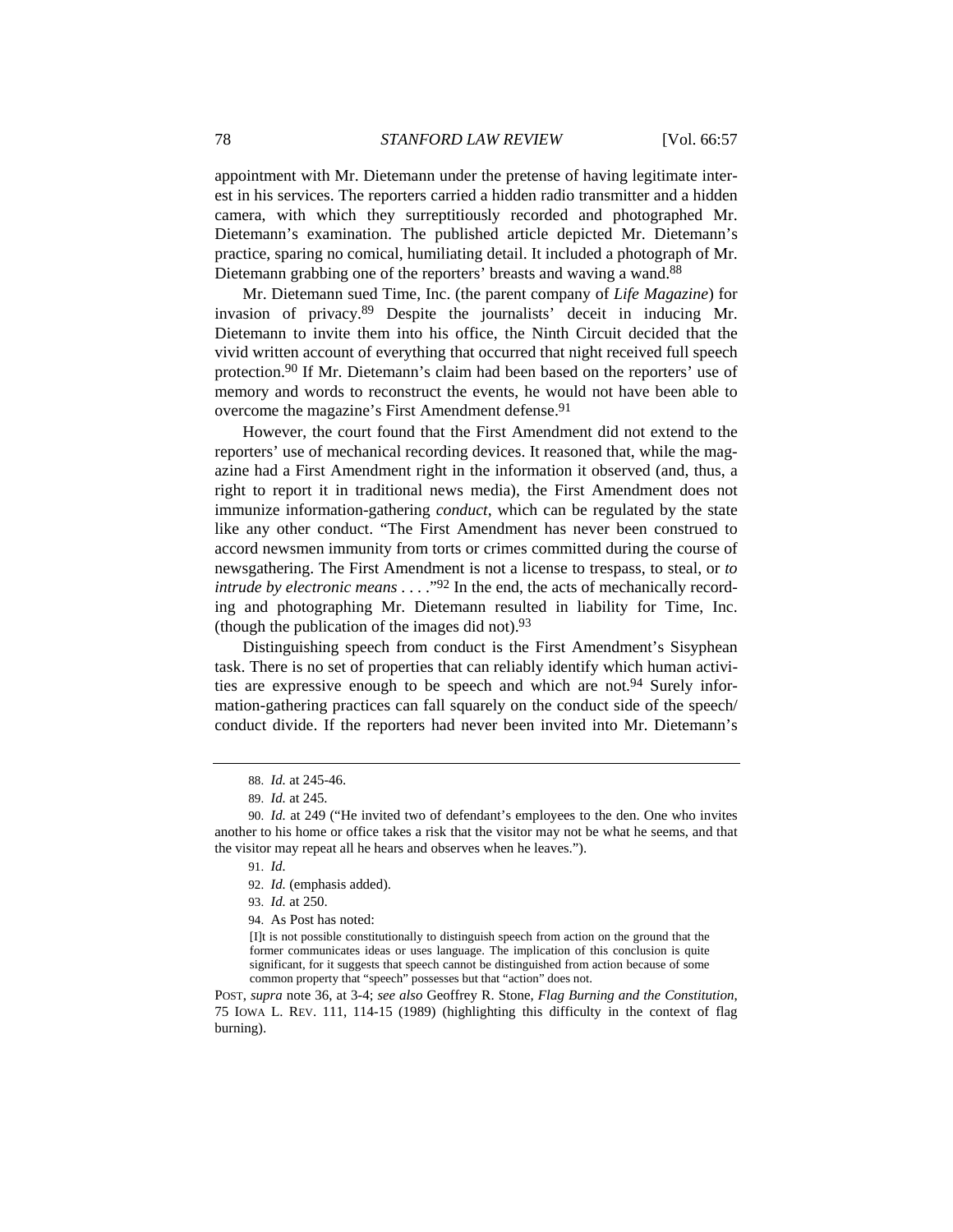house, physically overtaking Mr. Dietemann and barging inside his house could not be immunized from the laws of trespass and battery, even if the team reasonably believed that newsworthy information was likely to emerge from the disruption. Likewise, holding up a postman in order to gather interesting information would be the same bad conduct as holding up a postman for any other reason. But the *Dietemann* case has an unresolved tension in its facts. The reporters *were* invited into Mr. Dietemann's home and unquestionably retained their First Amendment right to report everything they saw and heard in as much detail as they could.95 What makes information collected using "electronic means" so special?

The harm the *Dietemann* court sought to avoid had nothing to do with conduct. The electronic devices did not harm Mr. Dietemann or his property at the time of recording. The harm had everything to do with content—specifically, the accuracy, credibility, and rich detail in mechanically recorded information that far exceeded the capabilities of human memory. The court decided that Mr. Dietemann did not "take the risk that what is heard and seen will be transmitted . . . in full living color and hi-fi to the public at large or to any segment of it that the visitor may select."96 In other words, information gathering is protected by the First Amendment only up to a point: only when it is constrained by the natural limitations of the human newsgatherer (perhaps aided by pens and other older technologies).97 The rule emerging from *Dietemann*, which has been sanctioned and followed by the Supreme Court, is that the disclosure of mechanical information is speech, while the recording of that mechanical information is not speech.98

Given that the cases summarized in the last Subpart demonstrate that already-existing data transmitted between two people is speech, the *Dietemann*  rule is anomalous: data is speech, but the creation of it is not. An equivalent rule for other forms of speech would immediately draw suspicion: Selling books is protected speech; could printing them possibly be regulable conduct?

 <sup>95.</sup> This unrestrained right of the journalists to report what they had observed may have its roots in *Sidis v. F-R Pub. Corp.*, 113 F.2d 806 (2d Cir. 1940), a curious case that embedded a right to report information surreptitiously collected by undercover journalists into the American common law without explicitly referencing the First Amendment. *See*  Samantha Barbas, *The* Sidis *Case and the Origins of Modern Privacy Law*, 36 COLUM. J.L. & ARTS 21 (2012).

 <sup>96.</sup> *Dietemann*, 449 F.2d at 249.

 <sup>97.</sup> Recording and communications technologies, starting with spoken language itself, have become critical to the human experience because they enhance what Tyler Burge calls "substantive content memory." Tyler Burge, *Memory and Persons*, 112 PHIL. REV. 289, 289 (2003).

 <sup>98.</sup> Bartnicki v. Vopper, 532 U.S. 514, 526-31 (2001) (finding that a radio station's broadcast of newsworthy recordings that it knew were recorded via an illegal wiretap received First Amendment protection, while suggesting that the person who made the illegal recordings could be prosecuted without the same scrutiny).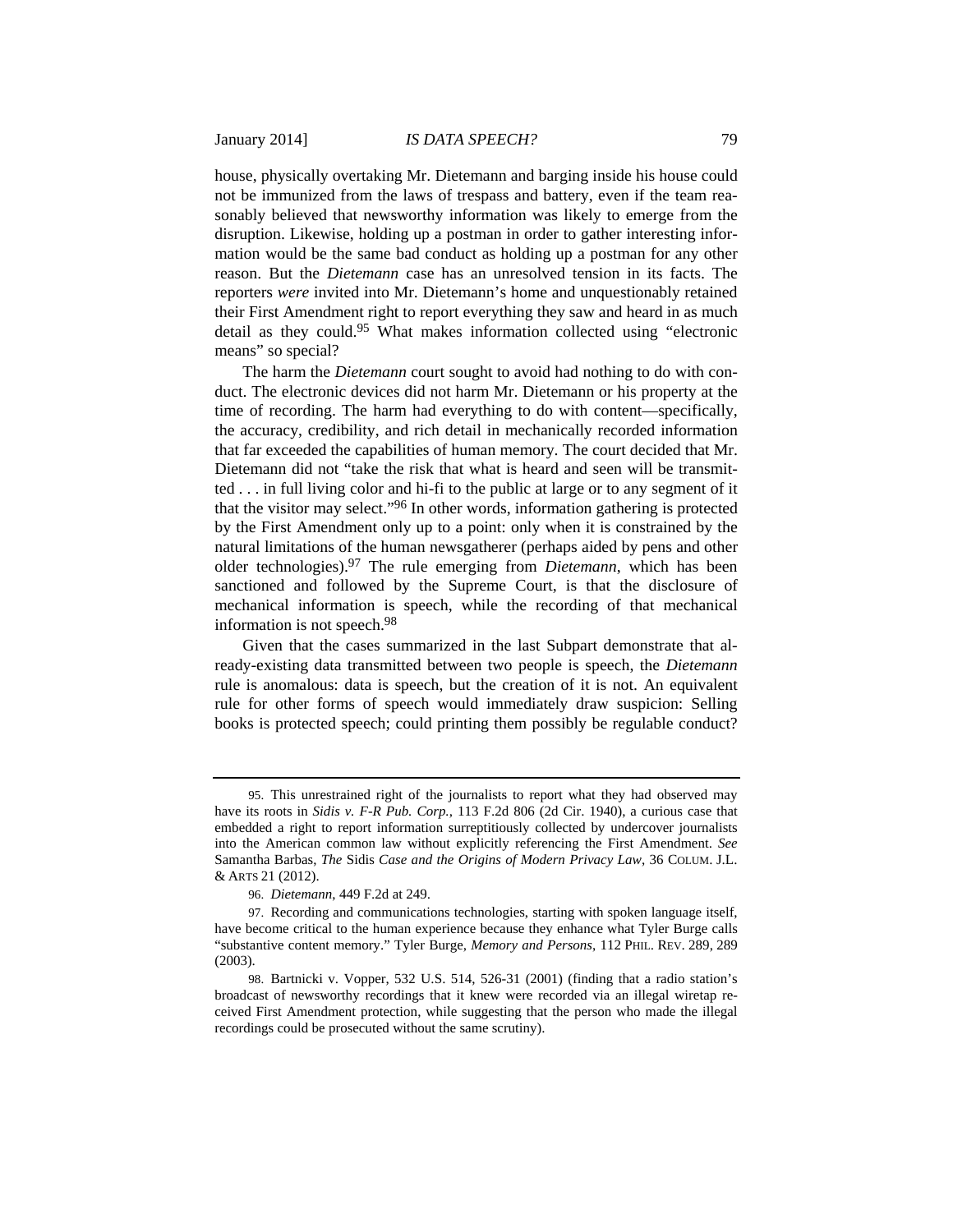Music is speech, but could it be that recording and producing an album is conduct?99

On the other hand, perhaps the *Dietemann* court simply recognized that data has a unique place in the First Amendment sphere because of its potential to convert everything that has ever happened into protected speech, with little distortion. Mechanical recordings may have seemed out of range for the rights traditionally associated with speech. Moreover, the interests of Mr. Dietemann that the court sought to protect are quite strong: we all would hope that our homes, at the very least, can shelter us from public observation.<sup>100</sup>

Putting aside for a moment the wisdom of the *Dietemann* rule differentiating information from information gathering, lawmakers have certainly depended on it. Many states have all-party-consent wiretap statutes, which criminalize the recording of conversations unless each and every party to the conversation has given consent.<sup>101</sup> Retailers in California may not ask for or record a consumer's zip code.<sup>102</sup> Privacy reports produced by the White House and by the Federal Trade Commission urge Congress to pass new laws prohibiting the unnecessary creation of personal data and requiring the deletion of data after a period of time.103 "Do Not Track" legislation would be expected to put constraints on the collection or retention of certain types of data, too.<sup>104</sup> All of these were developed with little concern for First Amendment constraints because the activity targeted by the regulations can be characterized as information *gathering*. 105

101. *See* CAL. PENAL CODE § 631-32 (West 2013); CONN. GEN. STAT. § 52-570d(a) (2013); FLA. STAT. § 934.03 (2013); 720 ILL. COMP. STAT. 5/14-2 (2013); MD. CODE ANN., CTS. & JUD. PROC. § 10-402 (LexisNexis 2013); MASS. GEN. LAWS ch. 272, § 99 (2012); MICH. COMP. LAWS § 750.539c (2013); MONT. CODE ANN. § 45-8-213 (2013); N.H. REV. STAT. ANN. § 570-A:2 (2013); 18 PA. CONS. STAT. § 5704 (2012); WASH. REV. CODE § 9.73.030 (2013).

102. Pineda v. Williams-Sonoma Stores, Inc., 246 P.3d 612, 616 (Cal. 2011).

103. These concepts are referred to as data "minimization" and "destruction." *See* FTC PRIVACY REPORT, *supra* note 13, at 29; WHITE HOUSE PRIVACY REPORT, *supra* note 13, at 52.

104. *See supra* note 13.

 <sup>99.</sup> Except through the application of neutral regulations, such as traffic and labor laws, the answer of course is no. A law that burdened production in order to thwart the production is another matter.

<sup>100.</sup> In Part IV, I discuss the considerable public interests in preserving seclusion and suggest that laws tailored to these interests should be able to withstand First Amendment scrutiny. Thus, the outcome of *Dietemann* does not seem nearly as troubling as its reasoning, which would remove all prohibitions of recordings from First Amendment coverage.

<sup>105.</sup> The division between information and information gathering is Neil Richards's sole basis for his conclusion that privacy laws do not implicate the First Amendment. Richards notes that the distinction *can* cause problems at the extreme, but he does not regard these problems to be unavoidable. "One can imagine science fiction-style hypotheticals that would bring information collection rules within this doctrine—for example, a law forbidding the keeping of records or outlawing cameras." *See* Richards, *supra* note 14, at 1189.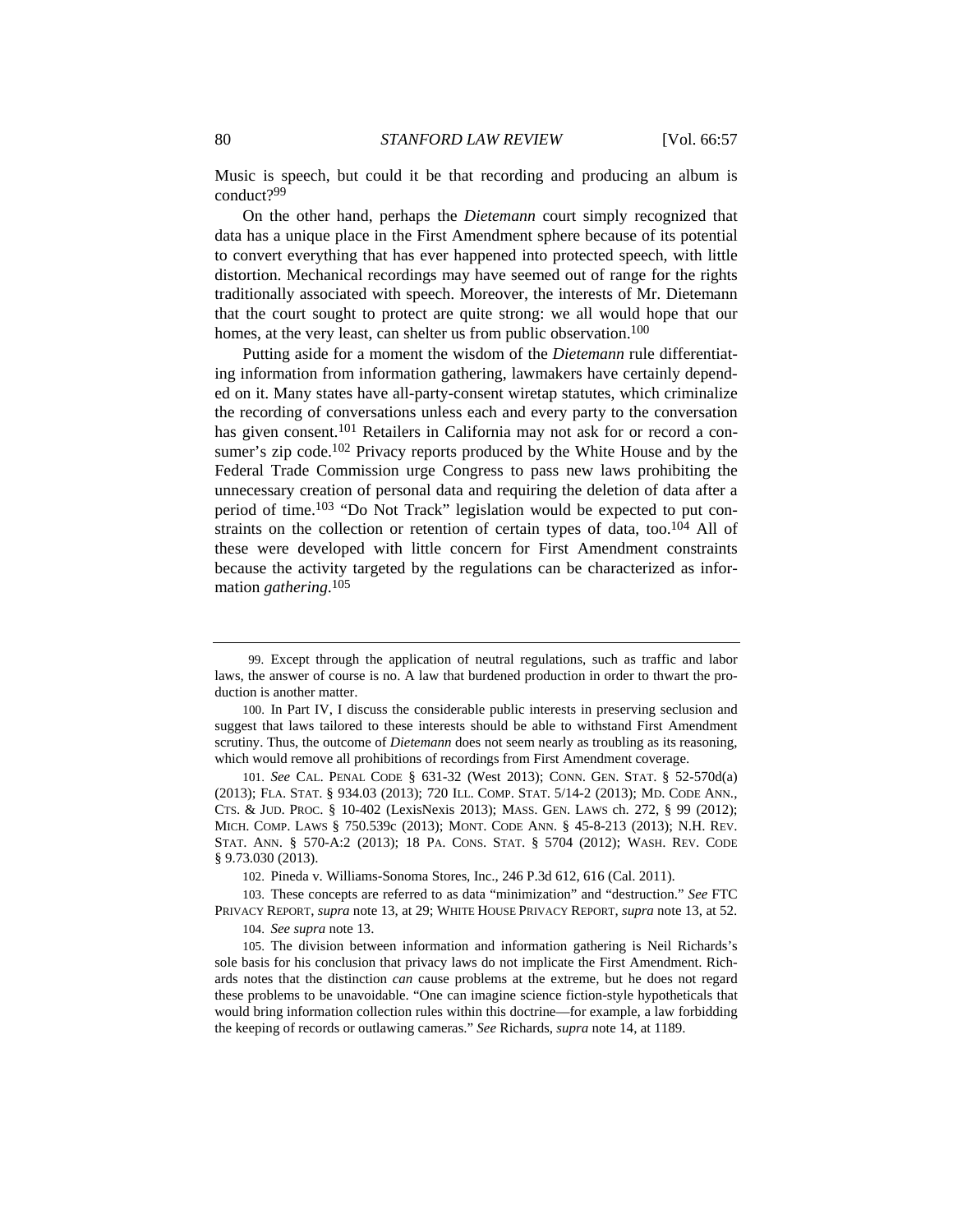First Amendment rules on the creation of data can be explored through the courts' treatment of documentary photographs, since they are a familiar subset of data. Digital cameras and Adobe Photoshop have taught us to understand photographs as data—as nothing more than a grid of color pixels.106 Just like other forms of data, photographs are sometimes created for one purpose even though their long-term value turns out to be completely unrelated. Other times, photographs are taken without any particular audience or purpose in mind except to satisfy the curiosity of the photographer. Still other images wind up having tremendous interest from a large audience even though they were taken without any human looking through the lens, such as the 2012 Miami "zombie attack" caught by security cameras.107 Much can be learned by looking at the precarious legal treatment of documentary photographs. As goes photography, so goes data.

Consistent with *Dietemann*, some courts have justified treating photography as nonexpressive conduct because it can be done without an audience in mind. Security cameras create images without the involvement of anybody resembling an author. Arguably, the First Amendment should require, at the very least, somebody who can be identified as a speaker, and somebody else who could be an intended audience. As one court put it: "To achieve First Amendment protection, a plaintiff must show that he possessed: (1) a message to be communicated; and (2) an audience to receive that message, regardless of the medium in which the message is to be expressed."108

Courts have used tests like this one to find that photographers have no First Amendment right to take photographs or videos in public places. In *Porat v. Lincoln Towers Community Ass'n*, a man who was ticketed for photographing a public courtyard lost his claim attempting to vindicate his First Amendment rights.109 He lost because he had described himself as a "photo hobbyist," a

109. 2005 WL 646093, at \*4-5 (citing *Hurley*, 515 U.S. at 568).

<sup>106.</sup> In fact, photographs have always been grids of data. Black and white film is simply a grid of light-sensitive silver grains that record their exposure to light. *See* Charles Woodworth, *How Photographic Film Works*, HOWSTUFFWORKS, http://electronics.howstuff works.com/film7.htm (last visited Dec. 18, 2013).

<sup>107.</sup> *See* Brad Lendon, *Miami "Zombie" Attack Video: Footage Shows Entire Attack by Rudy Eugene on Ronald Poppo, Police Say*, WPTV.COM (May 31, 2012), http://www.wptv.com/dpp/news/news\_archives/miami-zombie-attack-video-footage-showsentire-attack-by-rudy-eugene-on-ronald-poppo-police-say.

<sup>108.</sup> Porat v. Lincoln Towers Cmty. Ass'n, No. 04 Civ. 3199(LAP), 2005 WL 646093, at \*4 (S.D.N.Y. Mar. 21, 2005) (citing Hurley v. Irish-Am. Gay, Lesbian & Bisexual Grp., 515 U.S. 557, 568 (1995)), *aff'd*, 464 F.3d 274 (2d Cir. 2006); *see also* Texas v. Johnson, 491 U.S. 397, 404 (1989). However, both of these cases assessed whether actions that would otherwise be conduct were sufficiently expressive to receive First Amendment protection. Regulation of a photograph, or a database, is not concerned with the conduct required to create the record; it is the record itself at issue. Attempts to ban photography or the collection of data have nothing to do with the acts that were necessary to collect the information and have everything to do with the content of the information itself.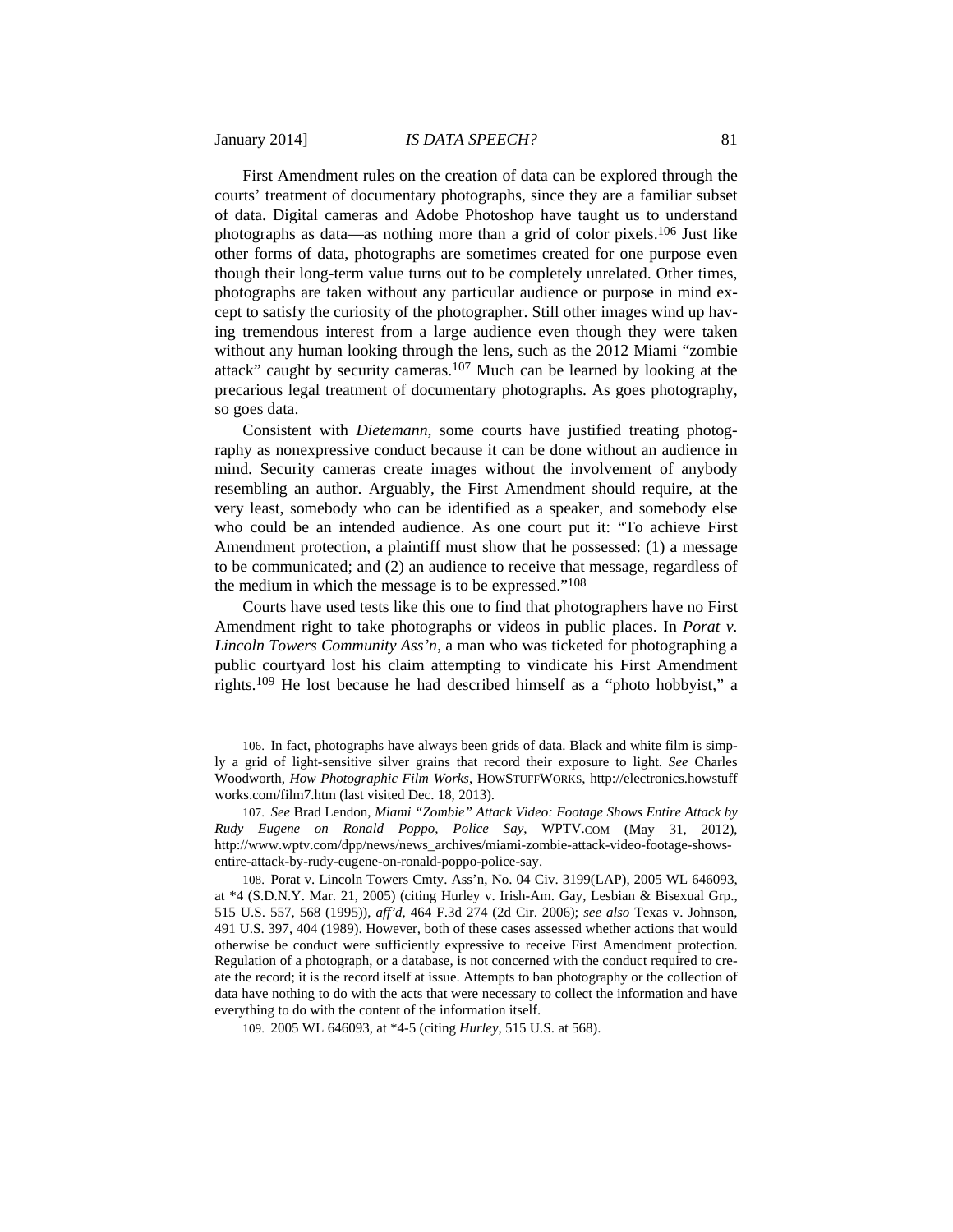phrase that unexpectedly doomed his case, because, according to the district court, "[h]e effectively disclaim[ed] any communicative property of his photography as well as any intended audience by describing himself as a 'photo hobbyist,' and alleging that the photographs were only intended for 'aesthetic and recreational' purposes."110

In contrast, in *Pomykacz v. Borough of West Wildwood*, a woman who followed around the town's mayor photographing him, and whose conduct may have satisfied the actus reus elements of criminal harassment, persuaded the court that she had a First Amendment interest in her photographs because they were part of her political activism and could be used to corroborate her theories that the mayor engaged in nepotism (if, indeed, these theories were borne out).111

These cases certainly craft a clear enough rule, and they just as certainly train future photographers about what to say during a deposition (e.g., claim to be an activist, never a hobbyist); but should the First Amendment shield only speakers who have audiences from government interference?

Superficially, these cases look like they are mandated by the Supreme Court's edict that speech must contain an "intent to convey a particularized message" likely to be "understood by those who viewed it."112 But the Court established this requirement in the context of flag desecration, an area that forced the Court to draw a line between nonspeech action and symbolic acts consciously designed to send a message.113 The rule is a mismatch for the pro-

112. Spence v. Washington, 418 U.S. 405, 410-11 (1974) (per curiam); *see also*  Rumsfield v. Forum for Academic & Institutional Rights, 547 U.S. 47, 65-66 (2006) (holding that if an observer cannot understand the message of some particular conduct without additional explanation, that is "strong evidence" that the conduct is not "inherently expressive"); CHARLES C. HAYNES ET AL., FIRST AMENDMENT CTR., THE FIRST AMENDMENT IN SCHOOLS 77 (2003).

113. *See Spence*, 418 U.S. at 405-06; *see also Johnson*, 491 U.S. 397 (finding an expressive interest in flag burning); Smith v. Goguen, 415 U.S. 566 (1974) (avoiding a decision on the First Amendment interest in sewing a flag to the seat of one's trousers).

<sup>110.</sup> *Id.* at \*5 (citation omitted); *see also* Carson v. Cnty. of Stanislaus, No. 1:10-cv-02133-OWW-SMS, 2011 WL 1532533, \*1-3 (E.D. Cal. Apr. 20, 2011) (dismissing the First Amendment claim because an inference about a particularized message could not be drawn from a lawyer's attempt to take a photograph of a district attorney investigator); Larsen v. Fort Wayne Police Dep't, 825 F. Supp. 2d 965, 979-80 (N.D. Ind. 2010) (finding that a father's attempt to video record his daughter's choir concert does not communicate an idea for First Amendment purposes).

<sup>111. 438</sup> F. Supp. 2d 504, 506-07, 512-13 (D.N.J. 2006). Courts will also find a First Amendment interest if the photographer has no particular audience in mind, but hopes very much to capture something interesting which might later prove to be valuable to an audience. Such was the case with Beau Lambert, who took his video camera to downtown Des Moines in the hopes of filming something newsworthy. After he got his wish and filmed a fatal brawl in the streets, he successfully used the First Amendment to demand the return of his confiscated videotape. Lambert v. Polk Cnty., 723 F. Supp. 128, 130-31, 133, 135 (S.D. Iowa 1989).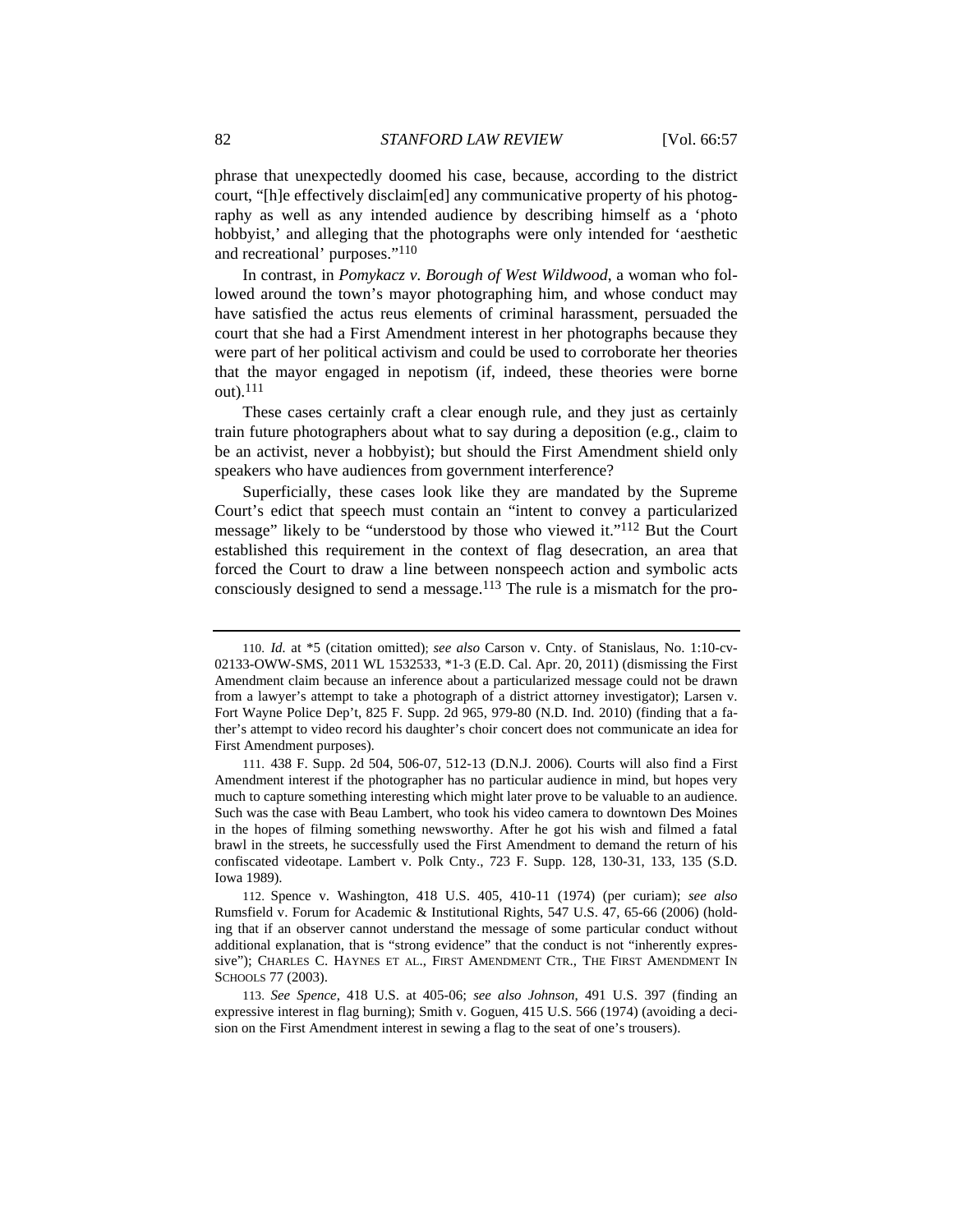cess of taking a photograph. Few photographers would locate speech interests in the *act* of taking pictures. The photographs themselves, and not the acts involved in creating them, are the source of the photographer's First Amendment interest.

Taken to its logical end, a free speech rule requiring an audience would fail to protect diaries. This result denies the value of private thought and intellectual growth that scholars and jurists have traditionally endorsed.114

In any event, even if protected speech requires a speaker and an audience, photography bans ought to attract scrutiny by their nature. The very purpose of a photography ban is to prevent a wider audience from seeing the scene. With the exception of bans on *flash* photography, which are often designed to prevent the deleterious effects of light on sensitive objects, photo bans are designed to cut down on communicative potential.<sup>115</sup>

In time, the rule that mechanically capturing information is nonexpressive conduct will prove to be unworkable. All-party-consent wiretap statutes have already begun to fall apart under the weight of increased judicial scrutiny. These cases and others like it are discussed next.

<sup>114.</sup> C. Edwin Baker specifically addresses the First Amendment protections of a diary (as well as solving a problem or singing out loud alone). *See* C. Edwin Baker, *Scope of the First Amendment Freedom of Speech*, 25 UCLA L. REV. 964, 993 (1978). Martin Redish also insists the First Amendment must cover the keeping of a diary. *See* Martin H. Redish, *Freedom of Thought as Freedom of Expression: Hate Crime Sentencing Enhancement and First Amendment Theory*, CRIM. JUST. ETHICS, Summer/Fall 1992, at 29, 30-31. Naturally, Seana Shiffrin, whose theory of a thinker-based First Amendment forms the backbone for my proposal here, also agrees that "diaries and other forms of discourse meant primarily for selfconsumption" should indisputably be within the scope of speech protections. *See* Seana Valentine Shiffrin, *A Thinker-Based Approach to Freedom of Speech*, 27 CONST. COMMENT. 283, 285 (2011). To save the speech value of a diary, the rule at the very least must be modified so that the intended audience can be the author himself. With this modification, the photo hobbyist should have access to First Amendment protections, too. Moreover, the limit can be avoided through tricks. A photographer can meet the threshold by alleging that he intends to display the photograph somewhere. Surely a sophisticated corporation could ensure it meets the same intent rule if the issue were to arise in the context of its data. To be safe, it could even build in routine protections by hiring people to look at the data it generates, guaranteeing that the audience requirement is met. But it would be odd if First Amendment analysis of data could be radically changed just by moving data across a human eyeball. Surely the First Amendment deserves a more thoughtful limiting principle than this.

<sup>115.</sup> The same can be said for the regulation of data more generally. By the time litigants ask courts for First Amendment protection of their databases, the data has already proven to be interesting to some audience. The prescription data in *IMS Health* was interesting to pharmaceutical companies that make office visits to the prescribing doctors. A borrower's loan repayment history data is interesting to other banks considering whether to extend credit. Anticipation of an audience is the very thing that inspires governments to regulate data flow. Thus, the distinction between information and information gathering is dubious in this context.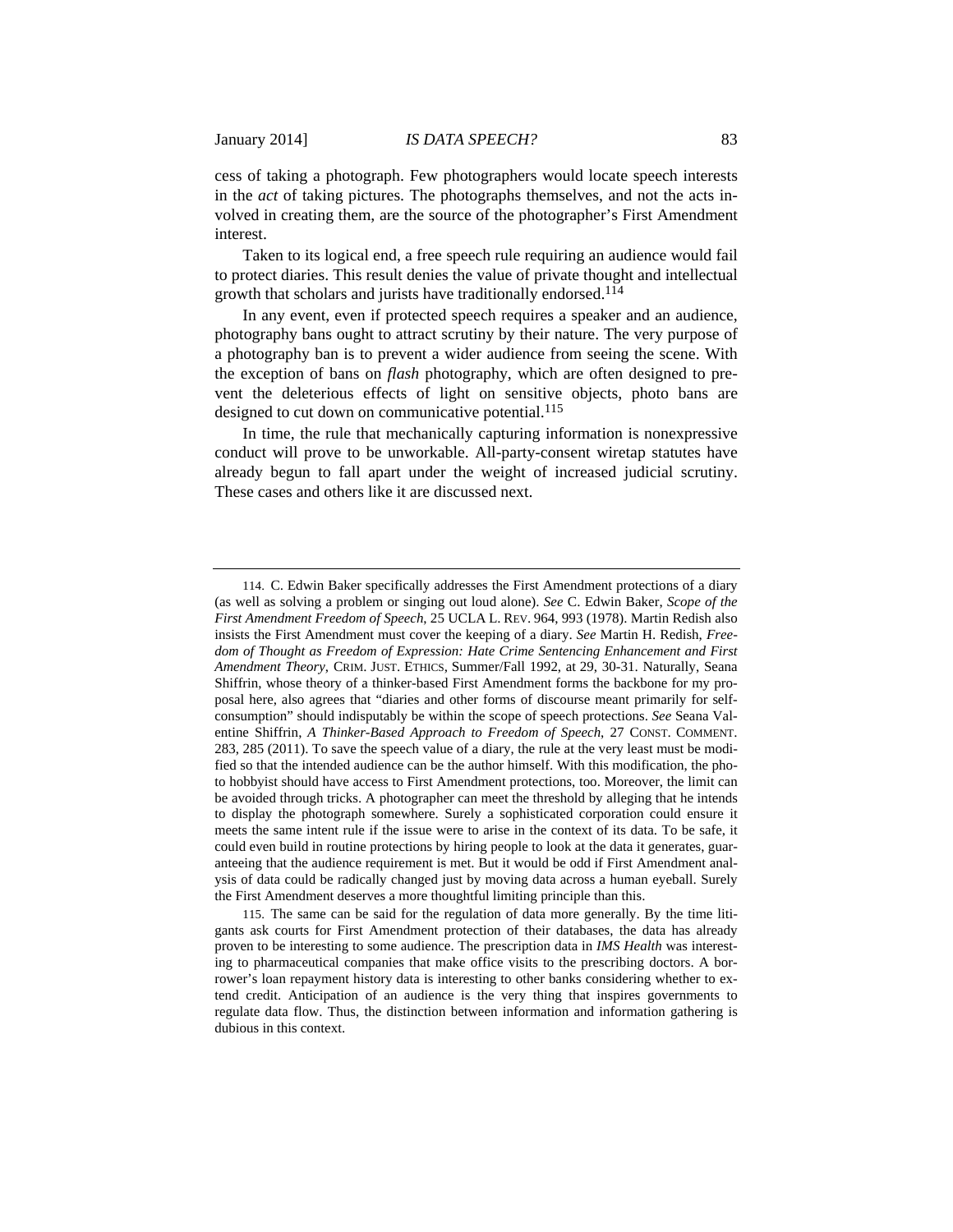#### C. *Data Creation as Expressive Conduct*

Over the last fifteen years, several state police departments, exercising exceedingly poor judgment, have chosen to arrest citizens who recorded the conduct of on-duty police officers.<sup>116</sup> Some (though not all) of the courts dismissed the charges based on a First Amendment right to record. However, with one exception, the right was crafted narrowly, as a right to record public officials performing their public duties.117 The Department of Justice has written an opinion letter recognizing the right on narrower terms still—protecting a person's right to record "police activity."<sup>118</sup>

But last year, in *American Civil Liberties Union of Illinois v. Alvarez*, the Seventh Circuit enjoined the enforcement of Illinois's all-party-consent wiretap statute out of recognition to a broader right to record<sup>119</sup>: a right to record anything.120 The majority (over a thoughtful dissent by Judge Richard Posner) arrived at its position because a well-functioning First Amendment must unite the dissemination of speech with the creation of speech:

 The act of *making* an audio or audiovisual recording is necessarily included within the First Amendment's guarantee of speech and press rights as a corollary of the right to disseminate the resulting recording. . . .

 . . . . [T]here is no fixed First Amendment line between the act of creating speech and the speech itself . . . .

 This observation holds true when the expressive medium is mechanical rather than manual. . . .

. . . .

. . . .

 Audio and audiovisual recording are communication technologies, and as such, they enable speech. Criminalizing all nonconsensual audio recording

116. *See, e.g.*, Kelly v. Borough of Carlisle, 622 F.3d 248, 251 (3d Cir. 2010); Commonwealth v. Hyde, 750 N.E.2d 963, 964-65 (Mass. 2001); *see also* Colten v. Kentucky, 407 U.S. 104, 109 (1972) (finding that a person does not have a "constitutional right to observe the issuance of a traffic ticket," even when he is not violating any trespass or traffic law).

117. *See, e.g.*, Glik v. Cunniffe, 655 F.3d 78, 79 (1st Cir. 2011); Gilles v. Davis, 427 F.3d 197, 212 n.14 (3d Cir. 2005); Smith v. City of Cumming, 212 F.3d 1332, 1333 (11th Cir. 2000); Robinson v. Fetterman, 378 F. Supp. 2d 534, 541-42 (E.D. Pa. 2005) (finding a right to record in part because "[t]he activities of the police, like those of other public officials, are subject to public scrutiny"); *see also* United States v. Rosen, 445 F. Supp. 2d 602, 633 (E.D. Va.) (finding that "[t]he collection and discussion of information about the conduct of government" is a core value of the First Amendment), *amended by* No. 1:05cr225, 2006 WL 5049154 (E.D. Va. 2006), *aff'd*, 557 F.3d 192 (4th Cir. 2009).

118. Letter from Jonathan M. Smith, Chief of Special Litig. Section of Civil Rights Div., U.S. Dep't of Justice, to Mark H. Grimes, Balt. Police Dep't 2-3 (May 14, 2012), *available at* http://www.justice.gov/crt/about/spl/documents/Sharp\_ltr\_5-14-12.pdf.

119. 679 F.3d 583, 586-87 (7th Cir.), *cert. denied*, 133 S. Ct. 651 (2012).

120. The court reserved for another day the decision whether surreptitious recordings and recordings in nonpublic places receive different First Amendment treatment. *Id.* at 606.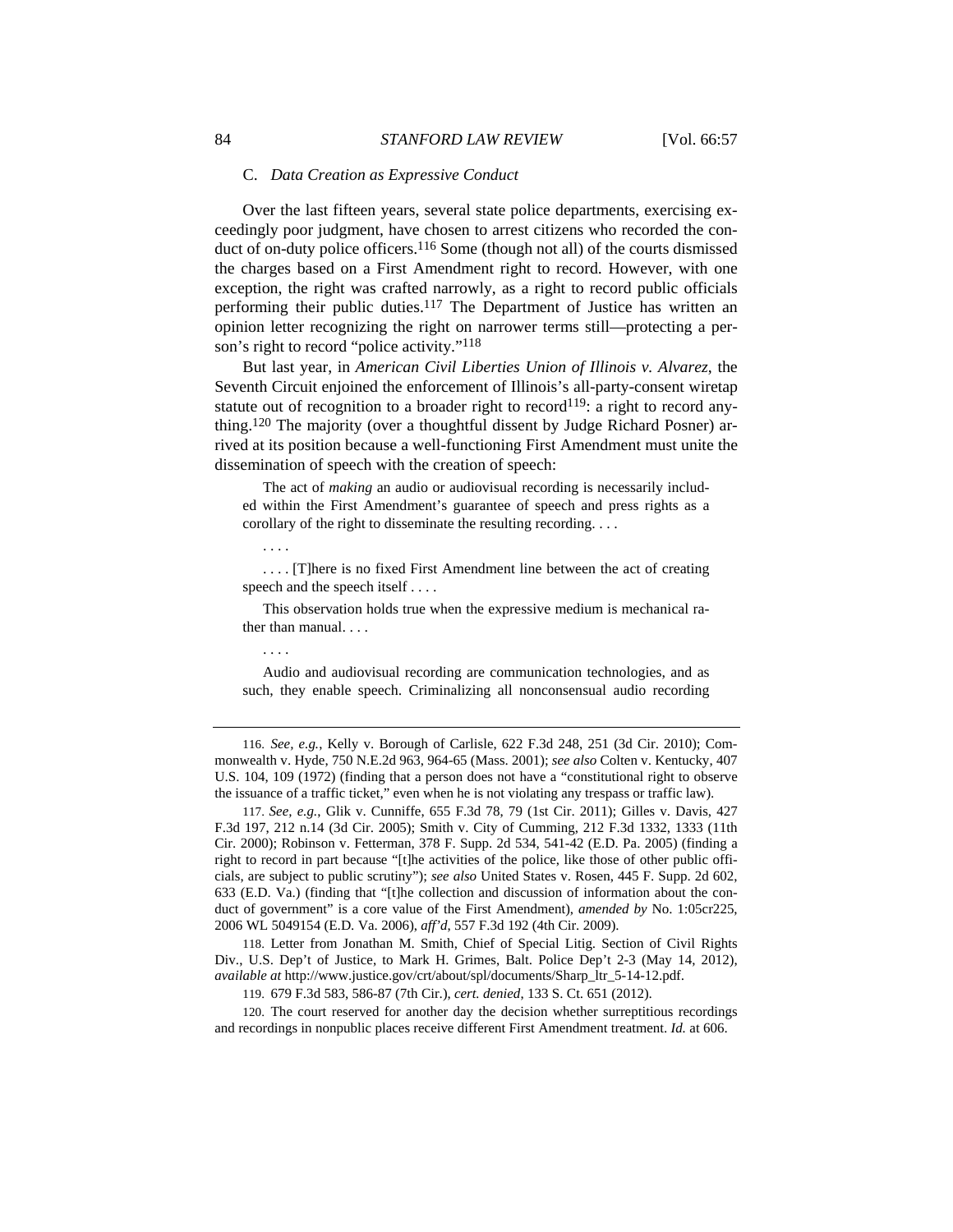necessarily limits the information that might later be published or broadcast whether to the general public or to a single family member or friend—and thus burdens First Amendment rights.<sup>121</sup>

Other courts have inched toward the same position by advancing a right to access information. In *S.H.A.R.K. v. Metro Parks Serving Summit County*, an animal rights group brought a civil rights claim against a county for disposing of its video footage of a deer culling in a state park.122 The activists had set up video cameras in trees to record during hours that the park was closed to visitors. The Sixth Circuit found that the animal rights activists had a First Amendment interest in recording the deer culling, and more generally in "access to information."123 However, the right was differentiated from, and given significantly less scrutiny than, the right to expression, and the animal rights activists ultimately lost their case.124

A right to access information (or, more precisely, a right to be free from government restraint on access to information) is at odds with *Dietemann* and other cases that presume the First Amendment imposes absolutely no constraint on the tort of intrusion upon seclusion. But the *S.H.A.R.K.* approach seems necessary. If access to knowledge were not a constitutionally protected right, the intrusion tort could be boundless. At the extreme, the government could prohibit a person from recording anything at all without conflicting with the First Amendment.

This cannot be right. Though the Supreme Court has not directly addressed the question whether mechanical recordings are protected speech, it has recognized that information gathering is a necessity for speech. In *Branzburg v. Hayes*, although the Court found that neutrally applicable laws apply to the press, it recognized that "without some protection for seeking out the news, freedom of the press could be eviscerated."125 And in *Time, Inc. v. Hill*, the Court found that the First Amendment offered a complete defense to a family's lawsuit against Time, Inc. for its imaginative depiction in *Life Magazine* of a home invasion the family had lived through.<sup>126</sup> "Exposure of the self to others in varying degrees is a concomitant of life in a civilized community. The risk of this exposure is an essential incident of life in a society which places primary

125. 408 U.S. 665, 681-82 (1972).

126. 385 U.S. 374, 376-78, 387-88 (1967).

<sup>121.</sup> *Id.* at 595-97.

<sup>122. 499</sup> F.3d 553, 557-58 (6th Cir. 2007).

<sup>123.</sup> *Id.* at 559.

<sup>124.</sup> *Id.* at 559-60, 563 (quoting D'Amario v. Providence Civic Ctr. Auth., 639 F. Supp. 1538, 1543 (D.R.I. 1986)); *see also* Shulman v. Grp. W Prods., Inc., 955 P.2d 469, 474-75, 497 (Cal. 1998) (protecting the right to broadcast conversations surreptitiously recorded in a medivac helicopter, but offering no protection for the right to record the conversations in the first place). No reasons were given for adopting a lower standard for the right to access to information.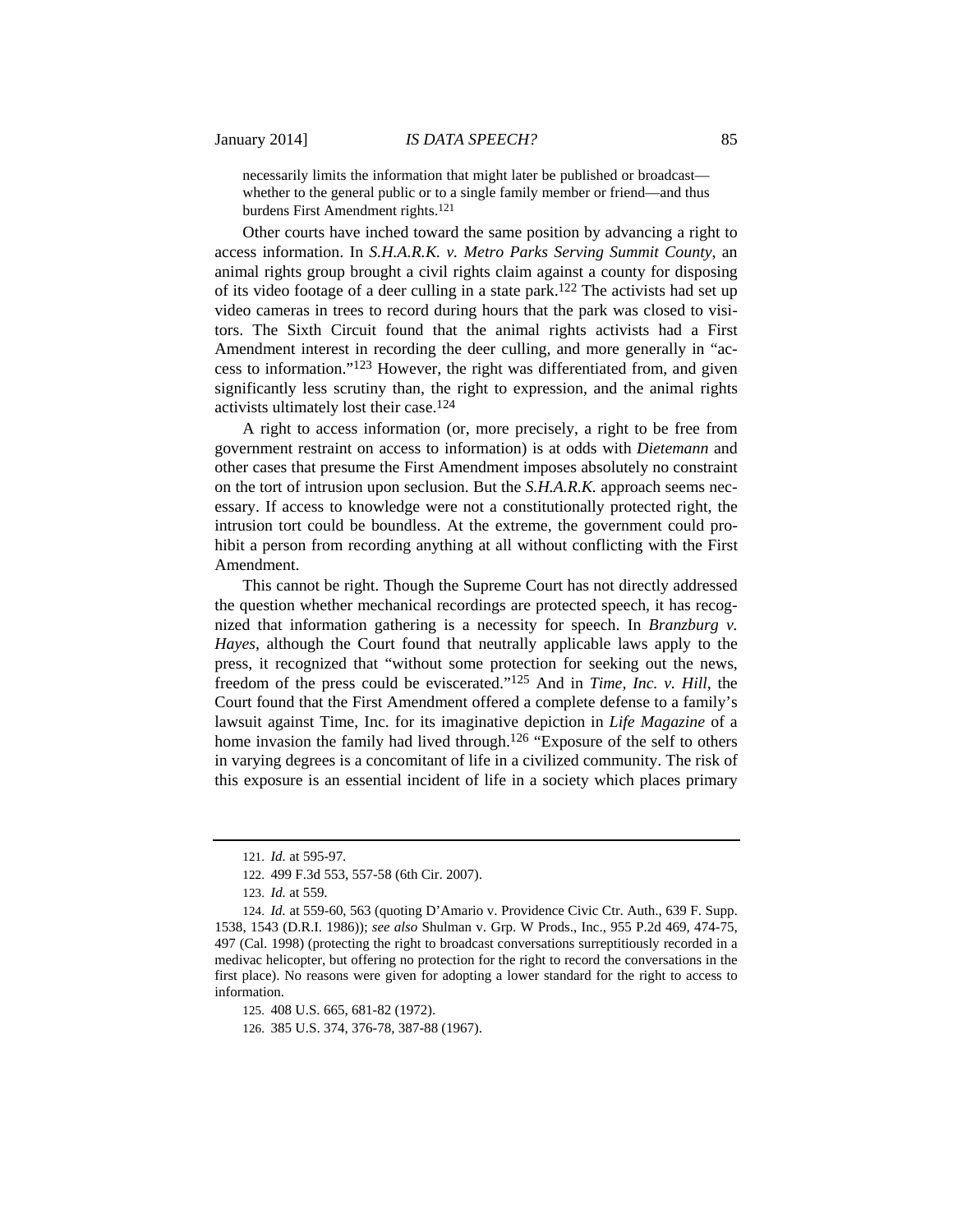value on freedom of speech and of press." $127$  The "risk of this exposure" that the Court describes is the flipside of a right for individuals to observe each other. If there are constitutional limits on the restrictions for information gathering, it must mean that, despite the rhetoric to the contrary, the First Amendment protects the right to gather information in some fashion.

This is not to say that the state is powerless to create laws that intentionally obstruct access to information. As I show in Part IV, it can with proper justification. The outcome of *Dietemann* may survive scrutiny if the state can show it has a strong interest in protecting its constituents' seclusion by outlawing surreptitious recordings in one's own home. Mr. Dietemann is a sympathetic plaintiff because the humiliating photographs were taken without his knowledge, and on his own turf.<sup>128</sup> Mr. Dietemann has a liberty interest in keeping surreptitious recording equipment out of his home, and such an interest could compete in court with the reporters' interests in recording information that they lawfully observed. Given the long-held expectations that the home provides sanctum,129 Mr. Dietemann may have won his case despite the First Amendment arguments.

Outside of our homes, on the other hand, enforcement of an expectation that people will not record what we say or do is in conflict with *their* liberty interest in knowledge creation.

To this day, the right to access information is underdeveloped.130 Its relationship to full speech rights is awkward. Courts recognize that the right to free speech is hollow without access to information, but the constitutional protection of information has yet to achieve coherence.

# III. THE RIGHT TO CREATE KNOWLEDGE

This Part makes the normative case for the First Amendment protection of data. First, I define a "right to create knowledge," which is a latent prerequisite for free expression.131 Speech does very little for a government's constituents if it is not supported by commitments to free thought and information flow.

131. I use this phrasing rather than the right of "access to information" because it avoids ambiguity. "Access to information" has been used to describe many proposed rights, includ-

<sup>127.</sup> *Id.* at 388.

<sup>128.</sup> *See* Desnick v. Am. Broad. Cos., 44 F.3d 1345, 1352-53 (7th Cir. 1995) (Posner, C.J.) (describing the facts of *Dietemann*).

<sup>129.</sup> *See* Warren & Brandeis, *supra* note 24, at 220.

<sup>130.</sup> Adding to the confusion is the fact that the same phrase is sometimes used to mean a positive right—the affirmative obligation for the government to provide public access to books and information. For a discussion of both the positive and negative qualities, see Kay Mathiesen, *The Human Right to a Public Library*, J. INFO. ETHICS, Spring 2013, at 60; and Kay Mathiesen*, The Human Right to Internet Access: A Philosophical Defense*, INT'L REV. INFO. ETHICS, Dec. 2012, at 9.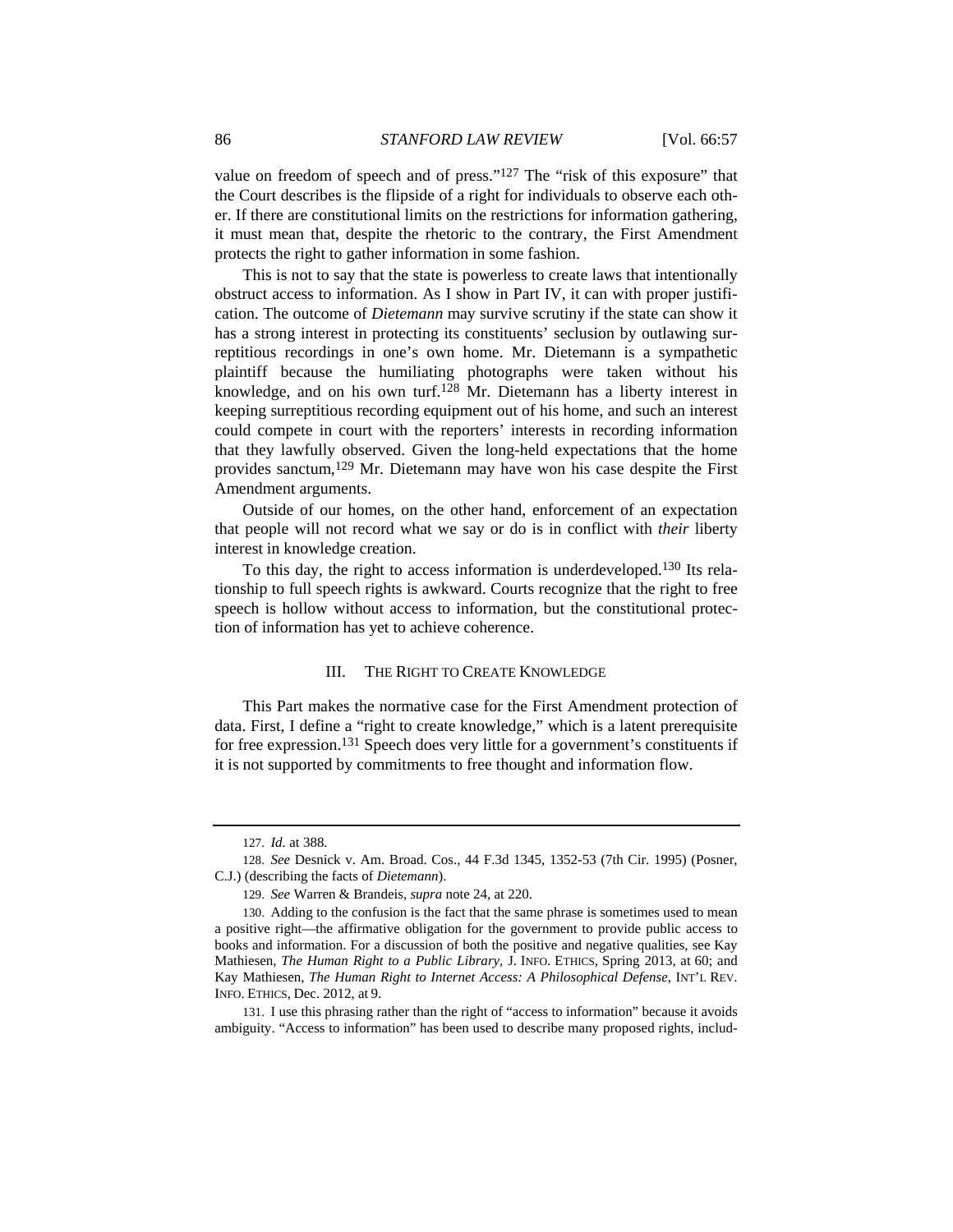## January 2014] *IS DATA SPEECH?* 87

I outline a framework for analyzing whether the right to create knowledge has been impeded. A motive analysis will frequently suffice. When a law or regulation has the very purpose of limiting knowledge, the restriction must undergo First Amendment scrutiny. Data privacy laws have the unabashed goal of limiting, and shaping, what the government's constituents can know. There are often good reasons to do this. There may even be compelling reasons to do this. But, to be confident, direct regulations of data should draw scrutiny.

Next, this Part analyzes whether the protection of data is consistent with other competing scholarly theories about the First Amendment's purpose. The right to create knowledge in general, and the protection of data specifically, fit very comfortably within all of them. This Part closes with some thoughts about the level of scrutiny that should apply to regulations of data.

# A. *The Negative Right to Create Knowledge*

The negative right to create knowledge ensures that the state will not interfere unduly with its constituents' learning. This is not an entirely new concept for courts or for scholars, but the varied instantiations of a right to knowledge have been developed in the abstract and through unusual fact patterns.

Courts have already had occasion to interpret "speech" expansively so that it encompasses the right to receive or access information.132 The impetus for doing so is plain: free speech will have little value if the government has substantial influence over the ideas and facts that speakers are permitted to consider. At a higher level of generality, the First Amendment safeguards the freedom of thought. The Supreme Court recognized this right in *Stanley v. Georgia*, when it disallowed enforcement of an obscenity ban, deciding that Georgia "cannot constitutionally premise legislation on the desirability of controlling a person's private thoughts."133 Freedom of thought is an old and uniquely American liberty. Samuel Adams, celebrating the signing of the Declaration of Independence, commented: "[F]reedom of thought and the right of private judgment, in matters of conscience . . . direct their course to this happy country as their last asylum."134

In 2002, the Supreme Court reaffirmed this sentiment, stating that "[t]he right to think is the beginning of freedom, and speech must be protected from the government because speech is the beginning of thought."135 But doesn't

ing positive rights of access to government information and to libraries. *See* sources cited *supra* note 130.

<sup>132.</sup> *See* discussion *supra* Part II.A.2.

<sup>133. 394</sup> U.S. 557, 559, 566 (1969).

<sup>134.</sup> MATTHEW C. PRICE, THE WILSONIAN PERSUASION IN AMERICAN FOREIGN POLICY 1 (2007) (internal quotation mark omitted).

<sup>135.</sup> Ashcroft v. Free Speech Coal., 535 U.S. 234, 253 (2002). This passage is preceded by the following: "First Amendment freedoms are most in danger when the government seeks to control thought or to justify its laws for that impermissible end." *Id.*; *see also* Palko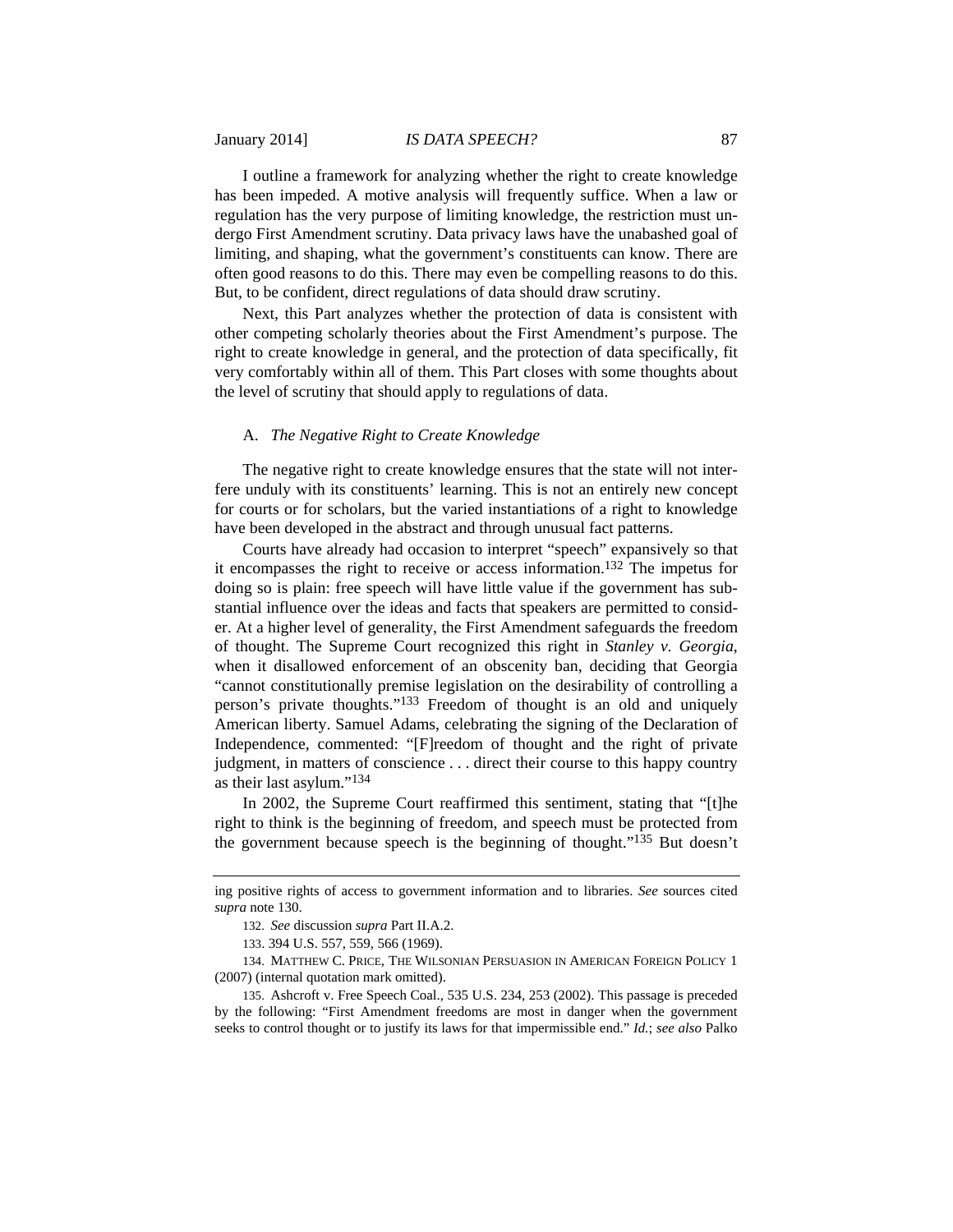this have the order reversed? Thought is almost always a precursor to utterances, art, and other forms of expression. And, although a subset of thoughts is inspired by the speech of others, many thoughts are not. They are either the product of original ideas or first-time observations of the world.

While courts have been slow to flesh out the right to free thought, constitutional law scholars have laid a good deal of groundwork to provide a theoretical justification for deriving a freedom of thought from the freedom of speech.<sup>136</sup> Seana Shiffrin has done a particularly nice job articulating a thinker-centered theory for the First Amendment, $137$  so I borrow heavily from her work to operationalize the right to create knowledge.

For Shiffrin, the First Amendment is called into service when a statute, regulation, court decision, or lawmaking activity (1) on its face exhibits a design to "ban or attempt to ban the free development and operation of a person's mind or those activities or materials necessary for its free development and operation"; (2) has the effect of interfering too greatly with the free development and operation of a person's mind; or (3) has a rationale which, even if not overtly designed to conflict with the free development of a person's mind, is nevertheless unacceptably inconsistent with that right.<sup>138</sup>

The right to create knowledge ought to follow the same framework, but with a narrower focus on the uninhibited acquisition of knowledge. The "free development and operation of a person's mind" has nearly infinite range. Public schools, by selecting what to teach and what not to teach, might bar other options the student would otherwise have to *develop* her mind. But a school's curriculum does not bar the student's opportunity to acquire specific pieces of knowledge that the student can acquire elsewhere. In short, the right to create knowledge promises freedom from intentional or excessive government restraints on learning something new.

137. *See* Shiffrin, *supra* note 114.

138. *Id.* at 287.

v. Connecticut, 302 U.S. 319, 326-27 (1937) ("[F]reedom of thought, and speech . . . is the matrix, the indispensable condition, of nearly every other form of freedom."), *overruled on other grounds by* Benton v. Maryland, 395 U.S. 784 (1969).

<sup>136.</sup> *See, e.g.*, ANTHONY LEWIS, FREEDOM FOR THE THOUGHT THAT WE HATE: A BIOGRAPHY OF THE FIRST AMENDMENT (2007); Marc Jonathan Blitz, *Freedom of Thought for the Extended Mind: Cognitive Enhancement and the Constitution*, 2010 WIS. L. REV. 1049; Dana Remus Irwin, *Freedom of Thought: The First Amendment and the Scientific Method*, 2005 WIS. L. REV. 1479 (endorsing strict scrutiny any time a regulation intrudes on free thought); Roy G. Spece, Jr. & Jennifer Weinzierl, *First Amendment Protection of Experimentation: A Critical Review and Tentative Synthesis/Reconstruction of the Literature*, 8 S. CAL. INTERDISC. L.J. 185 (1998); *see also* Blitz, *supra* note 25, at 182; Kolber, *supra* note 9, at 7-8 (organizing the scholarship into two categories of argument: (1) arguments that the right to free thought is *intrinsic* to the right to speech and it deserves protection for its own sake, and (2) arguments that free thought receives *instrumental* protection because it is such an important tool for speakers, much like ink).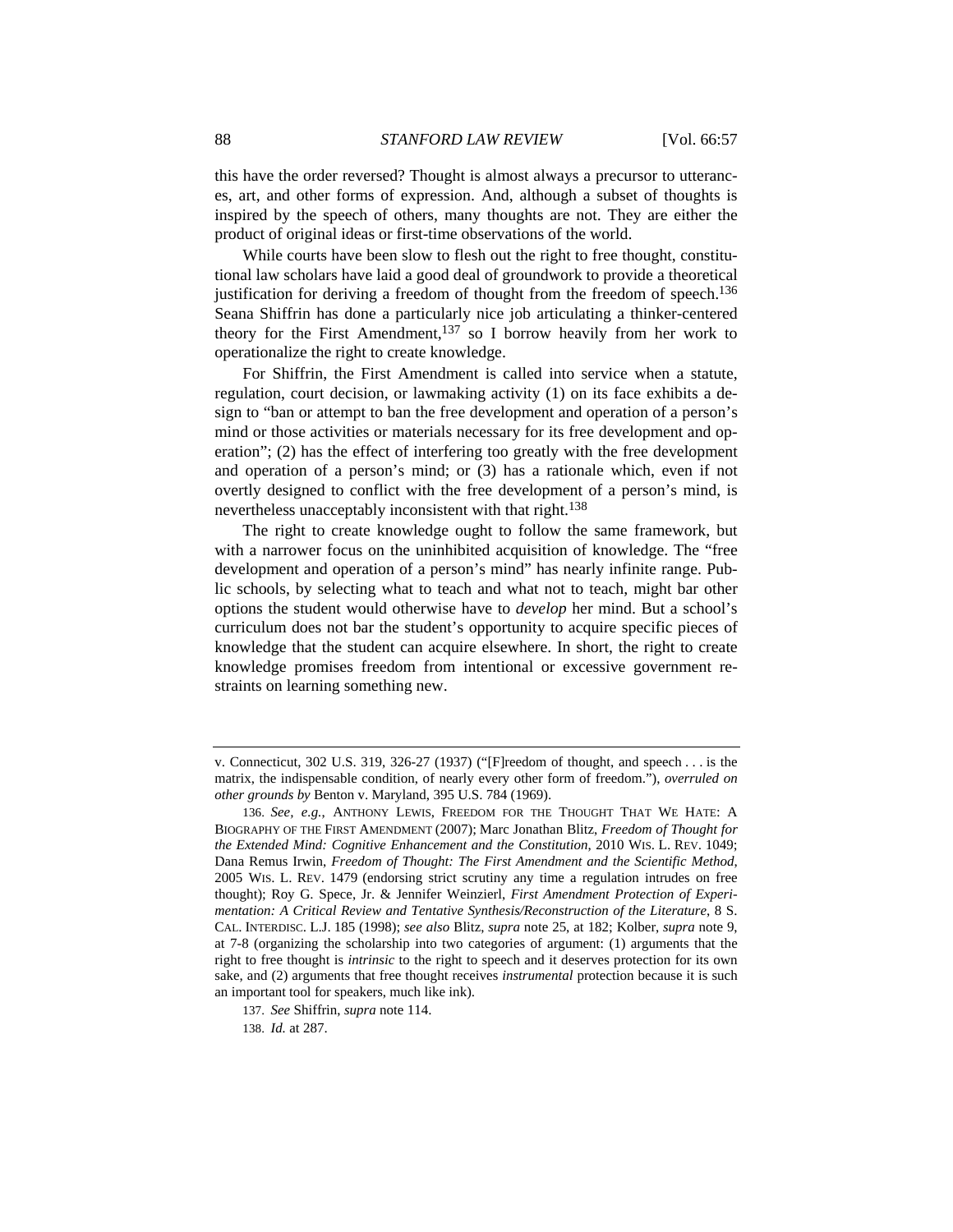## January 2014] *IS DATA SPEECH?* 89

This framework avoids the need to define the nature of "speech." Instead, the framework focuses on the nature of the state action. It asks what purpose a regulation seeks to serve and how the regulation operates in practice. The previously vexing scope question is much more manageable when the analysis centers on the regulation rather than the object of the regulation.139

A purpose-driven test lines up with Elena Kagan's insight that the Court's recognition of speech interests tracks an often-implicit search for the inappropriate motives of lawmakers.140 However, under the framework, a regulation promulgated with pure motives—motives unrelated to the restriction of knowledge creation—can nevertheless trigger scrutiny if the practical effect of the law causes an unreasonable hindrance to free inquiry.

Although First Amendment scholars tend to overlook purposive analyses of speech, they are not unprecedented.141 In *United States v. O'Brien*, the famous case about draft card burning, the Supreme Court set out the constitutional test for the regulation of an act that it had already found to have enough semantic content to be a form of speech.<sup>142</sup> A regulation could survive scrutiny only " $[(1)]$  if it furthers an important or substantial governmental interest;  $[(2)]$ if the governmental interest is unrelated to the suppression of free expression;

<sup>139.</sup> Quests to find the meaning of "speech" in the abstract, without reference to any particular state action, have led to a good deal of frustration among scholars. *See, e.g.*, Stuart Minor Benjamin, *Transmitting, Editing, and Communicating: Determining What "The Freedom of Speech" Encompasses*, 60 DUKE L.J. 1673, 1675-77 (2011). Many of the seeming contradictions in precedent can be explained through a motive analysis, even if the court failed to apply one at the time. Moreover, this test ensures that the right to knowledge creation is not "unrestrained." *See* Zemel v. Rusk, 381 U.S. 1, 17 (1965) (explaining that the "right to speak and publish does not carry with it the unrestrained right to gather information").

<sup>140.</sup> *See* Kagan, *supra* note 46, at 414. Leslie Kendrick has similarly made sense of the content-based discrimination doctrine by showing that the Court typically looks for an invidious purpose to discriminate against certain types of viewpoints or subject matters. Leslie Kendrick, *Content Discrimination Revisited*, 98 VA. L. REV. 231, 248 & n.61 (2012); *see also* Geoffrey R. Stone, *Free Speech in the Twenty-First Century: Ten Lessons from the Twentieth Century*, 36 PEPP. L. REV. 273, 277-82 (2009) (suggesting that courts are on the lookout for illegitimate motivations and explaining the influence of Equal Protection Clause jurisprudence on the development of this First Amendment doctrine).

<sup>141.</sup> *See* Bd. of Educ. v. Pico, 457 U.S. 853, 871 (1982) ("[W]hether petitioners' removal of books from their school libraries denied respondents their First Amendment rights depends upon the motivation behind petitioners' actions. If petitioners *intended* by their removal decision to deny respondents access to ideas with which petitioners disagreed, and if this intent was the decisive factor in petitioners' decision, then petitioners have exercised their discretion in violation of the Constitution." (footnote omitted)); *see also* Hill v. Colorado, 530 U.S. 703, 718 n.25 (2000) (discussing the purpose of the challenged statute); Turner Broad. Sys., Inc. v. FCC, 512 U.S. 622, 645 (1994) (noting that the Court has recognized that a facially neutral regulation "may be content based if its manifest purpose is to regulate speech because of the message it conveys").

<sup>142. 391</sup> U.S. 367, 369, 377 (1968).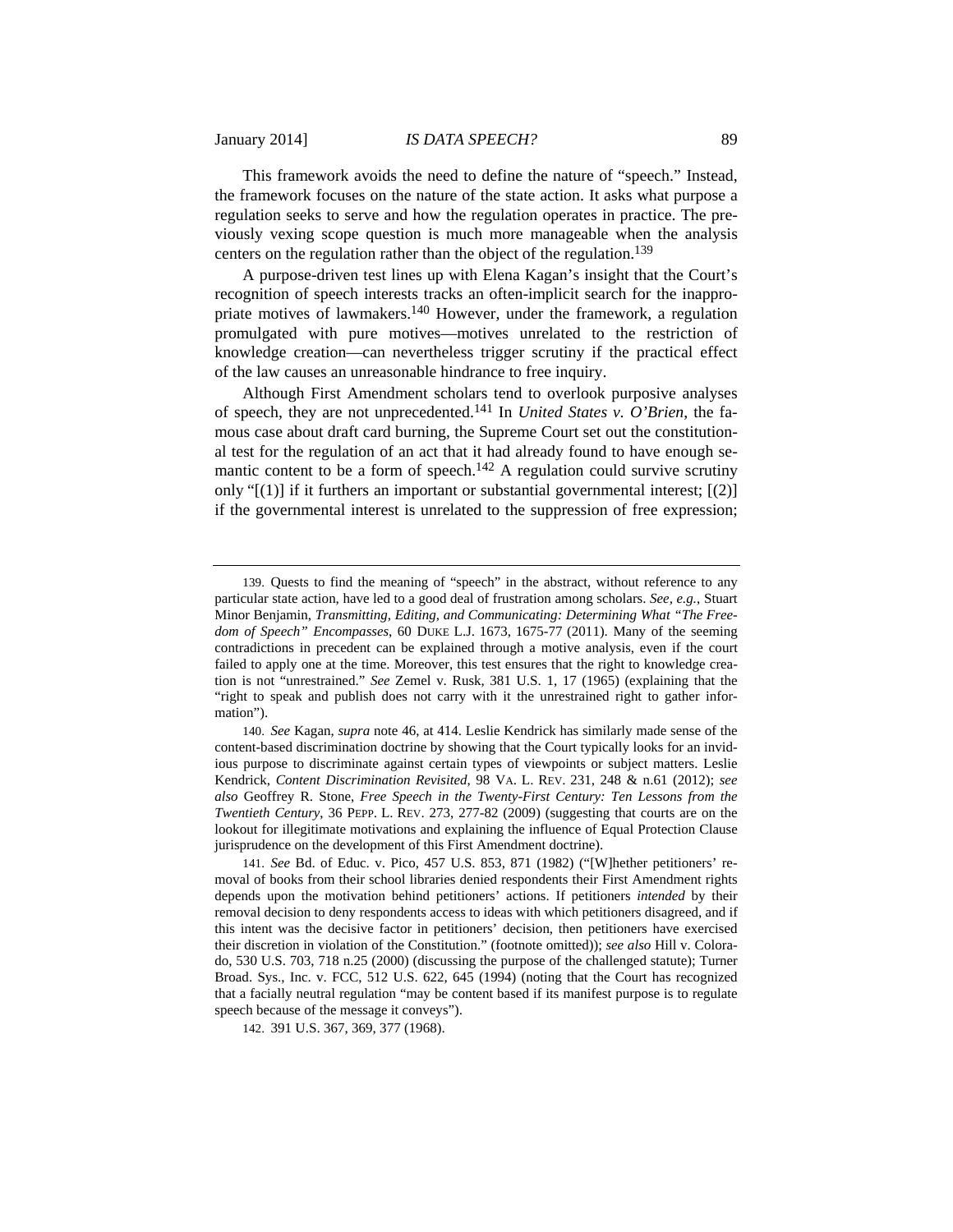and [(3)] if the incidental restriction on alleged First Amendment freedoms is no greater than is essential to the furtherance of that interest."143

John Hart Ely helpfully explained a few years later that the rule is "incomplete"; a regulation that does not satisfy element (2), because it intentionally interferes with speech, may still survive constitutional scrutiny, but must undergo a different and more exacting scrutiny.<sup>144</sup> So long as free thought is included under the umbrella of free expression, Shiffrin's scheme tracks the *O'Brien* rule quite nicely, perhaps even conservatively.

The framework also supplies manageable limiting principles to the First Amendment's protection of knowledge. Not every regulation affecting knowledge will draw scrutiny; plenty of laws are inimical to a person's ability to learn new things without having a direct purpose to obstruct knowledge.145 For example, the prohibition of theft will prevent a thief from learning the content of a book that he may plan to steal, but the purpose of the law is to enforce tangible property rights, not to inhibit the knowledge of thieves.

The thinker-based approach to speech has had a sleepy arrival to First Amendment discourse. Our government, quite fortunately, is not often in the business of overtly manipulating thought. However, the right to knowledge creation has obvious application to the modern data privacy debate. At the beginning of this exploration, the automated generation of data appeared to be a close case for speech. Though the humming of servers and the shuttering of cameras may share superficial similarities with conduct, a motive analysis reveals very clearly on which side of the speech line data privacy laws must fall. Data privacy laws are purposefully designed to interfere with somebody's (or some company's) knowledge.<sup>146</sup>

A law prohibiting the creation, maintenance, or distribution of digital information attempts to achieve its social goals by limiting the accumulation of knowledge. Data privacy laws strive to give individuals the power to decide who does and does not get to learn about them.<sup>147</sup> As principled as these restrictions may be, they must draw scrutiny if the First Amendment is to protect

<sup>143.</sup> *Id.* at 377.

<sup>144.</sup> John Hart Ely, *Flag Desecration: A Case Study in the Roles of Categorization and Balancing in First Amendment Analysis*, 88 HARV. L. REV. 1482, 1483-84 (1975).

<sup>145.</sup> For this reason, Dana Remus Irwin's proposed protections for the freedom of thought, which demand strict scrutiny any time a regulation intrudes into free thought, are unworkable and potentially boundless. *See* Irwin, *supra* note 136, at 1507.

<sup>146.</sup> Daniel Solove identifies the interference of thought and knowledge as the purpose of privacy laws; privacy laws curtail "irrational judgments" and "guard against rational judgments that society may desire to curtail." *See* Solove, *supra* note 22, at 1034-36, 1041.

<sup>147.</sup> The very first principle guiding the White House's proposed "Consumer Privacy Bill of Rights" is "[i]ndividual [c]ontrol: [c]onsumers have a right to exercise control over what personal data companies collect from them and how they use it." *See* WHITE HOUSE PRIVACY REPORT, *supra* note 13, at 1.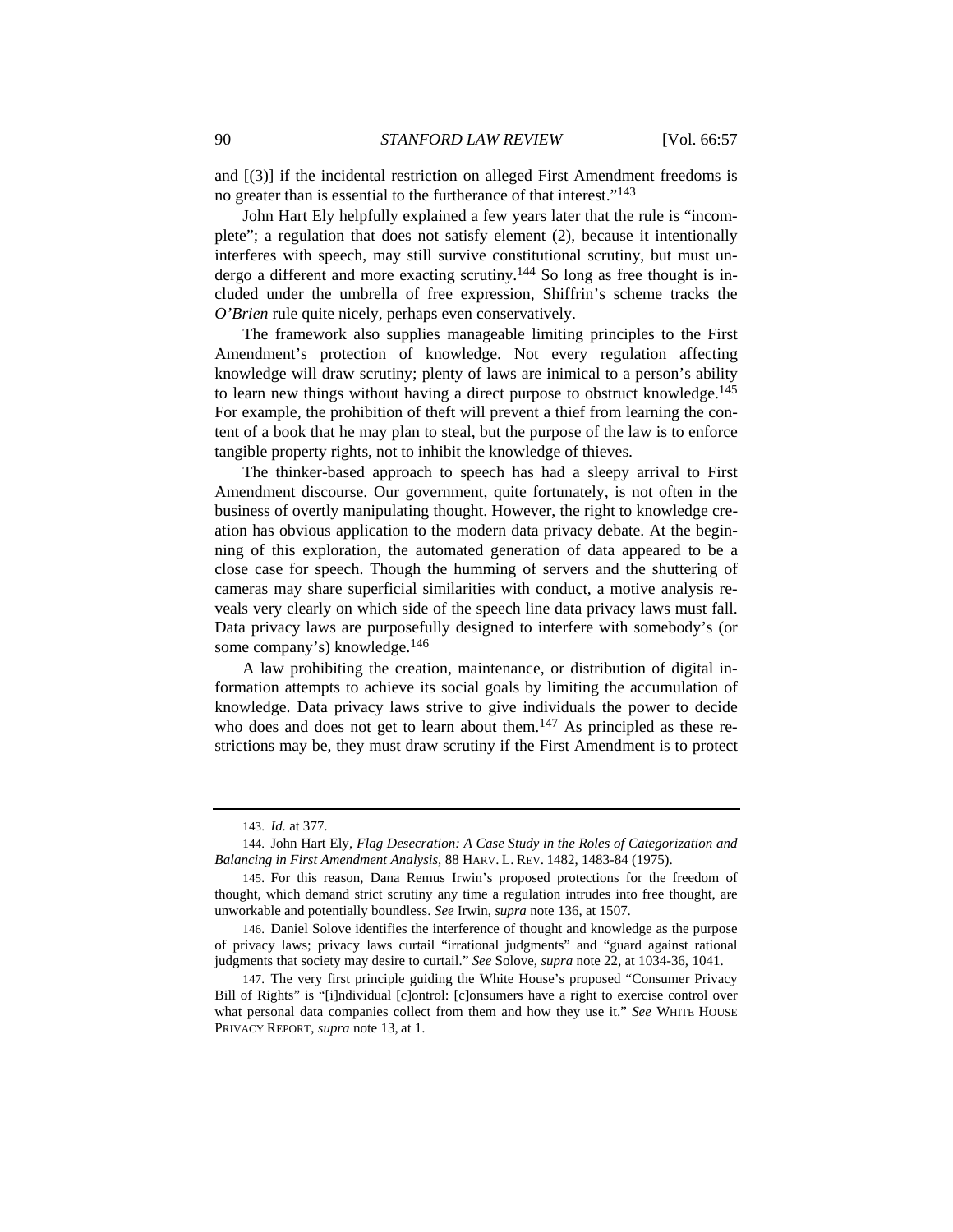the creation of new knowledge. Any other outcome spirals quickly into special pleading.

The same can be said for trade secret laws, antihacking statutes, and other information laws established to protect information security and maintain economic incentives.148 As with data privacy laws, the government may be acting out of the best of intentions, inhibiting certain thoughts that tend to produce bad effects on society. In these cases, the government may regulate thought as a way station, or convenient midway point, to achieve more tangible and legitimate goals. Nevertheless, if freedom of thought has First Amendment protection, the government must justify its programs within the judicial scrutiny that applies to other well-meaning regulations of speech.

There are, of course, other theories of the First Amendment that do not center on thought. Since no single theory can lay exclusive claim to the First Amendment, the next Subpart analyzes how well the protection of data corresponds with alternative visions for the First Amendment.

# B. *Data and First Amendment Objectives*

The objectives of the First Amendment are large and contain multitudes.<sup>149</sup> At times courts have emphasized the centrality of political discourse and have given utterances of political dissent the distinctive title of "core" political speech.<sup>150</sup> At other times, the courts have rebuked the suggestion that political speech receives greater protection than other speech.<sup>151</sup> The objectives put forward by scholars are similarly fractured. The theories break into five nonexclusive categories<sup>152</sup>: (1) the marketplace of ideas; (2) the preservation of a public

<sup>148.</sup> Pamela Samuelson has explored potential clashes between trade secrets law and the First Amendment. *See* Pamela Samuelson, *Principles for Resolving Conflicts Between Trade Secrets and the First Amendment*, 58 HASTINGS L.J. 777 (2007).

<sup>149.</sup> Apologies for butchering a beautiful Walt Whitman poem. WALT WHITMAN, *Song of Myself* (1891), *in* SONG OF MYSELF AND OTHER POEMS BY WALT WHITMAN 71, 131 (Counterpoint 2010). For another example of a speech analysis that looks to First Amendment goals in order to understand its scope, see Andrew Tutt, Note, *Software Speech*, 65 STAN. L. REV. ONLINE 73 (2012).

<sup>150.</sup> *See* Meyer v. Grant, 486 U.S. 414, 422 (1988).

<sup>151.</sup> *See* Cohen v. California, 403 U.S. 15, 25 (1971) ("[W]holly neutral futilities . . . come under the protection of free speech as fully as do Keats' poems or Donne's sermons . . . ." (second alteration in original) (quoting Winters v. New York, 333 U.S. 507, 528 (1948) (Frankfurter, J., dissenting)) (internal quotation marks omitted)).

<sup>152.</sup> For academic works advancing these different theories, see STEVEN H. SHIFFRIN, THE FIRST AMENDMENT, DEMOCRACY, AND ROMANCE 46 (1990); David A. Anderson, *The Origins of the Press Clause*, 30 UCLA L. REV. 455 (1983); Baker, *supra* note 114; Daniel A. Farber, Commentary, *Free Speech Without Romance: Public Choice and the First Amendment*, 105 HARV. L. REV. 554 (1991); Schauer, *supra* note 34; James Weinstein, *Participatory Democracy as the Central Value of American Free Speech Doctrine*, 97 VA. L. REV. 491 (2011).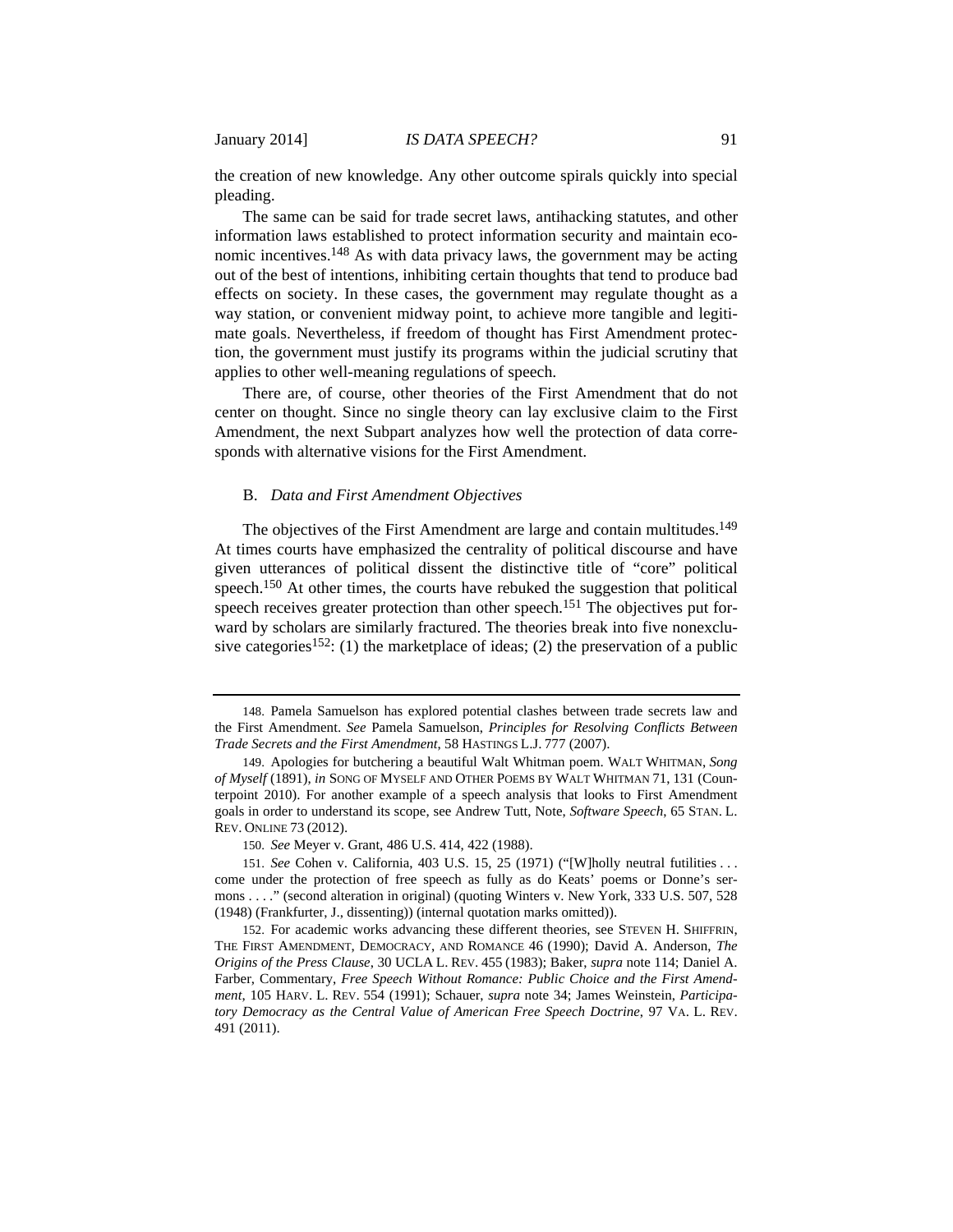resource; (3) deliberative democracy (and, particularly, countermajoritarian expression); (4) a check on state power; and (5) self-determination. The expressive nature of data is quite consistent with the first four objectives, and the fifth poses some interesting questions.

# 1. *Marketplace of ideas and public good theories*

Proponents of the marketplace of ideas see speech as an open exchange that allows bad ideas to be bested by sounder ones.153 The public good theory is closely related. It posits that the benefits of speech are indirect (society's gradual accumulation of knowledge and rejection of bad ideas) while its harms are direct (insult, or reputational harms), so speech needs extra protection from shortsighted regulations.154 The First Amendment supports both of these goals when it limits the state from creating laws that might distort the free competition for the minds of Americans. Wrongheaded as these theories may be (the marketplace has received much just criticism), $155$  they inarguably have some claim to the First Amendment's original intent.156

The marketplace of ideas and public good theories dovetail with the right of knowledge creation described above. Indeed, the marketplace of ideas is understood to promote cognitive processes.<sup>157</sup> Recorded facts are part of the marketplace. The marketplace is expected to include "the widest possible dissemination of information from diverse and antagonistic sources."158 Moreover, the marketplace of ideas is consistent with the protection of data *collection*, and not just its distribution. A person's opportunity to receive information and ideas

153. *See* JOHN STUART MILL, ON LIBERTY 55-56 (Currin V. Shields ed., Bobbs-Merrill Co. 1956) (1859).

154. Farber, *supra* note 152, at 560.

155. *See* Derek E. Bambauer, *Shopping Badly: Cognitive Biases, Communications, and the Fallacy of the Marketplace of Ideas*, 77 U. COLO. L. REV. 649 (2006). Frederick Schauer makes the sharp rebuke that the very rhetoric around the marketplace of ideas may itself be a counterexample to the notion that bad ideas eventually fade when confronted with corrective speech. Frederick Schauer, *Facts and the First Amendment*, 57 UCLA L. REV. 897, 910-11 (2010).

156. "If there be any among us who would wish to dissolve this union, or to change its republican form, let them stand undisturbed, as monuments of the safety with which error of opinion may be tolerated where reason is left free to combat it." Thomas Jefferson, First Inaugural Address (Mar. 4, 1801), *in* 8 THE WRITINGS OF THOMAS JEFFERSON 1, 3 (Paul Leicester Ford ed., N.Y., G.P. Putnam's Sons 1897); *see* MILL, *supra* note 153, at 55-56; *see also*  DARIEN AUBURN MCWHIRTER, FREEDOM OF SPEECH, PRESS, AND ASSEMBLY 1-2 (2002) (discussing Mill's influence during the earliest battles of First Amendment interpretation).

157. POST, *supra* note 36, at 6.

158. Dun & Bradstreet, Inc. v. Greenmoss Builders, Inc., 472 U.S. 749, 791 (1985) (Brennan, J., dissenting) (quoting Associated Press v. United States, 326 U.S. 1, 20 (1945)) (internal quotation mark omitted). Reference to facts always makes an appearance in discussions of the "idea" half of the idea-expression dichotomy of copyright, too. *See, e.g.*, Harper & Row, Publishers, Inc. v. Nation Enters., 471 U.S. 539, 556 (1985).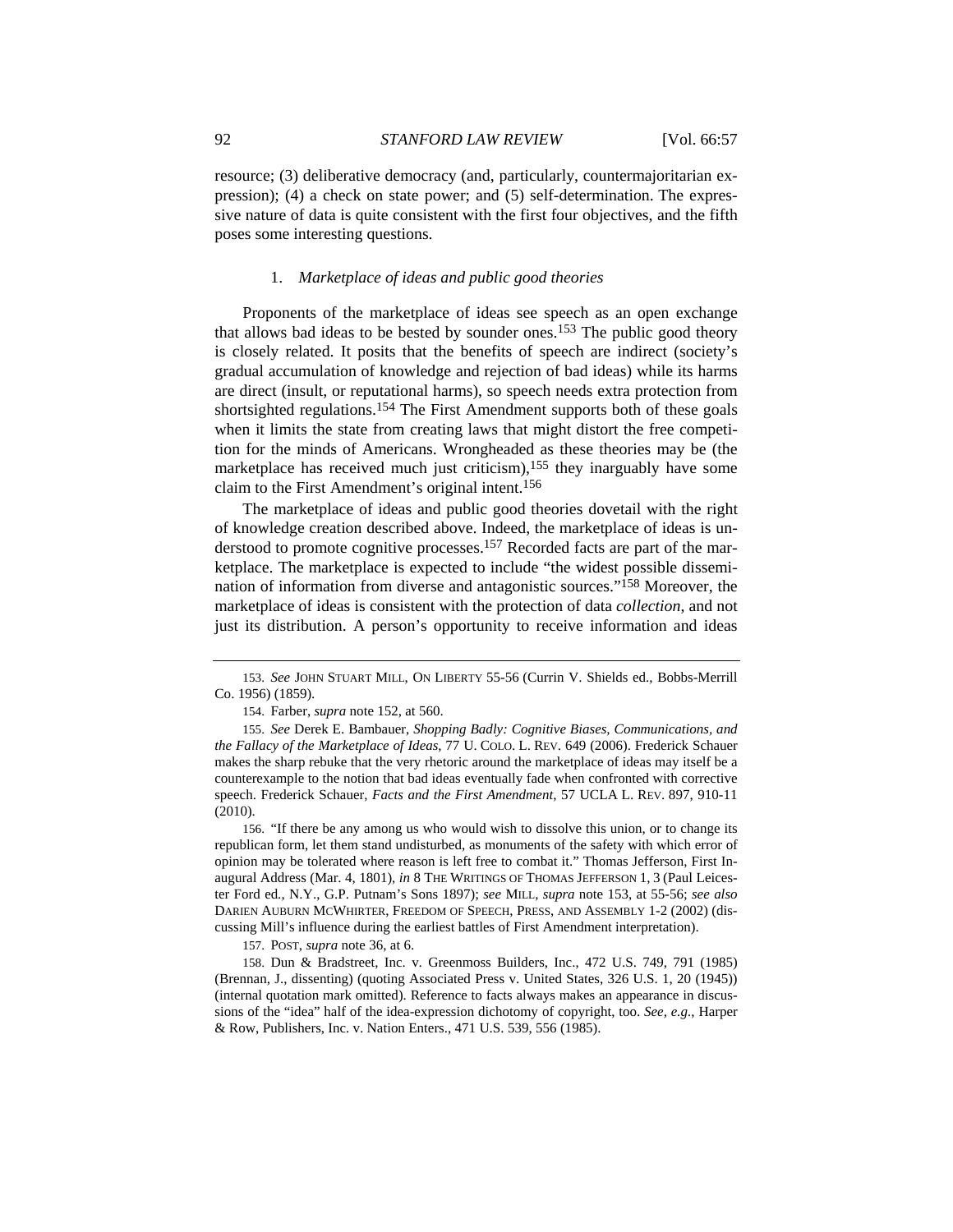should be protected whether he receives information from another person (a traditional "speaker") or through his direct observations of the world. A preference for knowledge received *indirectly* from other people would defy the logic of a robust marketplace.

If a chief constitutional goal is to vet ideas against one another, data is precisely the sort of grist that can corroborate or contradict various theories. Data collects for human consumption what cannot be observed directly. In the words of Robert Post, "If we wish to know whether cigarettes are carcinogenic or whether high tariffs produce market inefficiencies or whether plutonium-239 has a half-life of about 24,000 years, we cannot intelligently speak for ourselves."<sup>159</sup>

Personal data has the power to dramatically shift scientific consensus and public opinion. Consider the ulcer. The medical and popular consensus once was that ulcers were caused by stress. In fact, common law courts that required proof of physical manifestations of stress before awarding damages for negligent infliction of emotional distress accepted ulcers as such proof.160 But Barry Marshall's quest to understand a type of bacteria that can survive in stomach acid led him to the discovery that all the patients that he studied who had ulcers also had the bacteria. And when the ulcer patients were treated with antibiotics, they were cured 900% more often than those receiving conventional treatment (the conventional treatment being to "relax").<sup>161</sup> It took another dozen years for the medical community to accept Marshall's findings, but considering they ran against a deeply rooted truism, the change in treatment and understanding was swift.162

Swifter still was the rejection of the long-accepted theory that humans killed off all of their contemporary hominid populations when Homo sapiens left Africa to go dominate the rest of the world.<sup>163</sup> DNA sequencing of both a Neanderthal and a sample of modern Americans allowed geneticists David

161. Kathryn Schulz, *Stress Doesn't Cause Ulcers! Or, How to Win a Nobel Prize in One Easy Lesson: Barry Marshall on Being . . . Right*, SLATE (Sept. 9, 2010, 6:35 AM), http://www.slate.com/blogs/thewrongstuff/2010/09/09/stress\_doesn\_t\_cause\_ulers\_or\_how\_ to\_win\_a\_nobel\_prize\_in\_one\_easy\_lesson\_barry\_marshall\_on\_being\_right.html.

<sup>159.</sup> POST, *supra* note 36, at xi-xii. It should be noted that Post focuses here on an entirely different question from the one that I address. Post is setting up a discussion about the inherent tension between speech and expertise, between a desire to increase speech while also developing the skills to discriminate between claims and reject those that do not survive accepted methodologies.

<sup>160.</sup> *See, e.g.*, Richardson v. J.C. Penney Co., 649 P.2d 565, 566-67 (Okla. Civ. App. 1982) (allowing the plaintiff to recover for negligent infliction of emotional distress because he had a "bleeding ulcer").

<sup>162.</sup> *Id.* 

<sup>163.</sup> *See* Elizabeth Kolbert, *Sleeping with the Enemy: What Happened Between the Neanderthals and Us?*, NEW YORKER (Aug. 15, 2011), http://www.newyorker.com/reporting/ 2011/08/15/110815fa\_fact\_kolbert.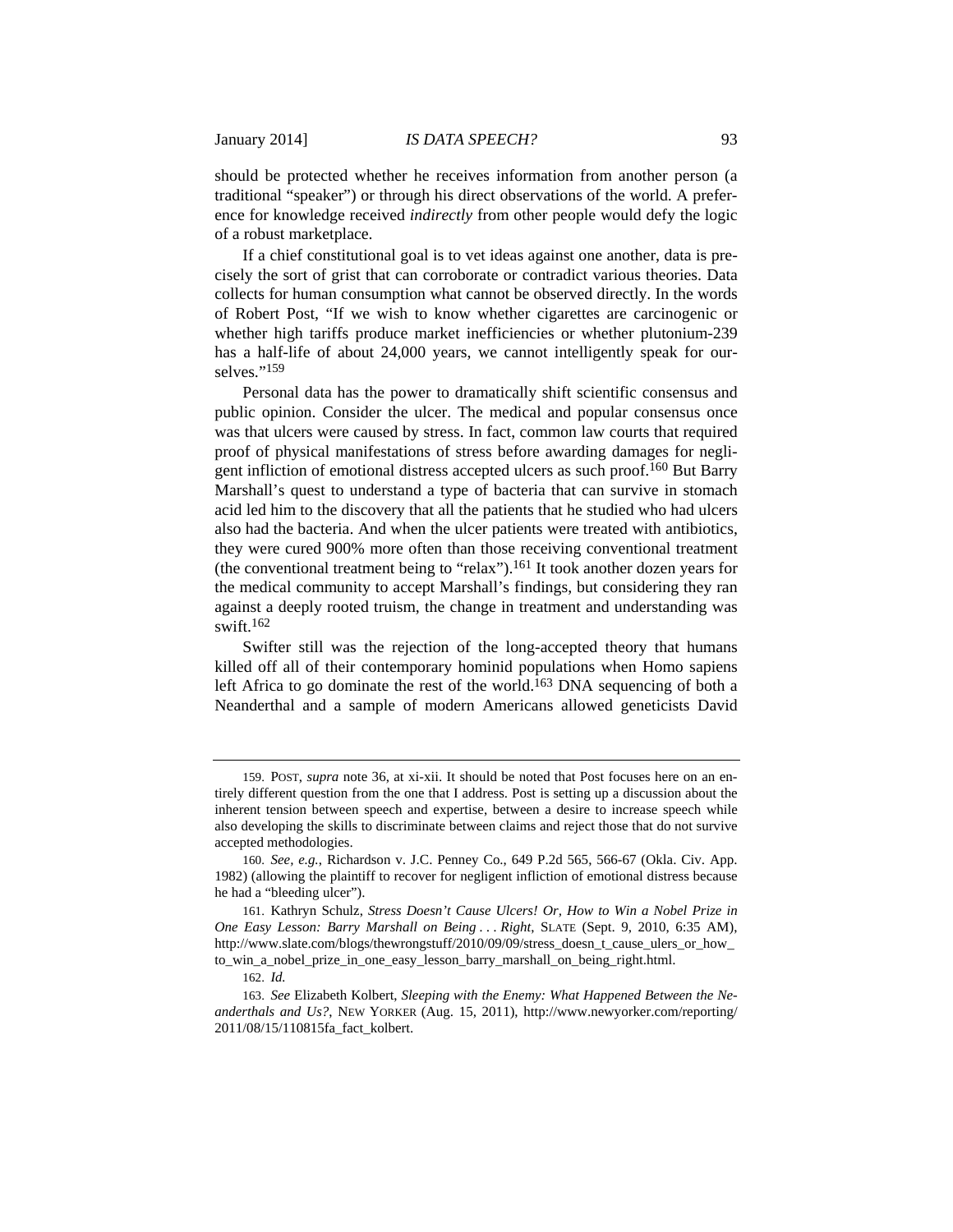Reich and Svante Pääbo to discover that Homo sapiens bred with Neanderthals.164 Some of us are their distant descendants.

Examples of data changing minds are abundant, and they are not limited to health and genetic data. A study by Benjamin Edelman using Internet consumer data found that web users in the most conservative states had the highest per capita subscriptions to pornographic websites.165 Utah leads the pack, even after controlling for age, income, and marital status.<sup>166</sup> The insight drawn from the study was that scarcity of supply in the brick-and-mortar world did not reduce the demand for pornography.167

Julie Cohen faults intellectuals (like me) who assume that more information will lead to more truth.<sup>168</sup> In Cohen's opinion, advocates of the data revolution inadvertently promote a corporate Big Data ideology that promotes stereotyping and categorization and may even produce self-fulfilling prophecies.169 Cohen's description of a monolithic Big Data culture is badly misinformed. Any data analyst worth his keep has to be humble and open-minded, and will abandon the stereotypes that tend to be perpetuated and overvalued in society.<sup>170</sup> The data analyst will do so not in the hope that his predictive algorithm has any possibility of being perfectly accurate, but in the hope that it will

167. Luis Urbina, *Fifteen Questions with Benjamin G. Edelman '02*, HARVARD CRIMSON (Mar. 10, 2009), http://www.thecrimson.com/article/2009/3/10/fifteen-questionswith-benjamin-g-edelman.

168. *See* Julie E. Cohen, *What Privacy Is for*, 126 HARV. L. REV. 1904, 1919-22 (2013). 169. As she notes:

Big Data is the ultimate expression of a mode of rationality that equates information with truth and more information with more truth, and that denies the possibility that information processing designed simply to identify "patterns" might be systematically infused with a particular ideology. . . . But the denial of ideology is itself an ideological position.

*Id.* at 1924. One might think that Cohen is making an epistemological relativist argument of the "lies, damn lies, and statistics" sort, suggesting that no data methodology can have any greater claim to truth than any other. But she acknowledges that data analysis is able to produce increased "predictive rationality." Instead, Cohen argues that equating accurate description with "truth" is a value judgment, and one that should be questioned. *See id.* at 1925.

170. To the extent data analytics has an ideology at all, it is the "Money Ball" ideology: a willingness and readiness to reject the prevailing stereotypes and conventional wisdom in the face of countervailing evidence. *See* MICHAEL LEWIS, MONEY BALL: THE ART OF WINNING AN UNFAIR GAME (2003).

<sup>164.</sup> *Id.* 

<sup>165.</sup> *See* Benjamin Edelman, *Red Light States: Who Buys Online Adult Entertainment?*, J. ECON. PERSP., Winter 2009, at 209, 216, 219.

<sup>166.</sup> *Id.* at 217; *see also* Dawn House, *Utah Is No. 1—for Online Pornography Consumption*, SALT LAKE TRIB. (Mar. 2, 2009, 7:39 PM), http://www.sltrib.com/ci\_11821265 (noting Utah also has the second-highest ranking for Google searches of the words "hot sex" and "naughty").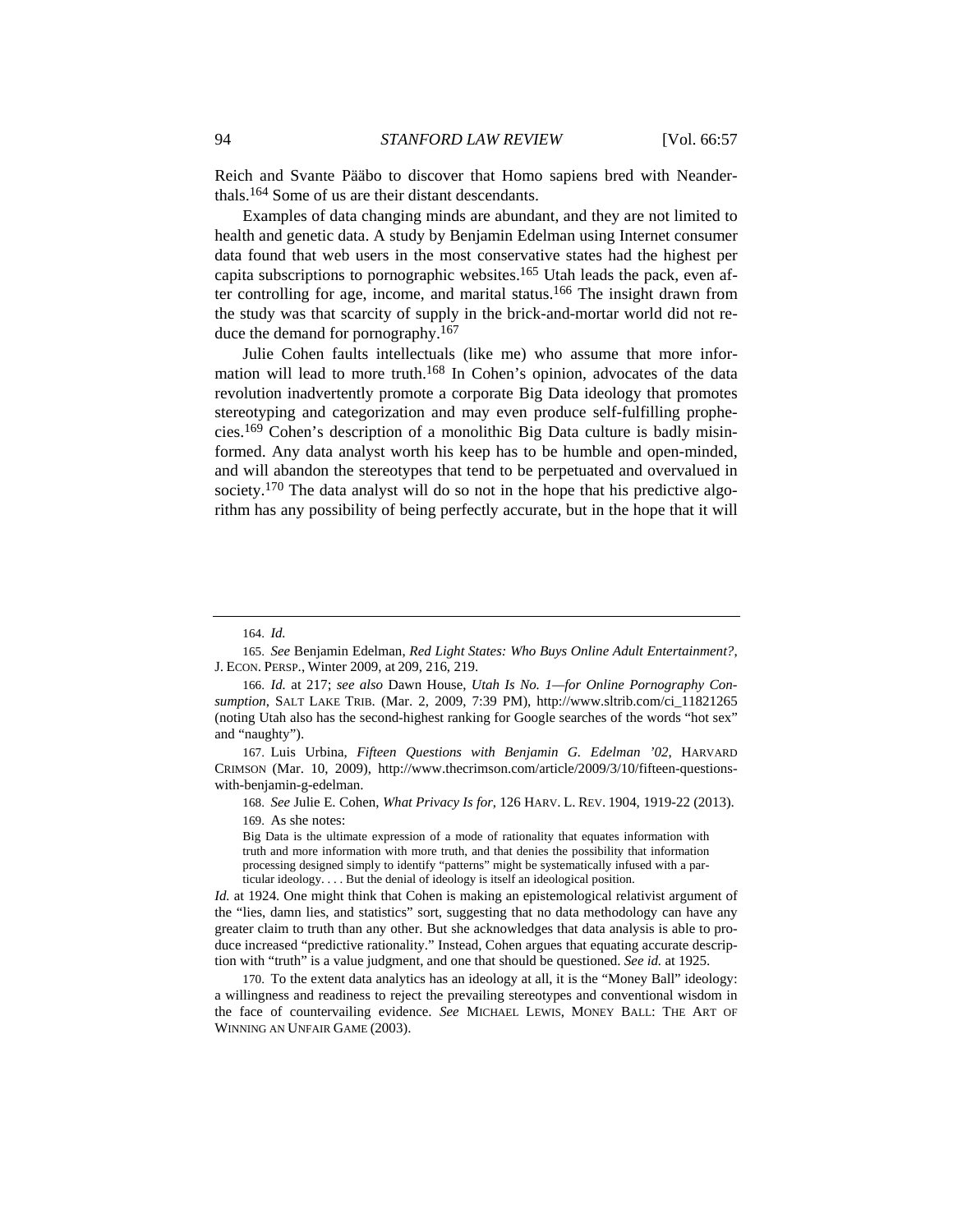be a little less inaccurate.<sup>171</sup> To have a chance at bucking the conventional stereotypes and improving knowledge, he needs data.

A person's access to accurate data is no guarantee that he will learn anything new. The experiments of Daniel Kahneman, Dan Kahan, and many others have shown that confirmation biases and other heuristics lead people to cherrypick among bits of data to confirm their preexisting beliefs.172 Worse still, human confirmation biases are so deeply ingrained that we have cognitive biases to keep us from recognizing our own cognitive biases, and more biases to prevent us from recognizing those biases, and so forth.<sup>173</sup> Thus, people on opposite sides of the debate on whether global warming is caused by humans become *more* confident, and more entrenched in their positions, the more accurate information they have.174

But biases do have limits. Accurate information increases the cost of maintaining a false belief. Eventually, accurate information reaches a tipping point and is able to overwhelm and correct the false beliefs of all but the most stubborn. Thus, after Harold Camping's first prediction of the end of the world

<sup>171.</sup> As Nate Silver has put it, increasing data will allow a skilled forecaster to tune his predictive model to be "*less* subjective, *less* irrational, and *less* wrong." NATE SILVER, THE SIGNAL AND THE NOISE: WHY SO MANY PREDICTIONS FAIL*—*BUT SOME DON'T 259 (2012).

<sup>172.</sup> DANIEL KAHNEMAN, THINKING, FAST AND SLOW 80-81 (2011); Dan M. Kahan et al., "*They Saw a Protest": Cognitive Illiberalism and the Speech-Conduct Distinction*, 64 STAN. L. REV. 851, 883-84 (2012); Raymond S. Nickerson, *Confirmation Bias: A Ubiquitous Phenomenon in Many Guises*, 2 REV. GEN. PSYCHOL. 175, 175 (1998).

<sup>173.</sup> *See* DAN ARIELY, THE (HONEST) TRUTH ABOUT DISHONESTY: HOW WE LIE TO EVERYONE—ESPECIALLY OURSELVES 25-27 (2012) (describing experiments showing that people will cheat less when they must confront data showing that they have cheated—even if they have no risk of being caught); Robin Hanson, *Enhancing Our Truth Orientation*, *in* HUMAN ENHANCEMENT 359, 360-61 (Julian Savulescu & Nick Bostrom eds., 2009) (citing various works in the field); Thomas Goetz, *Harnessing the Power of Feedback Loops*, WIRED (June 19, 2011, 9:45 AM), http://www.wired.com/magazine/2011/06/ ff\_feedbackloop (describing an experiment with driver speed that confirms that documentation of one's behavior and confrontation with the data affects behavior by preventing willful self-blindness).

<sup>174.</sup> Dan M. Kahan et al., *The Polarizing Impact of Science Literacy and Numeracy on Perceived Climate Change Risks*, 2 NATURE CLIMATE CHANGE 732 (2012), http://www.nature.com/nclimate/journal/v2/n10/full/nclimate1547.html; *see also* PHILIP E. TETLOCK, EXPERT POLITICAL JUDGMENT: HOW GOOD IS IT? HOW CAN WE KNOW? 122-23 (2005) (describing an experiment showing that experts are unable to imagine possibilities if a theory rival to their own turns out to be correct); Louis Menand, *Everybody's an Expert: Putting Predictions to the Test*, NEW YORKER (Dec. 5, 2005), *available at*  http://www.newyorker.com/archive/2005/12/05/051205crbo\_books1 (describing Tetlock's conclusion that "[h]uman beings who spend their lives studying the state of the world, in other words, are poorer forecasters than dart-throwing monkeys"). For an example of a cat outperforming experts in the purchase of stocks, see Neetzan Zimmerman, *Ordinary Housecat Beats Professional Wealth Managers in Year-Long Stock-Picking Challenge*, GAWKER (Jan. 14, 2013, 10:25 AM), http://gawker.com/5975736/ordinary-housecat-beatsprofessional-wealth-managers-in-year+long-stock+picking-challenge.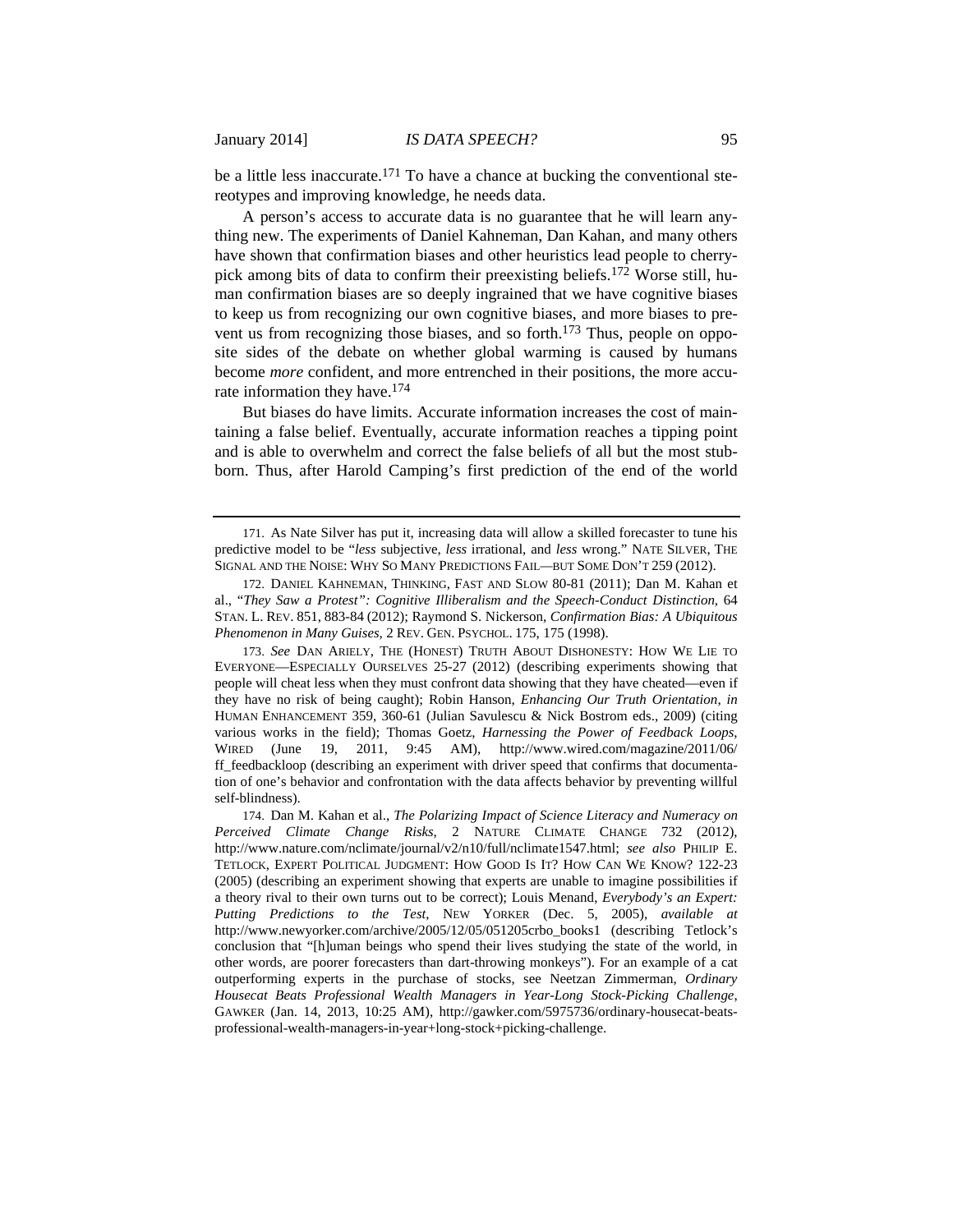proved to be incorrect on September 6, 1994, and after his second prediction also proved wrong on May 21, 2011, there were only twenty-five followers left to fret over his third prediction of the end of the world—October 21, 2011.175 Even cult members are a little bit Bayesian.

Data can also illustrate the public good theory of the First Amendment because it tends to provide greater value to society at large than it does to any individual described by the data, who may naturally prefer to control and prevent its spread. Even the privacy rules embedded in the Health Insurance Portability and Accountability Act of 1996 (HIPAA) have costs that are often hidden from view, since data cannot easily be moved around for research purposes.

Adverse drug reactions provide an example.<sup>176</sup> Vioxx, the drug once prescribed for arthritis, was sold for over five years before its manufacturer, Merck, withdrew it from the market in 2004.177 Though small-scale studies found a correlation between Vioxx and increased risk of heart attack, the FDA did not have convincing evidence until it analyzed data about 1.4 million HMO members.178 By the time Vioxx was pulled, it had caused between 88,000 and 139,000 unnecessary heart attacks, and around 28,000 avoidable deaths.179 The Vioxx debacle is a haunting illustration of the importance of large-scale data research. The FDA explored possible "what if" scenarios during a 2007 hearing. If researchers had been granted access to seven million patient records, one researcher estimated that the relationship between Vioxx and heart attacks would have been clear in under three years.180 With access to 100 million records, it would have been discovered in just three months.<sup>181</sup> HIPAA allows for the nonconsensual sharing of medical records for research purposes under certain strict conditions, $182$  but the friction caused by these regulations has real consequences.

181. *Id.*

<sup>175.</sup> *See Judgment Day Doesn't Dawn*, NEWS24 (Oct. 21, 2011, 11:06 AM), http://www.news24.com/World/News/Judgment-Day-doesnt-dawn-20111021.

<sup>176.</sup> I am indebted to Barbara Evans, who turned my attention to this really cool, illustrative example. She has described the Vioxx study in her own work. *See* Barbara J. Evans, *Seven Pillars of a New Evidentiary Paradigm: The Food, Drug, and Cosmetic Act Enters the Genomic Era*, 85 NOTRE DAME L. REV. 419, 455-56 (2010).

<sup>177.</sup> Barnaby J. Feder, *Merck's Actions on Vioxx Face New Scrutiny*, N.Y. TIMES (Feb. 15, 2005), http://www.nytimes.com/2005/02/15/business/15merck.html.

<sup>178.</sup> Rita Rubin, *How Did Vioxx Debacle Happen?*, USA TODAY (Oct. 12, 2004), http://usatoday30.usatoday.com/news/health/2004-10-12-vioxx-cover\_x.htm.

<sup>179.</sup> *FDA, Merck, and Vioxx: Putting Patient Safety First?: Hearing Before the S. Comm. on Fin.*, 108th Cong. 13-14 (2004) (statement of David J. Graham, Associate Director for Science, Office of Drug Safety, FDA).

<sup>180.</sup> Evans, *supra* note 176, at 456 & nn.250-51.

<sup>182.</sup> Data can be shared with the broader research community only if the data is deidentified in compliance with 45 C.F.R. § 164.514(a)-(b). This usually hampers researchers from linking records between health providers. Alternatively, a health provider may go through the steps of creating a "limited data set" that removes all direct identifiers (again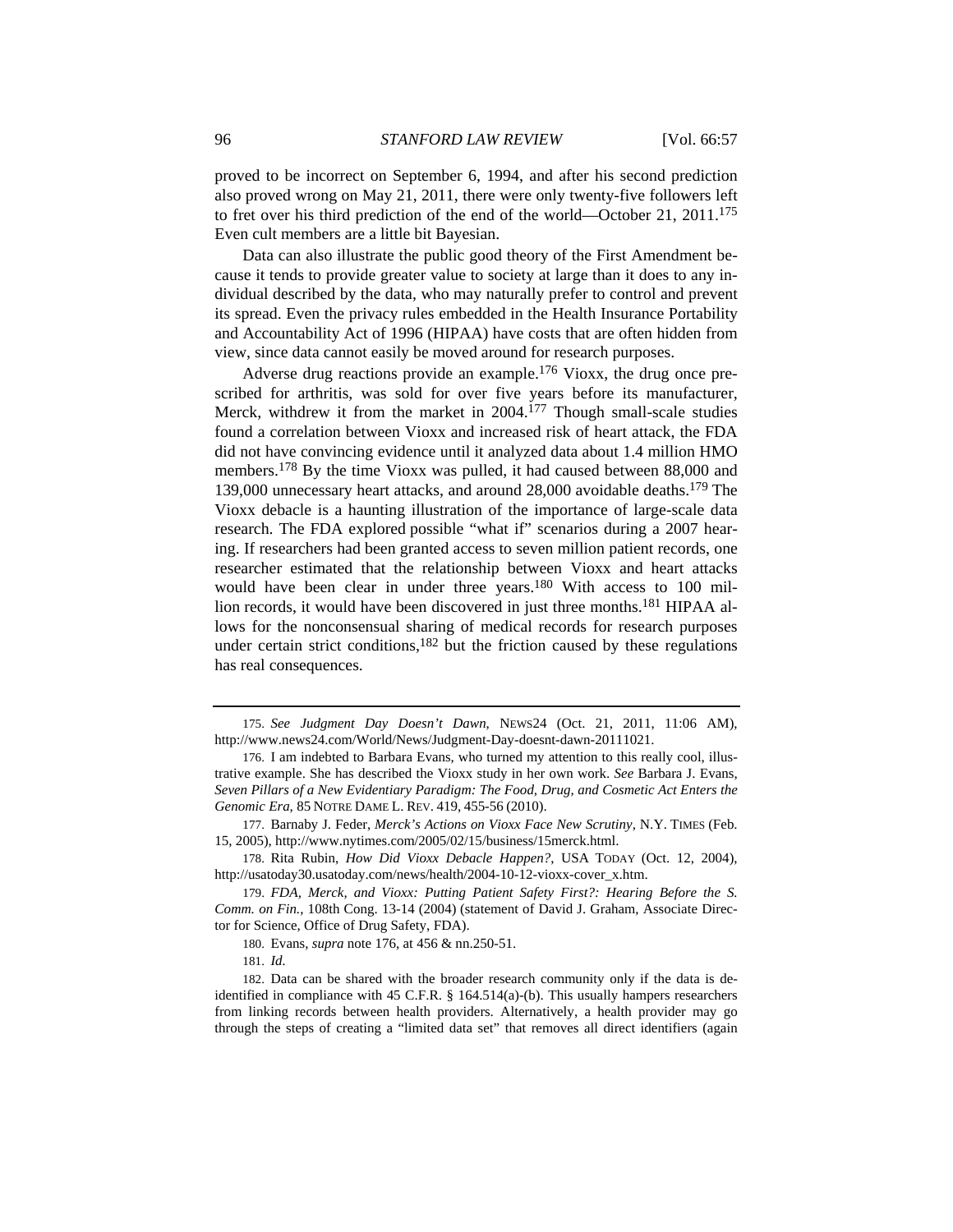# 2. *Deliberative democracy and a check on state power*

The third and fourth categories view the First Amendment as an institutional check on the tyranny of the majority and on government actors, respectively. Under these theories, free speech is compromised when the government regulates speech that empowers political dissenters, or that for some other reason it does not care for.183

On the surface, data seems to have little in common with archetypal political speech—protests, op-eds, and the like. Privacy scholars often argue that personal information is wholly different from the types of "core political speech" that most deserve constitutional protection.<sup>184</sup> Likewise, some First Amendment scholars agree that the right to free speech is meant to protect dissident opinions most ardently, with its protections dropping off as expression becomes less political.185

This protester-centric vision for the First Amendment is occasionally echoed by courts,<sup>186</sup> but it is a cramped and unsatisfying version of free speech. It would be unrecognizable to Louis Brandeis. While Justice Brandeis promoted a theory of the First Amendment that ensured countermajoritarian messages could be heard and received by others, he was not concerned exclusively, or even primarily, with political speech. Justice Brandeis envisioned speech rights protecting the individual development and learning we all do privately in order to better contribute publicly.187 "[T]he final end of the State was to make men

184. *See* Bhagwat, *supra* note 15; Richards, *supra* note 14; Solove, *supra* note 22, at 984 (concluding that not all forms of speech have high value, but also embracing a balancing approach to speech and privacy).

185. *See, e.g.*, Robert H. Bork, *Neutral Principles and Some First Amendment Problems*, 47 IND. L.J. 1, 20 (1971) (arguing that only overt political speech should receive First Amendment protection, and not all of it); Weinstein, *supra* note 152, at 492-93.

186. *See* Dun & Bradstreet, Inc. v. Greenmoss Builders, Inc., 472 U.S. 749, 759 (1985); Gertz v. Robert Welch, Inc., 418 U.S. 323, 343 (1974). But the Supreme Court has also interpreted "public concern" expansively at times. For example, in *Florida Star v. B.J.F.*, the name of a rape victim (and not just the facts surrounding the rape) was held to have a sufficient nexus to public concern. 491 U.S. 524 (1989).

187. Louis Brandeis was influenced by the philosophy of John Dewey, who believed learning was ultimately a social activity, with significant interactive effects:

His focus on free speech as part of the mutual and potentially reinforcing relationship between the individual and society closely resembled Dewey's postwar analysis of free speech, as Dewey himself recognized. For Brandeis, as for Dewey, by protecting free speech the state liberates individuals, who in turn contribute to society.

preventing any linkages with other health provider records), and that also is accompanied by a data release agreement in compliance with 45 C.F.R. § 164.514(e).

<sup>183.</sup> *See* ALEXANDER MEIKLEJOHN, POLITICAL FREEDOM: THE CONSTITUTIONAL POWERS OF THE PEOPLE 26-27 (1960). The deliberative democracy theories best explain the emphasis on content neutrality as a trigger for heightened First Amendment scrutiny. This idea, and its shortcomings, are explored in Steven J. Heyman, *Spheres of Autonomy: Reforming the Content Neutrality Doctrine in First Amendment Jurisprudence*, 10 WM. & MARY BILL RTS. J. 647, 650-53 (2002).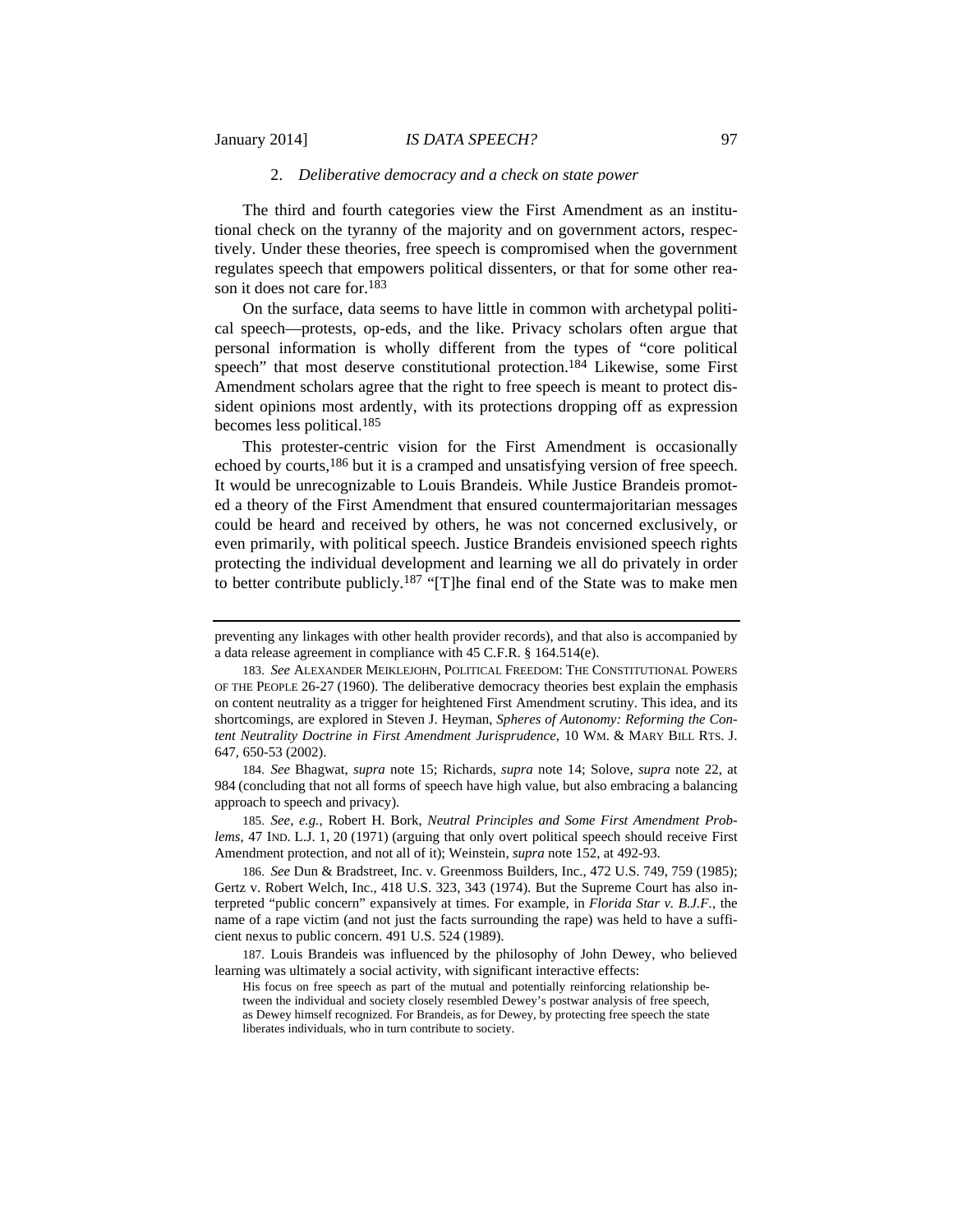free to develop their faculties . . . . It is the function of speech to free men from the bondage of irrational fears."188 Both Justices Holmes and Brandeis were heavily influenced by the ideas of John Dewey, who believed that very private and internal acts of learning formed the base of democratic liberalism.189 So, to Justice Brandeis at least, deliberative-democracy goals were closely linked to free thought and self-determination.190

But even if the First Amendment were constrained to political speech, raw information has a claim to its protection. Data can lead to the discovery or evidence of government scandals. For example, most logs of IP addresses will have no relation to political debate, but the IP addresses used to access a shared e-mail account are highly political when they happen to belong to David Petraeus and his biographer, Paula Broadwell.<sup>191</sup> And collectively, data can unearth scandals and phenomena that could not be discovered without it (as when Justin Wolfers used sports-wagering data to discover that college basketball players accept bribes to play worse<sup>192</sup>). Any type of data, if there's enough of it, can be used to mine for insights.

Consider *Dun & Bradstreet, Inc. v. Greenmoss Builders, Inc.*, the Supreme Court opinion that first recognized a distinction between core speech of "public concern" and less crucial speech of "purely private concern."193 In *Dun & Bradstreet*, a credit reporting firm had sent a false credit report to a potential creditor of the plaintiff. The firm refused to adequately disclose the error to the

189. *See* David Kennedy, *John Dewey*, *in* THE CANON OF AMERICAN LEGAL THOUGHT 113, 113-20 (David Kennedy & William W. Fisher III eds., 2006). More recently, Robert Post has recognized that political discourse must rely on access to accurate facts: "To preserve the self-government of the people, we must preserve their access to knowledge." POST, *supra* note 36, at 95.

190. "For all his emphasis on the contributions individual free speech makes to democratic governance, Brandeis also believed that a democratic state has obligations to promote individuality, including its expression through free speech, as an end in itself." RABBAN, *supra* note 187, at 370.

191. *See* Kim Zetter, *Email Location Data Led FBI to Uncover Top Spy's Affair*, WIRED (Nov. 12, 2012, 2:17 PM), http://www.wired.com/threatlevel/2012/11/gmaillocation-data-petraeus.

192. Wolfers discovered a statistical anomaly—teams that were heavily favored to win a game too frequently won the game by *just a little bit less* than the spread. *See* Justin Wolfers, *Point Shaving: Corruption in NCAA Basketball*, 96 AM. ECON. REV. (PAPERS & PROC.) 279 (2006).

193. 472 U.S. 749, 757-59 (1985) ("We have never considered whether the *Gertz* balance obtains when the defamatory statements involve no issue of public concern.").

DAVID M. RABBAN, FREE SPEECH IN ITS FORGOTTEN YEARS 343 (1997). *See generally* JOHN DEWEY, DEMOCRACY AND EDUCATION: AN INTRODUCTION TO THE PHILOSOPHY OF EDUCATION (The Free Press 1966) (1916); JOHN DEWEY, MY PEDAGOGIC CREED (N.Y., E.L. Kellogg & Co. 1897).

<sup>188.</sup> Whitney v. California, 274 U.S. 357, 375-76 (1927) (Brandeis, J., concurring), *overruled in part by* Brandenburg v. Ohio, 395 U.S. 444 (1969). Justice Holmes joined Justice Brandeis's concurrence in *Whitney*. *Id.* at 380.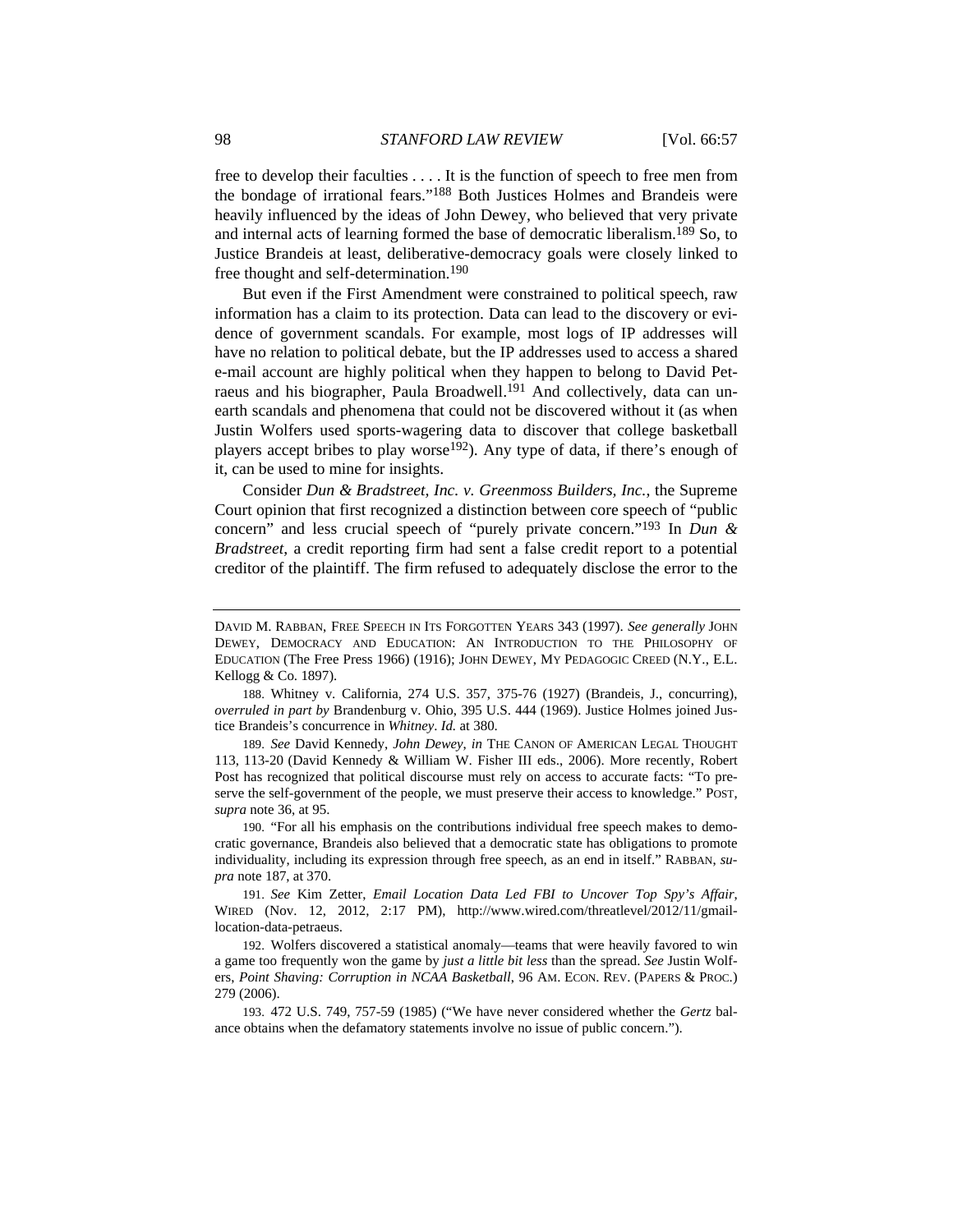recipients of the erroneous credit report even though it had substantial evidence that the credit report was wrong.<sup>194</sup> In upholding an award for punitive damages for the disclosure of the false report, the Supreme Court distinguished credit reports from speech of public concern, such as the public political indictments that led to suits in *New York Times Co. v. Sullivan* and *Gertz*. Although the Court had once said punitive damages could not be assigned to speech—even false speech—it changed its mind in *Dun & Bradstreet* because the credit report concerned purely private speech that would not bear on public discourse.195

The opinion could have been construed narrowly, to apply only to *false* speech of private concern, but it has not been understood that way. The Supreme Court has cited with approval the distinction between speech of "public or private concern" without regard to whether the speech is false or defamatory.196 But today, as we grapple with the aftermath of a home mortgage crisis, credit reports are vital to the debate. Whether in the aggregate or as stand-alone examples, the details of credit reporting are highly relevant to understanding the intricate dance between lenders and borrowers that led to the collapse of an unsustainably leveraged housing market.

If the credit report example seems unique, consider climate science data. This data, too, has dipped in and out of the "public concern" category enough times to raise questions about the viability of the distinction. Throughout most of the twentieth century, temperature records across the country were presumably matters of public concern when they were first recorded. After all, the public has an obvious interest in the current temperature. But as time goes on, the public's concern for these records wanes. Except for extreme temperature readings, the public does not have much interest in the weather reports from five years ago. But today, some of the most important climate science data is historical temperature and ecological information—information that was collected for a different purpose, before we were aware of global warming. And so, the same data has bounced back into public concern because it relates to a live political debate.

Robert Post, one of the strongest supporters of the "public concern" criterion, has alternatively defined its scope as "all efforts deemed normatively necessary for influencing public opinion,"<sup>197</sup> and as all "processes of public opinion formation."198 Post has to define speech of "public concern" capaciously so that it has the chance to cover cases in which the expression has a small audi-

<sup>194.</sup> *Id.* at 751-52.

<sup>195.</sup> *Id.* at 759-60.

<sup>196.</sup> *See, e.g.*, Snyder v. Phelps, 131 S. Ct. 1207, 1215 (2011).

<sup>197.</sup> POST, *supra* note 36, at 18.

<sup>198.</sup> *Id.* at 28.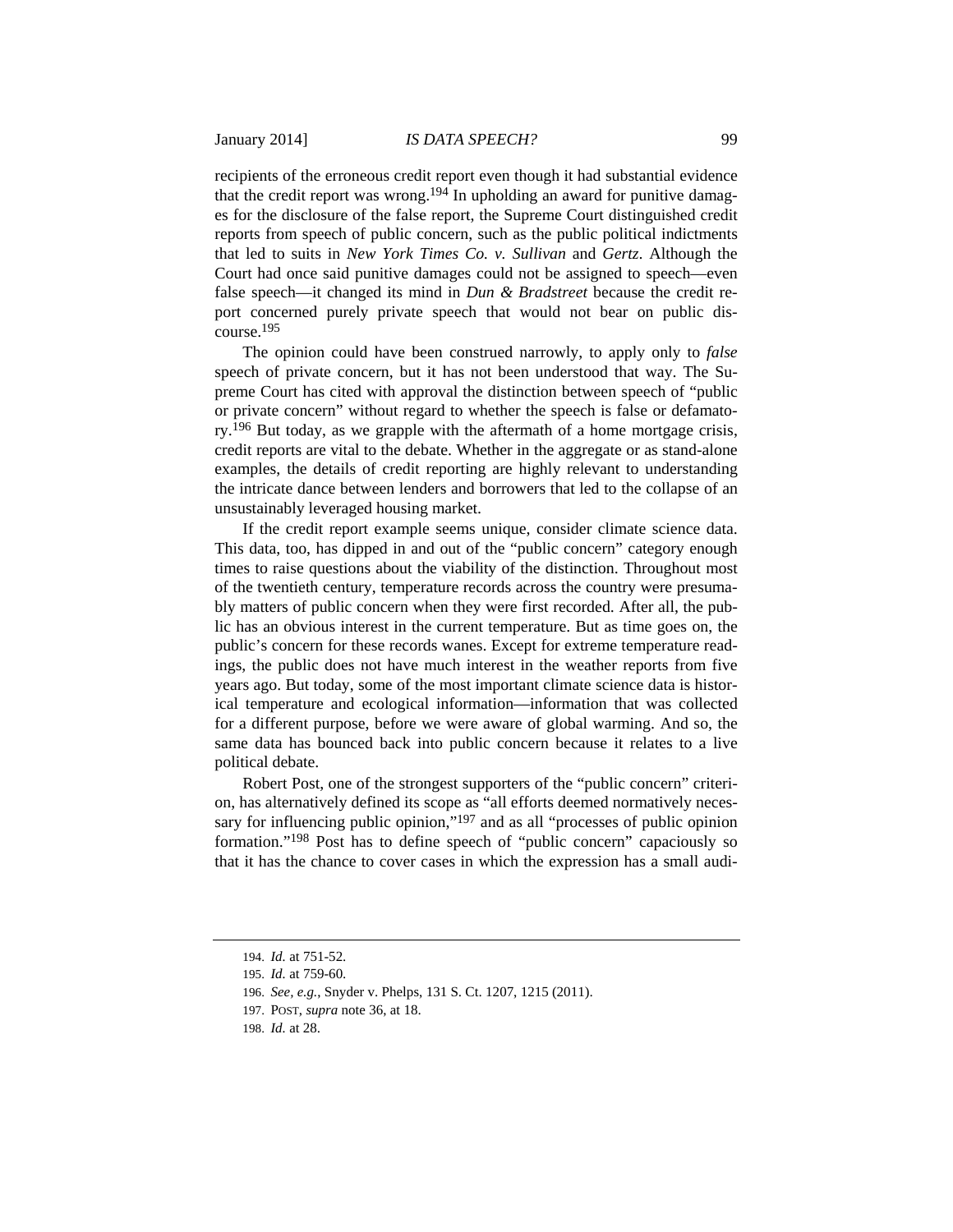ence, or an unfocused message—flag-burning cases, for example.199 Its broad sweep also mitigates (though does not entirely avoid) putting discretion into the hands of the government to decide what is "normatively necessary," or what is "proper" (a test that Dan Solove accepts<sup>200</sup>) for the public to know. But under Post's formulation, it is difficult to imagine speech that would *not* be a matter of public concern. Even a narrow conversation between two people, or a private record kept by one person for that matter, has the potential to be amplified over time and eventually fertilize public debate. Thus these activities are arguably both "normatively necessary for influencing public opinion" and "processes of public opinion formation."

 Justice Brennan's dissent in *Dun & Bradstreet* recognized the importance that all information—even seemingly mundane facts—has on self-government. "[T]he choices we make when we step into the voting booth may well be the products of what we have learned from the myriad of daily economic and social phenomenon that surround us."201 These economic and social phenomena are frequently revealed through data. Data on wages, electricity use, or home prices can be unrelated to public discourse at one moment only to come to the service of urgent public debate at the next. Just like talking, e-mailing, and other traditional forms of speech, data feeds the slow, often-messy process of public opinion formation. In Hannah Arendt's words: "[F]actual truth informs political thought . . . ."202

# 3. *Self-Determination*

The autonomy or self-determination theories of the First Amendment have the most obvious overlap with the approach I've taken in this Article because the free development of the mind would, presumably, incorporate a freedom from a government's constraints on the information we are able to access whether that information is raw data or a book. But data's relationship to selfdetermination is complex.

On the one hand, the ability to collect and mull over data is very helpful for independent thought. In the future, as we adjust to the information revolution, we may even find data to be essential to our thought processes. Future generations may marvel at the way we live today, wondering how a person can main-

<sup>199.</sup> *Id.* at 15. For the Court's current approach to flag burning, see *United States v. Eichman*, 496 U.S. 310 (1990).

<sup>200.</sup> Solove, *supra* note 22, at 1000, 1016, 1026. Solove endorses the definition of "public concern" articulated by the Second Restatement of Torts: information that the "the public has a proper interest in learning about." *Id.* at 1000 (quoting RESTATEMENT (SECOND) OF TORTS § 652D (1977)) (internal quotation mark omitted).

<sup>201.</sup> Dun & Bradstreet, Inc. v. Greenmoss Builders, Inc., 472 U.S. 749, 788 (1985) (Brennan, J., dissenting).

<sup>202.</sup> HANNAH ARENDT, BETWEEN PAST AND FUTURE: EIGHT EXERCISES IN POLITICAL THOUGHT 238 (1968).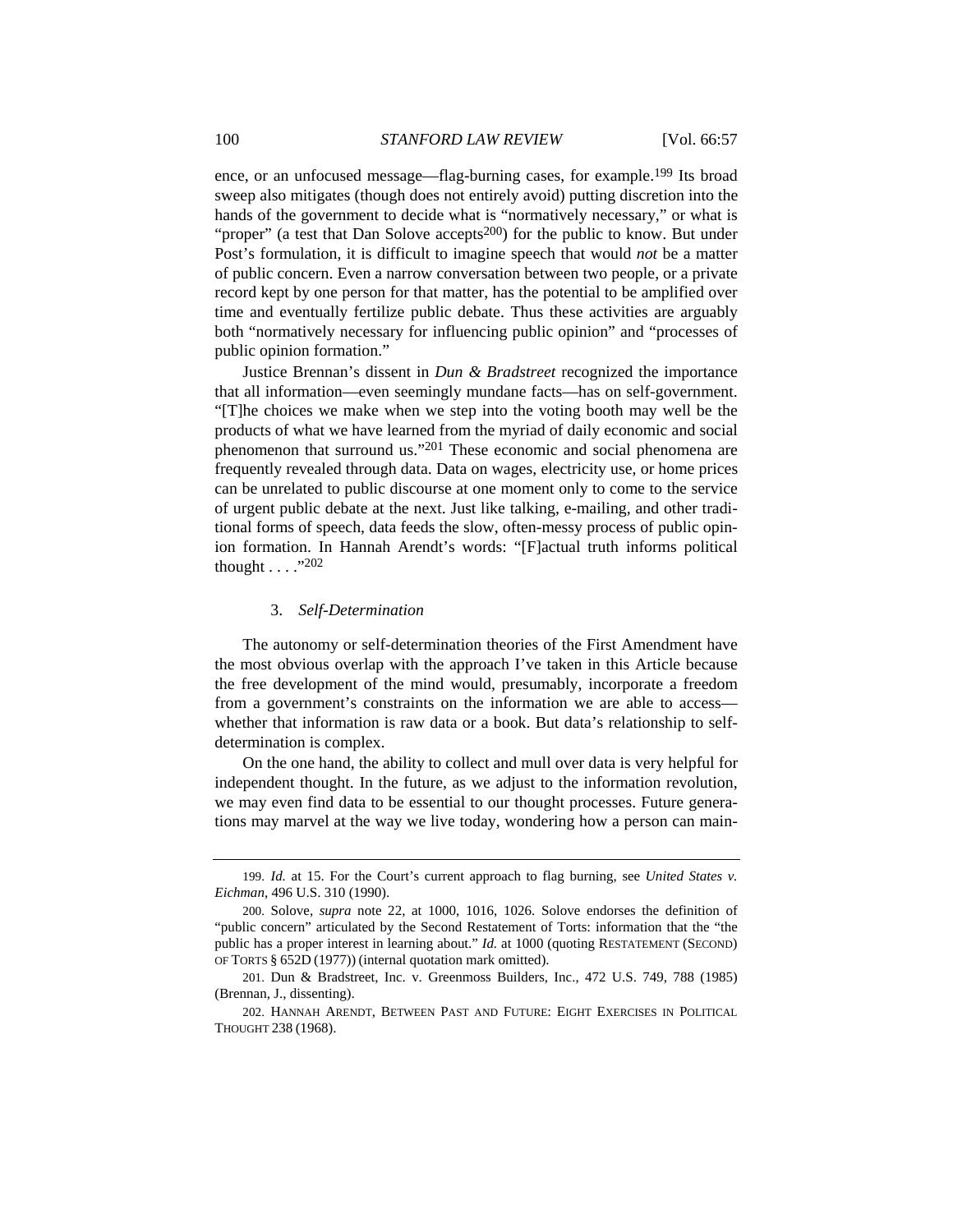tain a decent quality of life without raw data about anything and everything, ready to be probed and analyzed so that his decisions can be optimized. Surely we ourselves struggle to imagine the quality of life for the generations of humans who had to live illiterately before the invention of Gutenberg's press.

 On the other hand, privacy laws are developed to protect selfdetermination, too. Our freedom to develop as fully autonomous individuals will be stunted if our private information is on constant display to everybody else. Stripped of all privacy, people will naturally and rationally engage in the sort of self-restraint and self-censorship that serve neither themselves nor society at large. This inherent tension makes data privacy regulation difficult to calibrate. No doubt there are important, competing interests in privacy and access to information. At times, data access will pit liberty against liberty.

Privacy advocates and scholars have seized on the liberty-preserving aspects of privacy, but they've done so using generic platitudes that tend to overstate privacy's relationship to autonomy.203 Consider Julie Cohen's recent attempt to fortify the value of privacy against the pressures of encroaching technology.204 Privacy, according to Cohen, is a necessary precondition to liberty because it "shelters dynamic, emergent subjectivity from the efforts of commercial and government actors to render individuals and communities fixed, transparent, and predictable."205 Cohen goes on to say that surveillance by corporations in time creates a citizenry who lacks the capacity for democratic self-government. How we would reach these dire results is less than clear, but the idea seems to be that as corporations predict and model how we are using personal data, our lives will begin to imitate the very pigeonholes into which we've been put.206

Granted, humans are not as autonomous and immune to social pressures as they are assumed to be in classical accounts of liberal democracies. But every form of speech can be used to manipulate people. The consequences are part of

<sup>203.</sup> For example, Marc Rotenberg, executive director of the Electronic Privacy Information Center, asks: "Does the Obama administration really want to be on the opposite side of the European effort to upgrade and modernize its privacy law which is at its core about the protection of a *fundamental freedom*?" Natasha Singer, *Data Protection Laws, an Ocean Apart*, N.Y. TIMES (Feb. 2, 2013), http://www.nytimes.com/2013/02/03/technology/ consumer-data-protection-laws-an-ocean-apart.html (emphasis added).

<sup>204.</sup> *See* Cohen, *supra* note 168, at 1905.

<sup>205.</sup> *Id.*

<sup>206.</sup> Certain modern data practices are, according to Cohen, "designed to produce a particular way of knowing and a mode of governance designed to produce a particular kind of subject. Its purpose is to produce tractable, predictable citizen-consumers whose preferred modes of self-determination play out along predictable and profit-generating trajectories." *Id.* at 1917. In fact, data analysts make conscious efforts to avoid "overfitting" the data and producing models that do not track actual behaviors and preferences. *See, e.g.*, *Don't Overfit!*, KAGGLE, http://www.kaggle.com/c/overfitting (last visited Dec. 18, 2013). These methods anticipate that models based on past data will tend to exaggerate the predictability of people and correct the models by reintroducing uncertainty.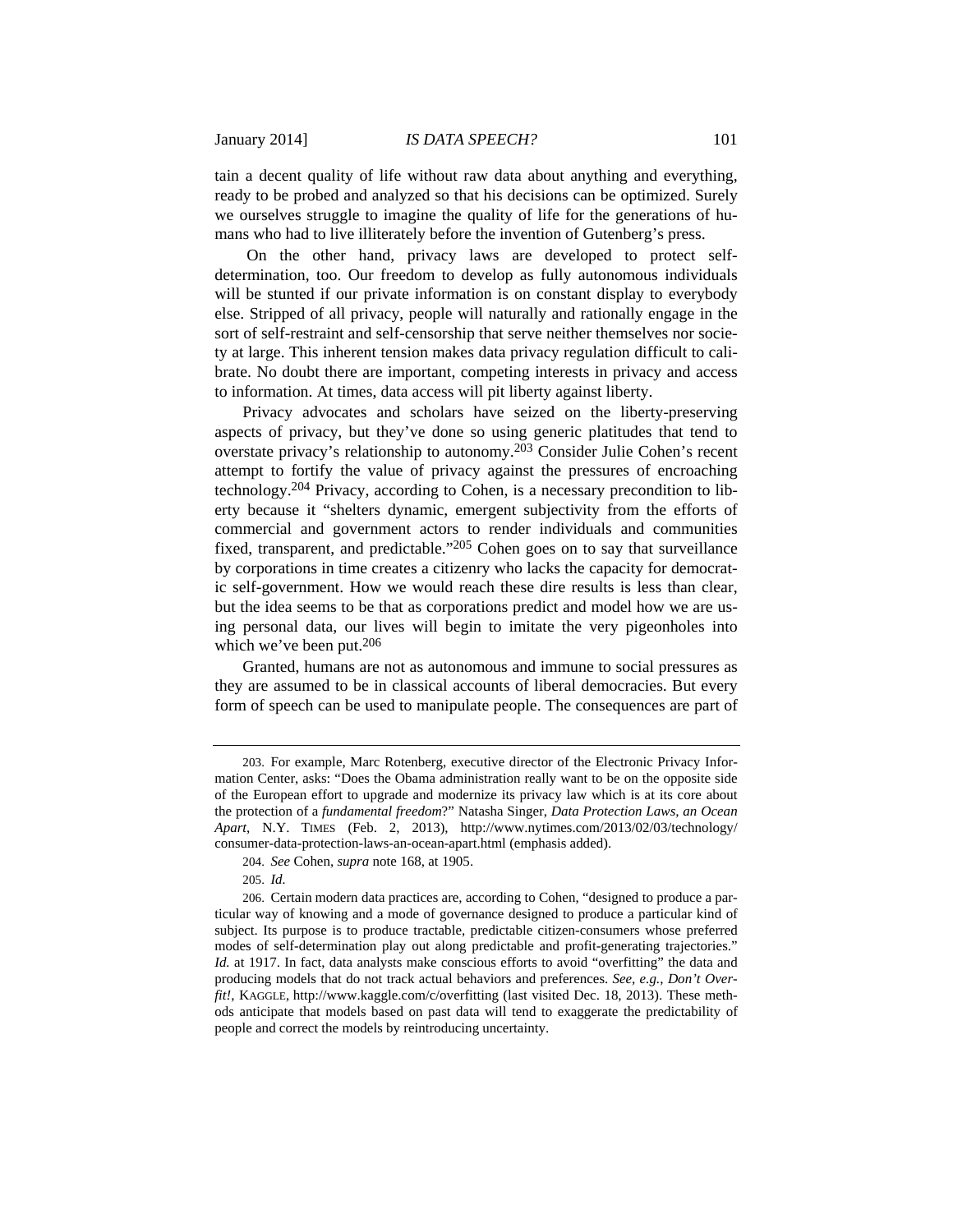the elaborate free speech experiment created by the Constitution. The Bill of Rights casts a bet that the harms from assuming people have more free will than they really do are not as bad as the harms that come from assuming people have *less* than they really do.

Moreover, a person who is categorized in one instance will be the categorizer in the next and will rightly expect the liberty to judge and form his own opinions. To be sure, a person's data is often used to make determinations and decisions about him, which might, at least temporarily, constrain him as compared to a world without data. A creditor will size him up when setting his interest rate, and a prospective partner on an online dating service will use generalizations and stereotypes in order to assess whether he is worthy of a first date. But he, too, is free to gather data and make judgments about the best creditor or best prospective mate. As Frederick Schauer has argued, generalizing based on categories—based on the reductions that Cohen finds so demeaning—is not only unavoidable, but can be positively admirable in a world of constrained resources.207 Without it, we must choose either arbitrariness or unconscious, unaccountable generalizations. There are no other options.

Scholars and public intellectuals tap into their imaginations to predict how a person's autonomy can be limited when companies have drastically increased access to her personal data, but they are much less creative when it comes time to predict how a person's life can be improved.208

Consider salt. Most of us have long internalized the advice that we should reduce our consumption of salt to improve our health and avoid hypertension, but the connection between salt and heart disease (as well as stroke) has no basis in fact. The studies finding an association are laughably flawed. The first, which launched a century-long war on salt, was based on six French patients.209 More recent research shows no relationship or the opposite relationship; for example, one study found that subjects who had low levels of sodium in their urine had *increased* risk of heart disease.210 In 2013, the Centers for Disease Control and Prevention (CDC) commissioned the Institute of Medicine (IOM) to assess the state of the research and determine whether reducing sodi-

<sup>207.</sup> *See* FREDERICK SCHAUER, PROFILES, PROBABILITIES, AND STEREOTYPES (2003) (laying out the case for generalizations and stereotypes for many (but not all) contexts).

<sup>208.</sup> *See, e.g.*, VIKTOR MAYER-SCHÖNBERGER, DELETE: THE VIRTUE OF FORGETTING IN THE DIGITAL AGE (2009) (describing disturbing shifts in power as a result of increased information); ELI PARISER, THE FILTER BUBBLE: WHAT THE INTERNET IS HIDING FROM YOU (2011) (describing how data analytics will reduce our exposure to competing ideas); Paul Ohm, *Broken Promises of Privacy: Responding to the Surprising Failure of Anonymization*, 57 UCLA L. REV. 1701, 1750-51 (2010) (describing how each of us will be beset by our own personal "databases of ruin").

<sup>209.</sup> Melinda Wenner Moyer, *It's Time to End the War on Salt*, SCI. AM. (July 8, 2011), http://www.scientificamerican.com/article.cfm?id=its-time-to-end-the-war-on-salt (describing a meta-analysis in the *American Journal of Hypertension*).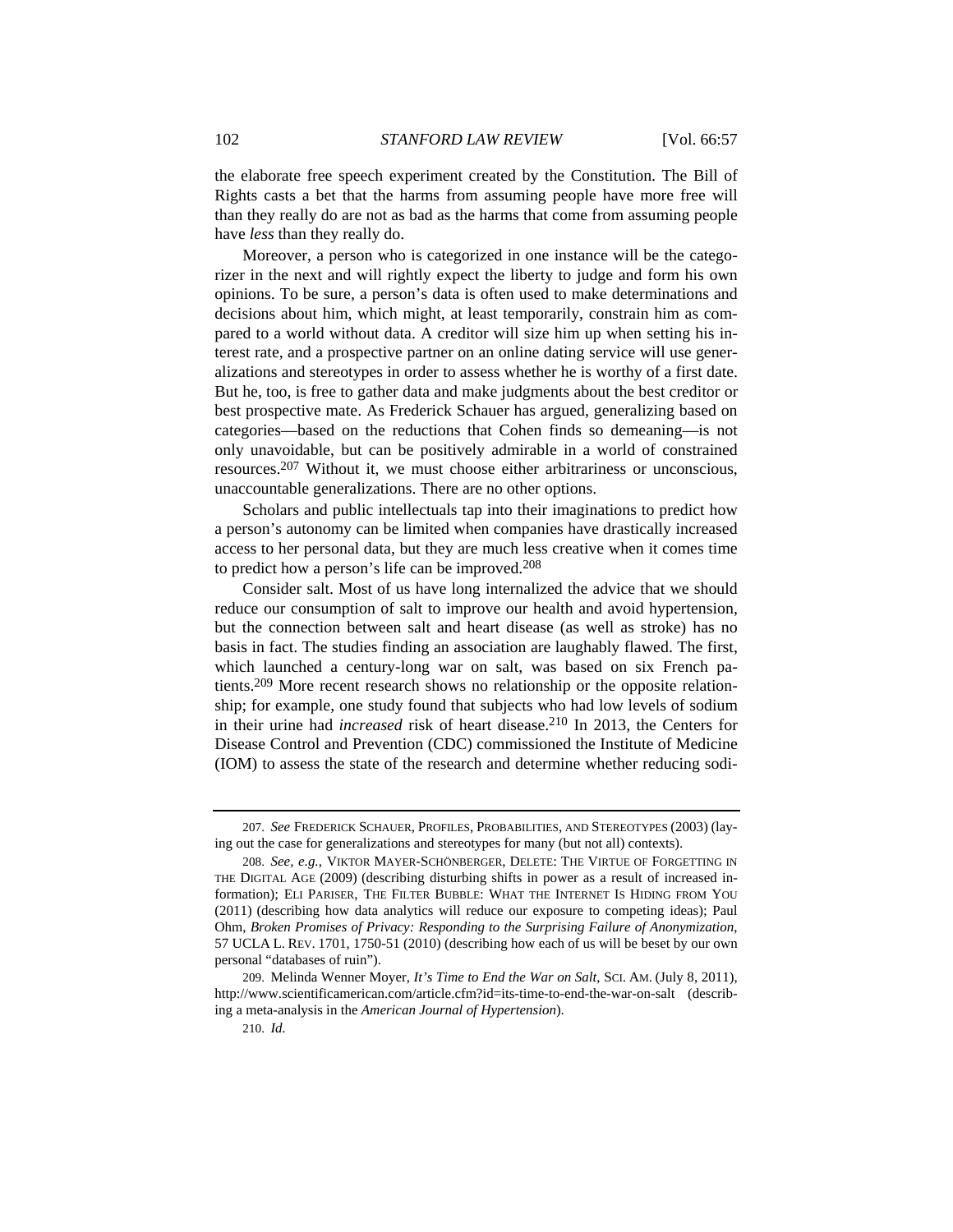um intake to less than 2300 milligrams per day (the current CDC recommendation) has health benefits.<sup>211</sup> The IOM produced a report finding no such evidence.212 Astonishingly, the CDC has ignored, even resented, the IOM's conclusions and has chosen to continue to recommend the reduction of salt consumption.213 Perhaps a reversal in course would be too embarrassing for the CDC and the medical profession at large, or maybe it is too tempting to conclude that something that tastes so good must be bad for us. More likely, the CDC doesn't feel confident that the data available today can be used to draw any conclusions. Consumer data collected on food purchases and activity levels for a large population could quickly disentangle the effects of salt from the effects of eating junk foods (which tend to be loaded with salt as well as sugars and fats). But since we do not routinely pool consumer data and open it to research, many more generations of people may continue to avoid a flavoring that they like—indeed, a flavoring that can be used to make healthy foods more enjoyable—out of a false belief in the dangers of salt. 214

A recent article by Jean Twenge in the *Atlantic* unearths a similar problem plaguing the conventional wisdom on fertility.215 Remember that *Time* article in 2002 that informed us about research finding that female fertility drops off dramatically at age thirty-five?216 Those findings were based on French birth records from 1670 to 1830.<sup>217</sup> Just as more recent research debunks the theory that high salt intake leads to negative health outcomes, so too does better and newer research run counter to the theory that fertility shifts at age thirty-five, but many open questions loom. Imagine how much more we would understand about fertility if the buying patterns of women in consumer databases (like the Target database that received so much attention last year $^{218}$ ) were mined to re-

216. *See* Nancy Gibbs, *Making Time for a Baby*, TIME, Apr. 15, 2002, at 48.

217. Twenge, *supra* note 215.

218. *See* Charles Duhigg, *How Companies Learn Your Secrets*, N.Y. TIMES MAG. (Feb. 16, 2012), http://www.nytimes.com/2012/02/19/magazine/shopping-habits.html; *see also*  Neil M. Richards, *The Dangers of Surveillance*, 126 HARV. L. REV. 1934, 1939-40 (2013) (describing practices like Target's as "Big Data surveillance" and encouraging greater restrictions).

<sup>211.</sup> Mike Mitka, *IOM Report: Evidence Fails to Support Guidelines for Dietary Salt Reduction*, 309 JAMA 2535, 2535 (2013).

<sup>212.</sup> *Id.* 

<sup>213.</sup> *See id.* 

<sup>214.</sup> Likewise, if consumer data had been linked to medical records, we would have learned long ago that taking antioxidant supplements greatly increases the chances of dying from cancer. *See* Paul A. Offit, Op-Ed., *Don't Take Your Vitamins*, N.Y. TIMES (June 8, 2013), http://www.nytimes.com/2013/06/09/opinion/sunday/dont-take-your-vitamins.html.

<sup>215.</sup> *See* Jean Twenge, *How Long Can You Wait to Have a Baby?*, ATLANTIC (June 19, 2013, 10:05 PM EDT), http://www.theatlantic.com/magazine/archive/2013/07/how-longcan-you-wait-to-have-a-baby/309374.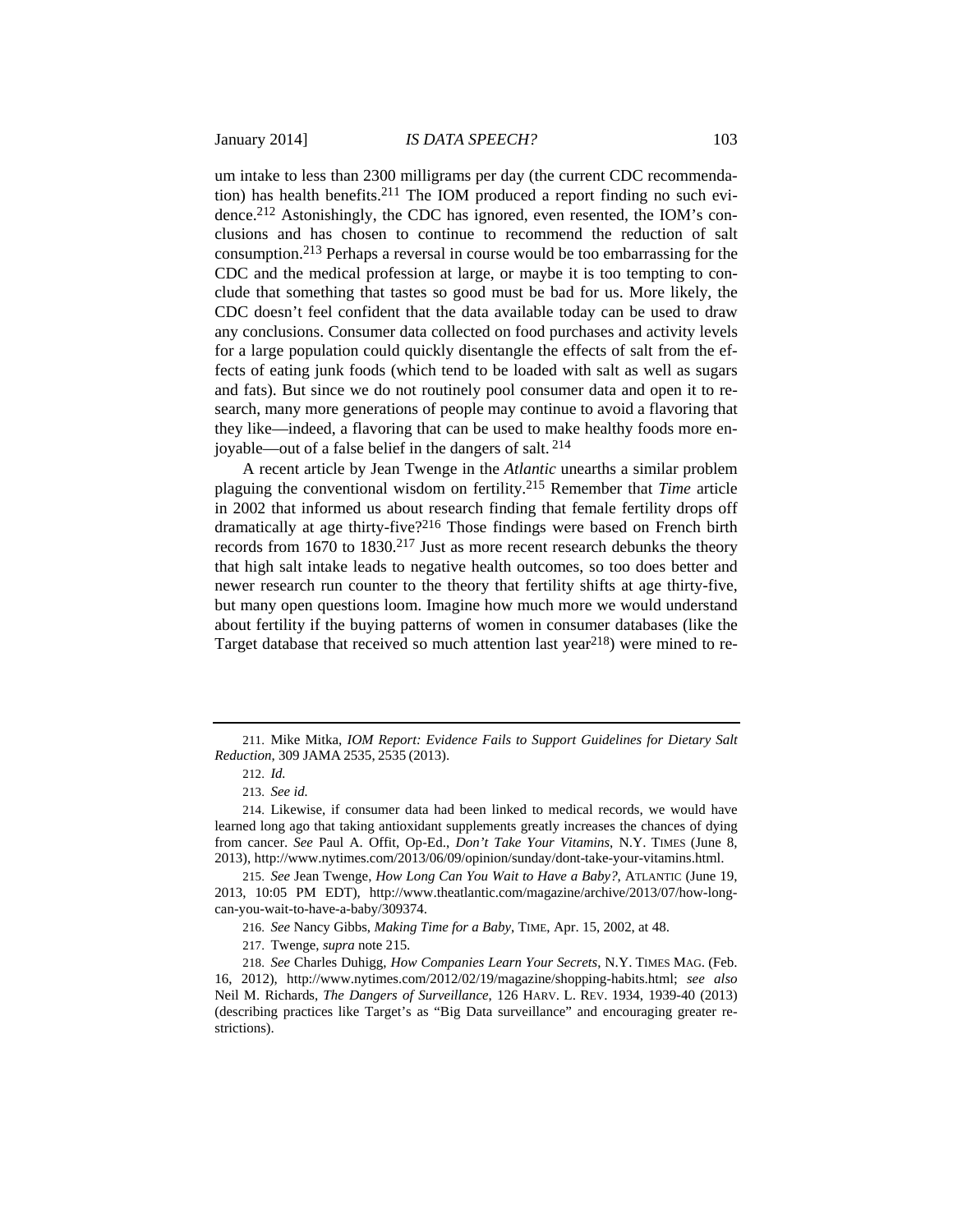veal when they were trying to become pregnant and when they succeeded.219 Analysis of this sort no doubt has a great "ick" factor. But what we stand to gain is significant. If age turns out to have less influence over fertility than previously thought, the options for men and women change quite a bit. New couples would not be pressured into having children by the ticking of a biological clock, and women in not-so-new relationships might make different choices about whether to stay with their mate or take a few more years to find a better match. These decisions arguably have greater effect on the autonomy and quality of life of a data subject than the foreboding feeling of being watched.

Once the mind is opened to the potential upshot of massive data collection, the enhancements to self-determination seem boundless. Consumer behavior is already being used to predict whether a person is likely to adhere to her doctor's recommended course of treatment.<sup>220</sup> In the future, apps might be developed to collect and analyze biometric data so that patients can be advised about their health and medical treatment by the minute. And automated data collection is already allowing employers to hire based on actual performance measures rather than the noisier signals of formal education and personal interviews (both of which can introduce bias based on race, class, and other factors).221 In time, employers will be able to use metrics to design recruitment, pay, and promotion systems that are increasingly based on merit.222 In 2011 and 2012, over 100 U.S. children were injured or killed by products that had already been recalled.<sup>223</sup> With more permissive data laws, notice of recalled

220. *See* Tara Parker-Pope, *Keeping Score on How You Take Your Medicine*, N.Y. TIMES WELL BLOG (June 20, 2011, 5:23 PM), http://well.blogs.nytimes.com/2011/06/20/ keeping-score-on-how-you-take-your-medicine.

<sup>219.</sup> The personal data collected from the iPhone app Glow can be mined to learn more about fertility, too. Glow offers advice to couples who are trying to conceive based on the wisdom of medical consultants as well as, the hope is, crowdsourced wisdom from other users of the app. Harry McCracken, *Glow: An iPhone App That Aims to Get You Pregnant*, TIME (Aug. 8, 2013), http://techland.time.com/2013/08/08/glow-an-iphone-app-that-aims-toget-you-pregnant. In the future, the developers hope to use passive collections of data that do not rely on users' interactions with the app. *Id.*

<sup>221.</sup> *See* Matt Richtel, *How Big Data Is Playing Recruiter for Specialized Workers*, N.Y. TIMES (Apr. 27, 2013), http://www.nytimes.com/2013/04/28/technology/how-big-datais-playing-recruiter-for-specialized-workers.html?pagewanted=all.

<sup>222.</sup> We may also learn that some industries are better or worse than we think in terms of rewarding merit. Vivienne Ming, the chief scientist of Gild (a headhunting firm that uses data to find talent in the rough), believes that Silicon Valley firms are less open minded than their reputation suggests. *Id.* Meanwhile, some researchers are finding that law firms, with their famously stuffy reputation for erecting glass ceilings for women on the partnership track, in fact treat men and women equally when their work-family commitments are the same. *See* Kenneth G. Dau-Schmidt et al., *Men and Women of the Bar: The Impact of Gender on Legal Careers*, 16 MICH.J. GENDER & L. 49 (2009).

<sup>223.</sup> *See* SARAH JOHNSTON, KIDS IN DANGER, TWO YEAR CHECK-UP: SAFERPRODUCTS.GOV 7 (2013), *available at* http://www.kidsindanger.org/docs/research/ SaferProducts\_Report.pdf.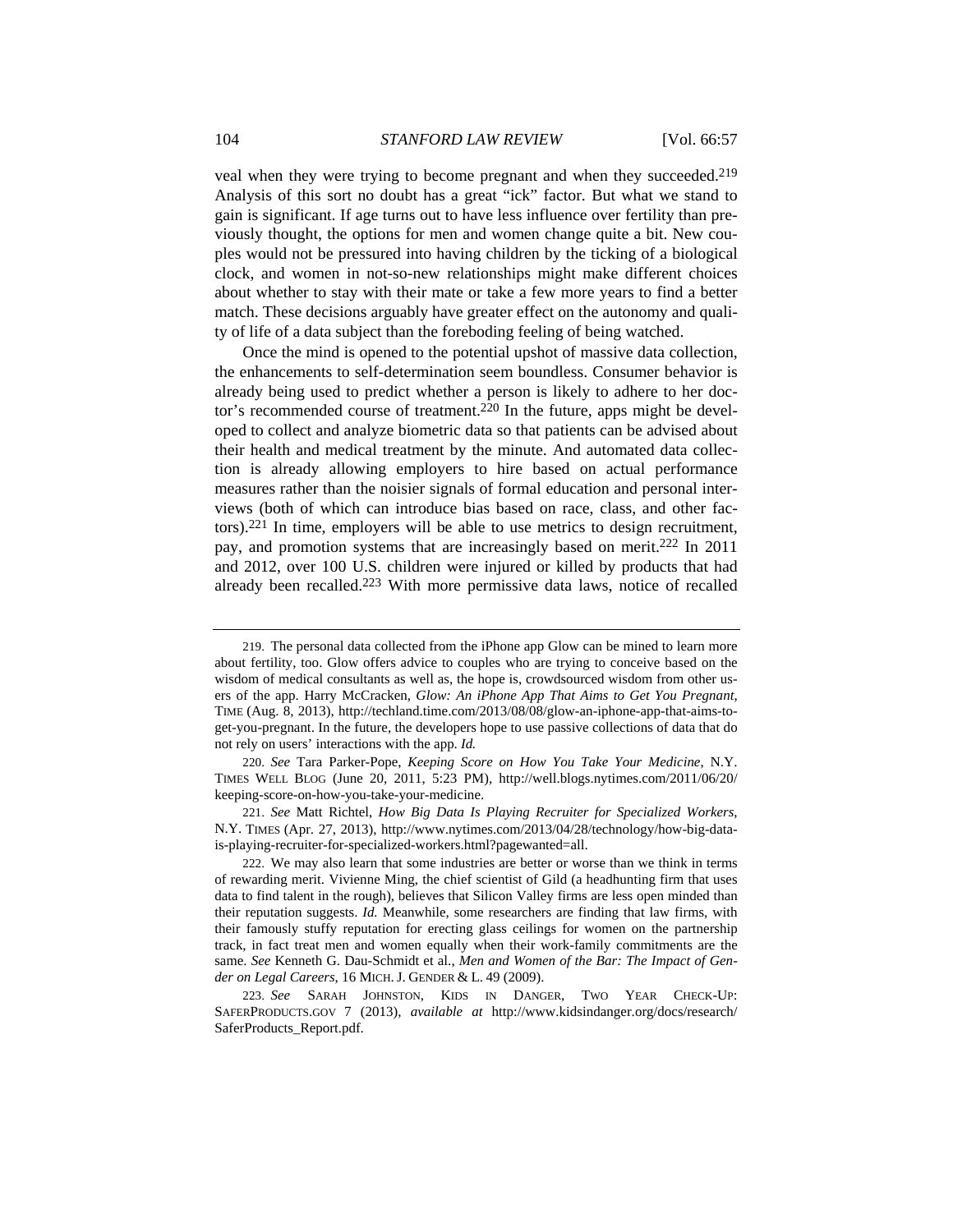products and food could be delivered directly to the purchasers by e-mail or text message.

Clearly, data can be used to increase the autonomy of its subjects. In time, we might come to realize that it would be irresponsible for a company *not* to collect and analyze the trails of data that consumers leave everywhere they go. Ariel Porat and Lior Strahilevitz argue that Big Data should be used to customize informed consent in medical procedures and consumer contracts so that they better fit the likely interests and preferences of the patient and consumer.224 These would be individuality-respecting and autonomy-enhancing improvements over how we live now.

Even so, there are limits to the autonomy-enhancing value of data. If we had no control at all over who could observe us, when, or why, our ability to act authentically would be constrained. Some tensions between libertypreserving privacy and liberty-preserving knowledge gathering are unavoidable. But these tensions should be resolved within First Amendment scrutiny, not in deciding the First Amendment's coverage.225 After all, the creation and access to impersonal data (chemistry research or astronomy data, for example) promote self-determination through knowledge without any of the competing concerns for sufficient privacy protection.

# C. *The Level of Scrutiny*

This Article cannot determine what level of scrutiny should apply to regulations of data flow because the answer will depend on context. Data disseminated in an advertisement, for example, will receive the lesser protections afforded to commercial speech under the *Central Hudson* test just like any other advertising speech.226 Also, like other forms of speech, data could presumably be categorized as a matter of "public" or "purely private" concern, which would affect the level of scrutiny. The divisions between commercial and noncommercial speech, and between public and private concern, have drawn criticism from First Amendment scholars because of problems with their consistency and administrability.<sup>227</sup> The doctrines will be as challenging to apply to data as they are to other types of expression.

<sup>224.</sup> Ariel Porat & Lior Jacob Strahilevitz, *Personalizing Default Rules and Disclosure with Big Data*, 112 MICH. L. REV. (forthcoming 2014), *available at* http://papers.ssrn.com/ sol3/papers.cfm?abstract\_id=2217064.

<sup>225.</sup> In Part IV, I discuss compelling interests in seclusion and confidentiality, which should be capable of overcoming First Amendment scrutiny (assuming the law is narrowly tailored).

<sup>226.</sup> Cnt. Hudson Gas & Elec. Corp. v. Pub. Serv. Comm'n, 447 U.S. 557, 564 (1980) (permitting restrictions of commercial speech if the state can assert a substantial interest to be achieved by the restriction, and the regulation is tailored to that interest).

<sup>227.</sup> *See, e.g.*, Ashutosh Bhagwat, *The Test That Ate Everything: Intermediate Scrutiny in First Amendment Jurisprudence*, 2007 U. ILL. L. REV. 783, 785; Volokh, *supra* note 19, at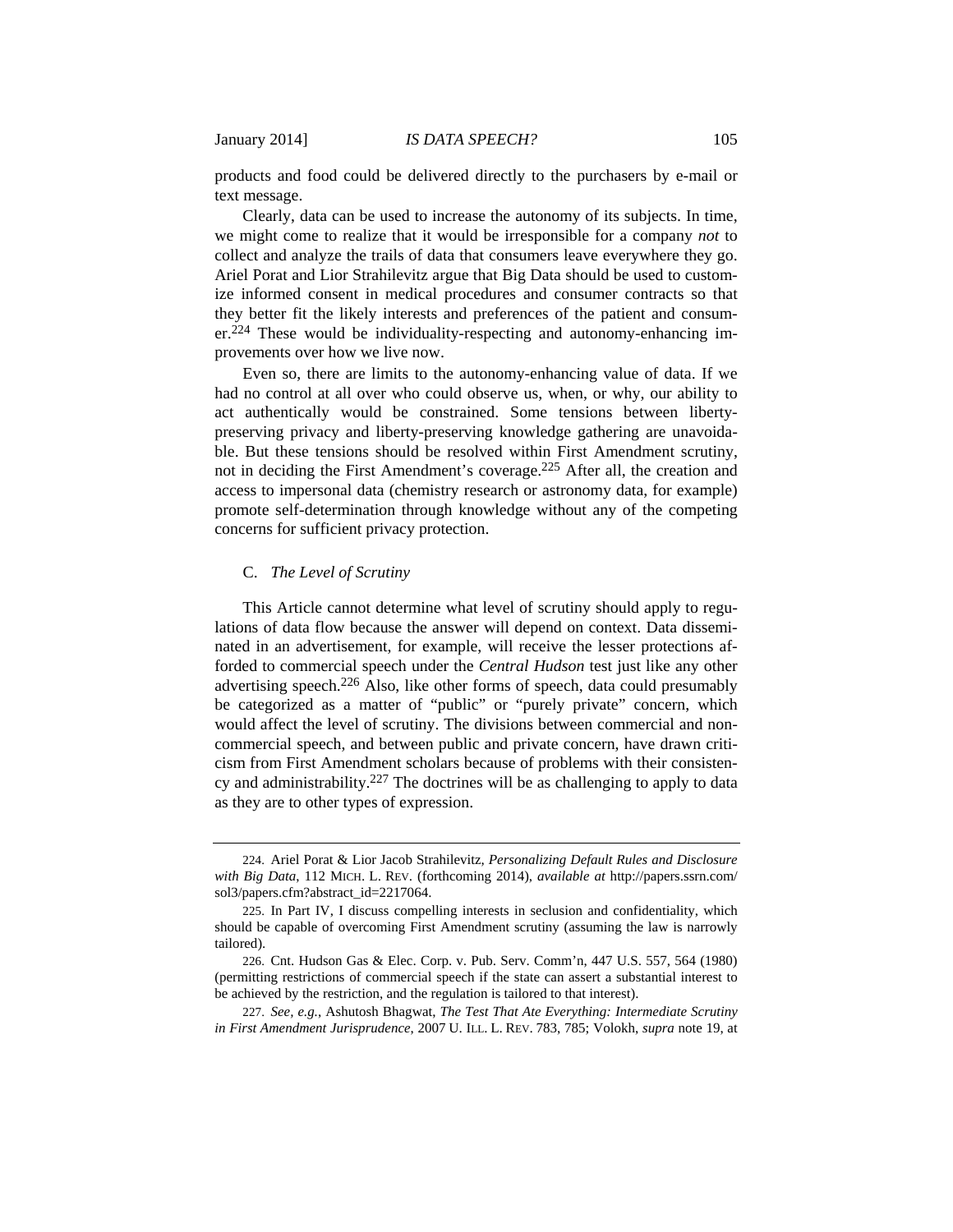What can be said with confidence is that data should not be relegated in all cases to a lower form of protection.228

It may be tempting to exploit divisions between commercial and noncommercial speech and insist that data collected, maintained, or transmitted by a corporation is *always* commercial. The commercial speech designation may even seem to correspond nicely with a First Amendment that privileges free thought, since it is the human mind that deserves sanctity, and not the corporate one.229 Seana Shiffrin makes this point, concluding that "protection for commercial and non-press, business corporate speech is a less central matter, one that reasonably may involve weaker protections."230

Proponents of privacy regulations have made the same human-corporate distinction, since the corporate actors generating the largest collections of data—Big Data businesses—are also believed to be the most likely to abuse their informational advantage and harm consumers. But caution is warranted. Shiffrin sensibly recognizes that corporations who trade in communications that is, the press—cannot be regulated under lesser constitutional scrutiny. A corporation that sells books and newspapers has significant First Amendment interests in avoiding regulation of its product. Whether these interests are direct or derivative of the authors' and readers' rights is an interesting but purely academic matter. The press gets protection. The natural follow-up question, one that Shiffrin's work did not have reason to explore in any detail, is what it means to be a "press" business corporation.

A corporation that generates and subsequently uses or sells data, even if the revenue stream is ancillary to its primary product or service, has a cognizable argument that it is in the business of communications, and is therefore analogous to a traditional press corporation. LexisNexis is an example of a corporation that should at least challenge the assumption that "the press" is a static concept; Lexis is in the business of aggregating traditional forms of speech (newspaper articles, laws, and court opinions) and creating original content for

230. Shiffrin, *supra* note 114, at 286.

<sup>1095-96;</sup> Eugene Volokh, *The Trouble with "Public Discourse" as a Limitation on Free Speech Rights*, 97 VA. L. REV. 567, 567-68 (2011).

<sup>228.</sup> Ashutosh Bhagwat has argued that regulating disclosures of data should invariably draw intermediate scrutiny for regulations of purely private speech since "[t]he disclosure of large amounts of data, especially personal data, generally has no real connection to selfgovernance." Bhagwat, *supra* note 15, at 876. This argument is addressed under the deliberative democracy theories discussed above in Part III.B.2.

<sup>229.</sup> It is worth reflecting on the ways in which human memory and decisionmaking have become more similar to those of a corporation. Technologies have allowed us to outsource the memorization of information to our cell phones and the Internet and to make algorithmic decisions that require the processing power of a computer. *See* Erez Reuveni, *Copyright, Neuroscience, and Creativity*, 64 ALA. L. REV. 735, 766-68 (2013). Cass Sunstein describes human knowledge as a dispersed network of information and inferences, with various types of errors and inefficiencies. *See* CASS R. SUNSTEIN, INFOTOPIA: HOW MANY MINDS PRODUCE KNOWLEDGE (2006).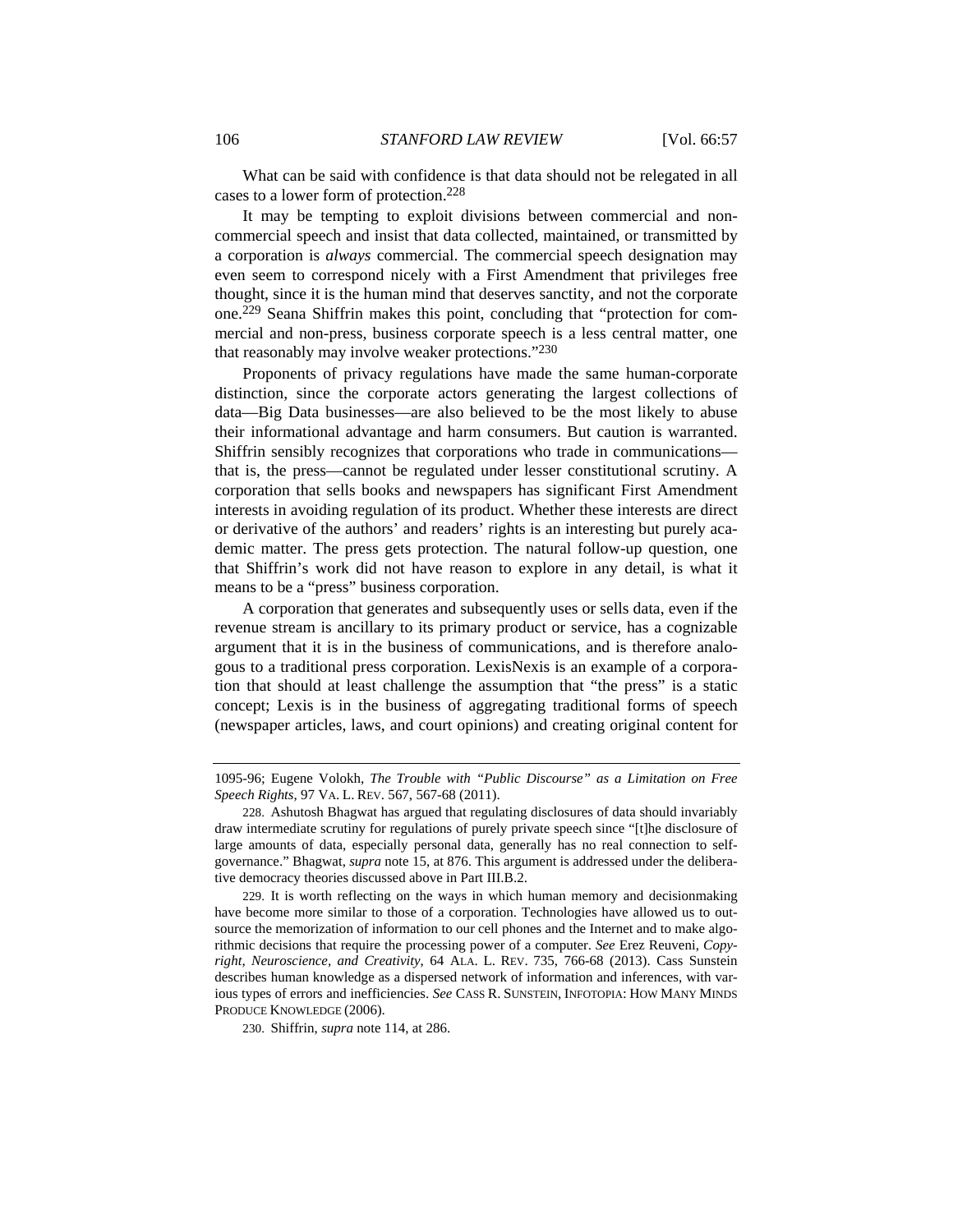a fee. This is entirely standard "press" sort of business. But it also maintains one of the largest databases of personal information culled from private and public records, and it sells components of this database to clients and customers.231 Lexis's trade in data is not meaningfully different from its trade in other types of information and cannot be differentiated from its "press" functions without creating limitations on the meaning of "the press" that have not previously been recognized.232 Other times, some of the most socially valuable and useful information is generated in the course of other nonspeech endeavors. The results of pharmaceutical clinical trials,<sup>233</sup> the outcomes of standardized tests,  $234$  or the customer lists of Swiss banks,  $235$  for example, may have much more in common with political speech than they do with advertisements depending on how they are used.

 Debates over corporate speech divide First Amendment scholars into two camps. Those who regard the First Amendment as protecting individual liberties through negative rights are, generally speaking, nonplussed by the extension of First Amendment rights to corporations. On the other hand, those who subscribe to what Kathleen Sullivan calls the "equality-based" model of the First Amendment do not see the need to protect corporate speakers who, at least as a group, have the wealth and power necessary to ensure their message will be heard.236 The Supreme Court not so long ago voiced its concern about the "corrosive and distorting effects of immense aggregations of wealth" as a justification for regulations of corporate speech.237

The equality camp is no doubt dismayed by the Supreme Court's expansion over the years of corporate speech rights (recognized most emphatically in *Citizens United*238). The perils of corporate speech are seen as redoubled when corporations also have unprecedented amounts of information about their consumers and the public at large. Corporate collections of personal data are be-

235. *See* Liz Alderman, *Greek Editor Is Arrested After Publishing a List of Swiss Bank Accounts*, N.Y. TIMES (Oct. 28, 2012), http://www.nytimes.com/2012/10/29/world/europe/ greek-editor-arrested-after-publishing-list-of-swiss-bank-accounts.html.

<sup>231.</sup> *LexisNexis Public Records*, LEXISNEXIS, http://www.lexisnexis.com/en-us/ products/public-records.page (last visited Dec. 18, 2013).

<sup>232.</sup> *See* Eugene Volokh, *Freedom for the Press as an Industry, or for the Press as a Technology? From the Framing to Today*, 160 U. PA. L. REV. 459 (2012) (exploring the original meaning of the Press Clause and its relevance to today's news environment).

<sup>233.</sup> *See* Ben Goldacre, Op-Ed., *Health Care's Trick Coin*, N.Y. TIMES (Feb. 1, 2013), http://www.nytimes.com/2013/02/02/opinion/health-cares-trick-coin.html.

<sup>234.</sup> *See* Anemona Hartocollis, *Racial Gap in Test Scores Found Across New York*, N.Y. TIMES (Mar. 28, 2002), http://www.nytimes.com/2002/03/28/nyregion/racial-gap-intest-scores-found-across-new-york.html?pagewanted=all&src=pm.

<sup>236.</sup> Kathleen M. Sullivan, *Two Concepts of Freedom of Speech*, 124 HARV. L. REV. 143, 144-45 (2010).

<sup>237.</sup> Austin v. Mich. State Chamber of Commerce, 494 U.S. 652, 659-60 (1990), *overruled by* Citizens United v. FEC, 558 U.S. 310 (2010).

<sup>238. 558</sup> U.S. 310.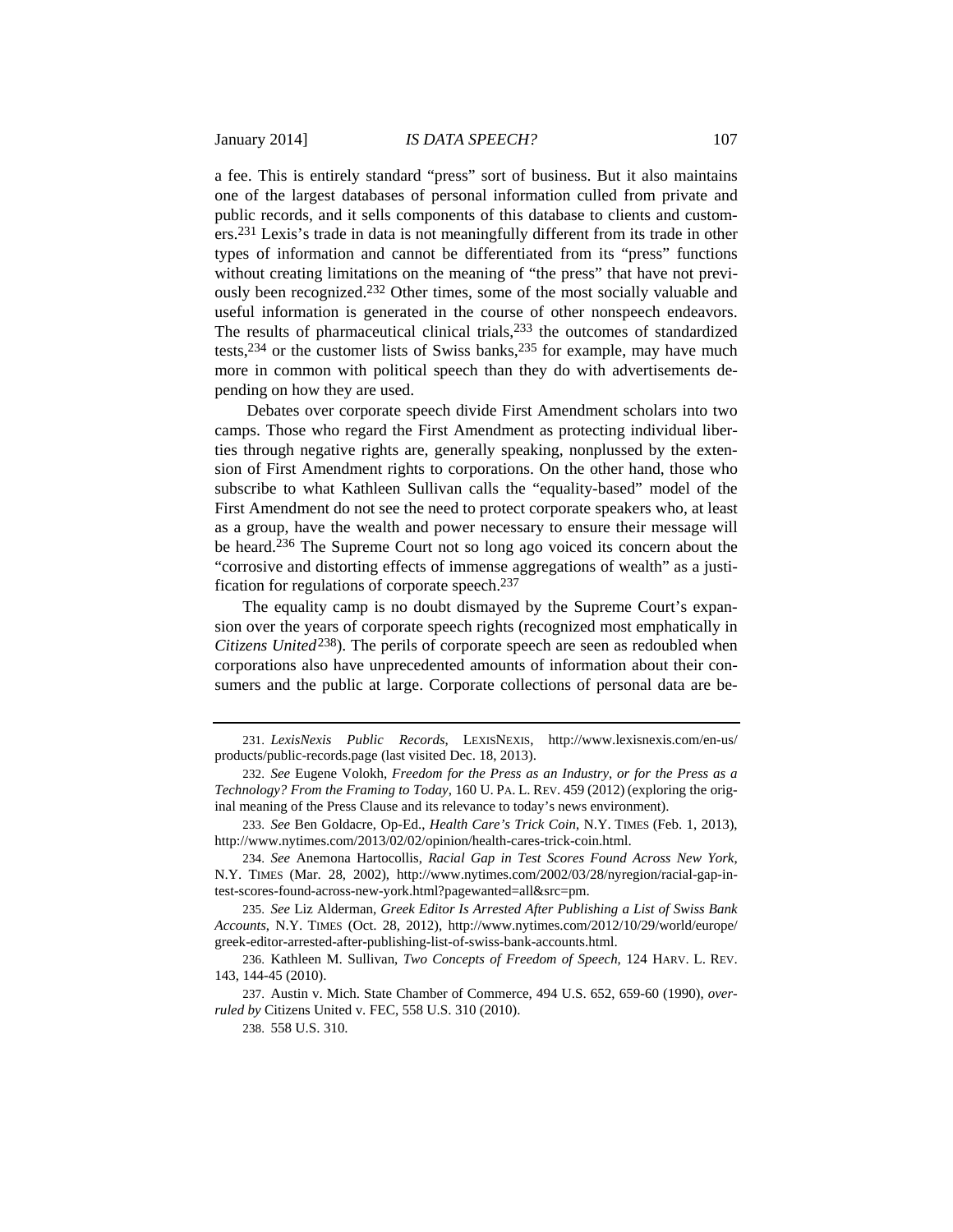lieved to so wildly skew the existing imbalance of power between corporations and their consumers that they create, in the words of Mike Madison, "a whole new ballgame."239 Frank Pasquale believes that Google has grown so powerful that it is a "de facto lawmaker" on the Internet.<sup>240</sup> And Ashutosh Bhagwat concludes that privacy regulations are necessary to protect citizens against the (unspecified) "specific and tangible harms" of corporate data holders.<sup>241</sup>

 The intuitions of Madison, Pasquale, and others ally with the old adage that "knowledge is power." But there is a limit to this logic. Information is useful, but it is not, on its own, coercive.242 Moreover, corporations do not have the dominance that academics often ascribe to them. Half of the corporations that existed in 1980 are no longer around—a happy sign of our economic and scientific vitality.243 Among corporations, those in the communications and hightech sectors may stumble quickest of all. A few memorable anecdotes show that the illuminati tend to overreact to corporate power. Thirty years ago, AT&T was fingered as the corporation that had too much access to personal communications data as well as too great a share of the market in communications technologies. Its steady decline since then has had much more to do with

241. Bhagwat, *supra* note 15, at 877-78. Bhagwat argues that, because privacy laws are designed to protect citizens rather than to manage the reputation of the government, these laws should be treated categorically differently than other speech restrictions and entitled to less scrutiny. *Id.* He makes no attempt to explain how his proposal can be squared with the plethora of First Amendment cases pairing the torts of public disclosure and intentional infliction of emotional distress. *See, e.g.*, Snyder v. Phelps, 131 S. Ct. 1207 (2011) (finding a First Amendment limitation on the tort of intentional infliction of emotional distress); Hustler Magazine, Inc. v. Falwell, 485 U.S. 46 (1988) (same); Daniel J. Solove & Neil M. Richards, *Rethinking Free Speech and Civil Liability,* 109 COLUM. L. REV. 1650, 1656-1660 (2009) (describing First Amendment limitations on the torts of defamation and public disclosure). Owen Fiss's theory that the government can regulate private speech to ensure that it does not "impoverish public debate" would also be relevant to scholars endorsing exceptions for privacy from corporate data collection. *See* OWEN M. FISS, THE IRONY OF FREE SPEECH 42 (1996). The trouble is that Fiss's theory of the First Amendment invites courts to legitimize restrictions on disfavored speech by framing the restriction in the amorphous "impoverish[ment]" language. Nelson Tebbe argues that Fiss's approach has special relevance to government speech. Thus, impoverishment may not be a sufficiently strong check against a self-serving or overreaching government. The theory might be most useful and appropriate, however, in the context of the government's own speech. *See* Nelson Tebbe, *Government Nonendorsement*, 98 MINN. L. REV. 648 (2013).

242. Shiffrin justifies heightened protections for speech precisely because speech is simultaneously more exact and precise in its message, and more respecting of others' autonomy, than "a wordless punch in the nose" could ever be. Shiffrin, *supra* note 114, at 305.

243. *See* RIDLEY, *supra* note 50, at 111.

<sup>239.</sup> Mike Madison, *Big Data Democracy*, MADISONIAN.NET (Nov. 14, 2012), http://madisonian.net/2012/11/14/big-data-democracy.

<sup>240.</sup> Frank Pasquale, *Beyond Innovation and Competition: The Need for Qualified Transparency in Internet Intermediaries*, 104 NW. U. L. REV. 105, 112 (2010).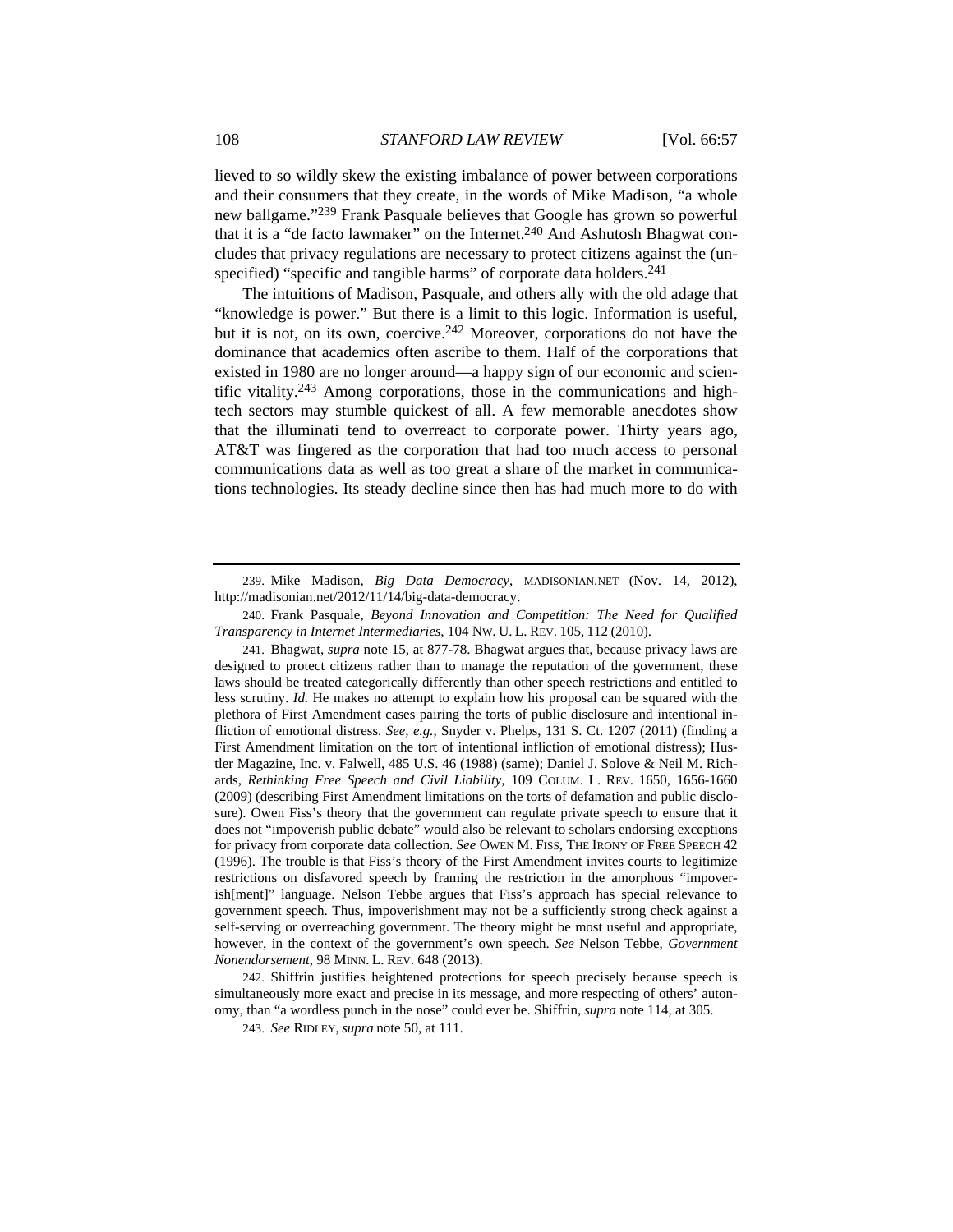rapidly advancing technologies than antitrust lawsuits.<sup>244</sup> Twenty years ago Microsoft looked like the greatest corporate threat to democracy, with the exact same results.<sup>245</sup> Ten years ago we began to worry about Google, and now Facebook is a contender. Half of today's largest corporations did not exist thirty years ago,  $246$  and if they do not harness the power of data to make themselves more useful and more efficient to their consumers, they will cease to exist in the next thirty years. As a descriptive matter, information is less a tool for corporate domination and more a tool for mere survival.

Thus, one should view with a healthy amount of skepticism Microsoft's, Apple's, and Google's purportedly altruistic interests in "Do Not Track" and other regulations that keep the information environment static.<sup>247</sup> As innovative as each of these companies has been, they are not likely to be tomorrow's innovators. Maintaining the status quo through privacy law can help slow the inevitable rise of some new, unknown company that can make even better use of consumer data.

The concerns I describe here do not necessarily justify the use of heightened scrutiny in all cases; the contours of First Amendment scrutiny are complex and deserve careful consideration. Instead, these concerns are meant to raise doubts about the proposition that data automatically should receive less constitutional protection based on a generalized sense that it is "commercial," or of "purely private concern," or produced by corporations.

Whatever the level of scrutiny, a First Amendment right to create knowledge will lead to some consequences that are difficult to accept: the leveling of popular consumer privacy laws, long-established trade secrets protections, or all-party-consent wiretap statutes. The next Part addresses the most obvious objections and concerns.

246. RIDLEY, *supra* note 50, at 111.

<sup>244.</sup> *See* ROBERT W. CRANDALL & CHARLES L. JACKSON, TECH. POLICY INST., ANTITRUST IN HIGH-TECH INDUSTRIES 20 (2010), *available at* http://techpolicyinstitute.org/ files/crandalljackson%20antitrust\_in\_high\_tech3.pdf; Editorial, *Technology Threatens Monopolies*, N.Y. TIMES (Mar. 1, 1997), http://www.nytimes.com/1997/03/01/opinion/ technology-threatens-monopolies.html.

<sup>245.</sup> A cynic might wonder if Microsoft is leading the charge for increased privacy (e.g., by enabling the "Do Not Track" option in Internet Explorer 10 by default) because it knows it cannot compete with its competitors on the basis of data analysis and innovation. *See* Natasha Singer, *When the Privacy Button Is Already Pressed*, N.Y. TIMES (Sept. 15, 2012), http://www.nytimes.com/2012/09/16/technology/in-microsofts-new-browser-theprivacy-light-is-already-on.html?pagewanted=all.

<sup>247.</sup> *See* David Meyer, *Google's Chrome Finally Embraces Do Not Track, but with a Warning*, ZDNET (Nov. 7, 2012, 1:03 PST), http://www.zdnet.com/googles-chrome-finallyembraces-do-not-track-but-with-a-warning-7000007022 (noting that Internet Explorer and Safari, developed by Microsoft and Apple, respectively, have already incorporated a "Do Not Track" option).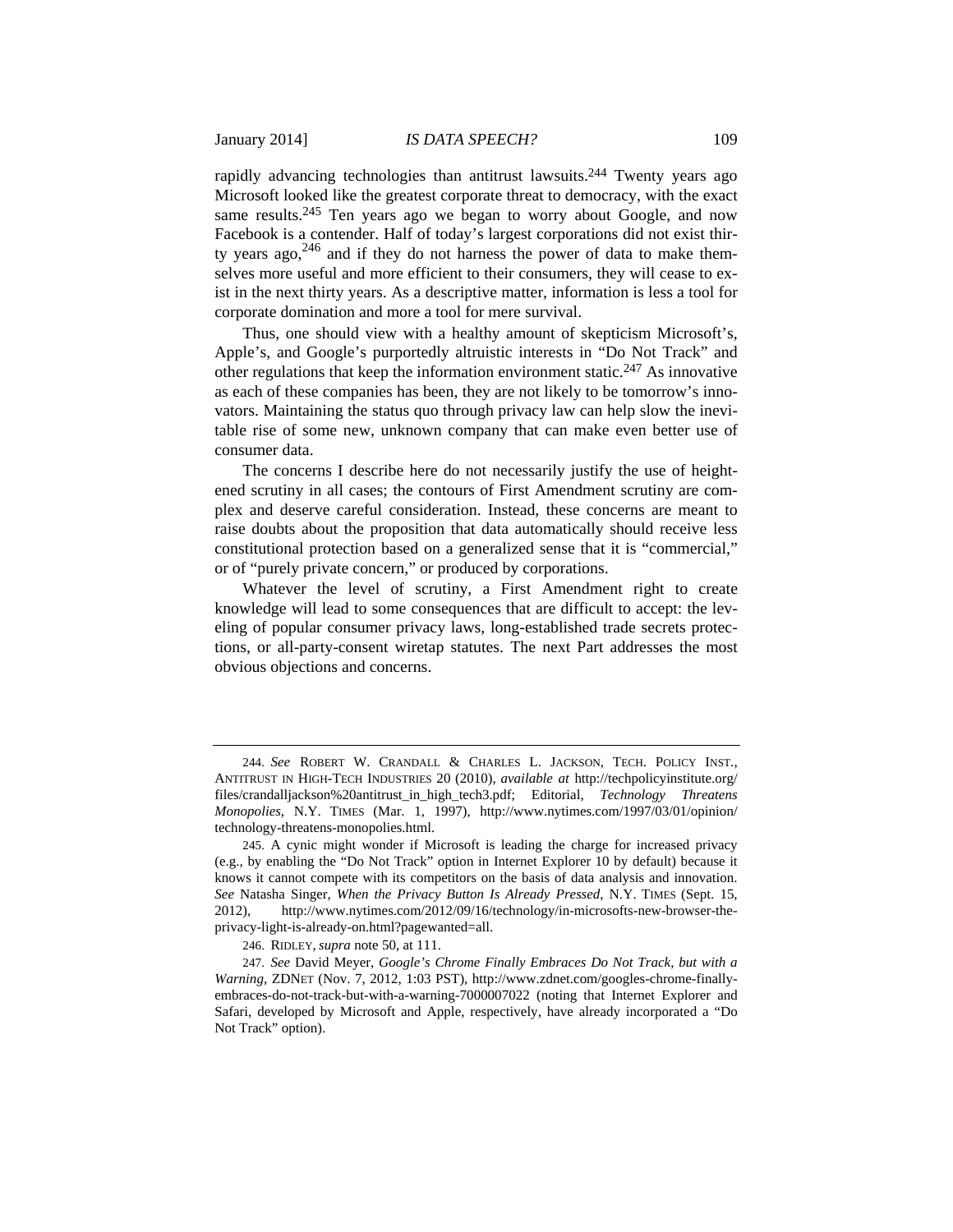# IV. COPING WITH SCRUTINY

Many insightful scholars have contemplated the prospect of a First Amendment application to data and have concluded that the results are so absurd, and so debilitating to human progress, that the premise simply cannot be correct. At the very least, they have said, it cannot be just.<sup>248</sup>

This Part examines the potentially troubling implications of a right to knowledge creation. The first, and most obvious, is that the consequences of First Amendment scrutiny are just too restrictive to bear. The consequences to existing and proposed privacy legislation will wreak havoc on consumers and vulnerable populations.<sup>249</sup> To the contrary, the most alarming privacy problems can be addressed through laws that are narrowly tailored to compelling interests in seclusion and confidentiality and thus survive scrutiny at any level. Regulators are also free to craft restrictions on conduct that treat people differentially based on personal data without interfering with the actor's access to information. While it is true that the First Amendment will prohibit sweeping data privacy laws, these consequences are not so perverse as to merit a deliberate unraveling of First Amendment commitments.

#### A. *Concern 1: Scrutiny Will Kill Privacy and Other Good Things*

Constitutional scrutiny threatens to thwart a lot of law both produced through the democratic process and representative of the better judgment of the majority. This raises an entirely legitimate concern: can we handle the consequences of nearly free data flow?

If courts abandon the distinction between information collection and information disclosure, which I think they must, they will be faced with the daunting task of drawing a principled line around information-gathering practices that excessively interfere with individual liberty. Though property rules can do some of the work by imposing liability for trespasses, modern technology allows conversations to be intercepted, driving routes to be traced, and DNA to be sequenced without breaking any generally applicable property rules. Courts will have to balance society's competing interests in seclusion and information production. This will be a challenging task, but a worthwhile one. It is the cost of a fundamental right to perceive the world and create new knowledge without unjustified interference. The government does not have the authority to curate the information we receive.

Data is not the first form of speech to cause problems, but the problems data causes occur on a vastly different scale. Because modern gadgets produce rich data trails, we are surrounded by recordings of facts that were too minute

<sup>248.</sup> *See supra* notes 14-17.

<sup>249.</sup> These are the primary concerns of Neil Richards, Shubha Ghosh, and Ashutosh Bhagwat. *See supra* notes 14-15.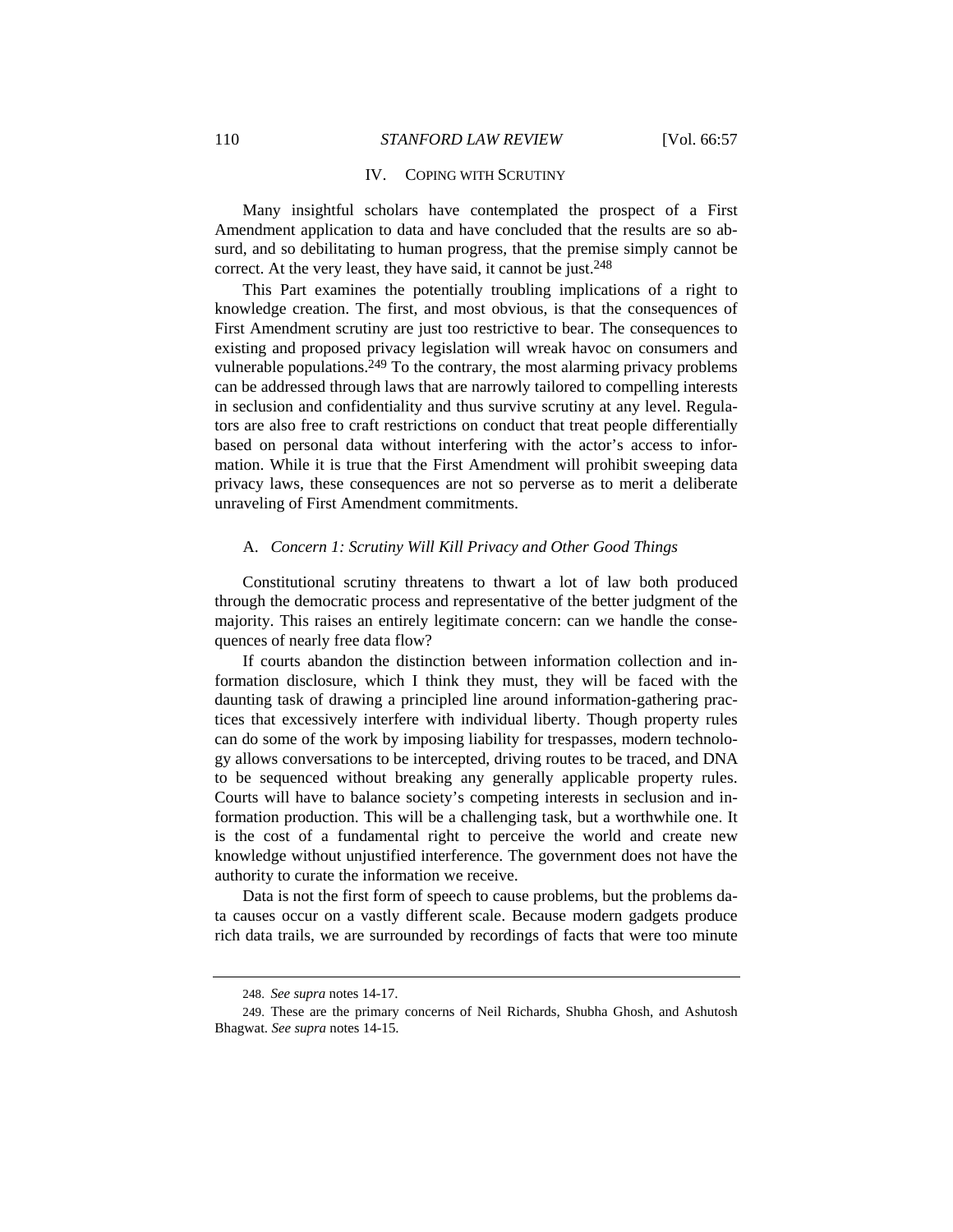to be noticed, let alone written down, before the computerized era. But today, without interfering with any generally applicable rules, a person can intercept a cell phone or Internet communication of another. Or he can hack into the other's bank website or medical records portal and receive information that way. Or he can swab the other's disposed coffee cup and analyze his genotype. With the exception of the coffee cup swabbing, all of these activities run afoul of federal criminal statutes.<sup>250</sup> But these statutes are not generally applicable laws; they are designed for the singular purpose of interfering with the actor's access to new knowledge. If these types of data protections have the potential to draw constitutional scrutiny, courts will have to either justify the regulation on the basis of an important public interest or allow the information collection to proceed. The thought that courts may choose the latter is, undoubtedly, a dreary prospect.

These fears are far-fetched. The judiciary certainly *could* mangle scrutiny and annihilate personal privacy just as it could have found that time, place, and manner restrictions of speech are unconstitutional. But both path dependency and common sense suggest that they will not. As Justice Frankfurter said: "Free speech is not so absolute or irrational a conception as to imply paralysis of the means for effective protection of all the freedoms secured by the Bill of Rights."251 To ensure liberty, courts have crafted some rules that interrupt our otherwise transparent society. Some of these rules have already survived scrutiny, and others will too.252

The right to seclusion serves as a good example. Seclusion provides respite from observation and judgment. Seclusion serves a variety of social goals: It allows us to engage in productive secrets. Seclusion is where a person can practice and fail in peace. In the words of Ralph Waldo Emerson: "Solitude, the safeguard of mediocrity, is to genius the stern friend . . . ."253 Since some amount of assured privacy is required in order for thoughts and ideas to breed, Paul Schwartz has suggested that seclusion has some claim to serving a First Amendment purpose.254

Seclusion has already proved to be a sufficiently compelling interest to survive First Amendment scrutiny. Laws protecting seclusion have been found to "serve the undisputedly substantial public interest in allowing each person to

<sup>250.</sup> The first example violates Title III, which prohibits wiretapping outside of several narrowly defined circumstances. *See* 18 U.S.C. § 2511 (2012). The second example violates the Computer Fraud and Abuse Act. *See* 18 U.S.C. § 1030 (2012).

<sup>251.</sup> Bridges v. California, 314 U.S. 252, 282 (1941) (Frankfurter, J., dissenting).

<sup>252.</sup> Elsewhere I have championed the significant societal interests in confidentiality and the public disclosure tort, provided that these routes to recourse are narrowly tailored to target truly harmful information flows. *See* Bambauer, *supra* note 24, at 262-68.

<sup>253.</sup> RALPH WALDO EMERSON, THE CONDUCT OF LIFE 76 (H.G. Callaway ed., Univ. Press of Am. 2006) (1860).

<sup>254.</sup> Paul M. Schwartz, *Free Speech vs. Information Privacy: Eugene Volokh's First Amendment Jurisprudence*, 52 STAN. L. REV. 1559, 1572 (2000).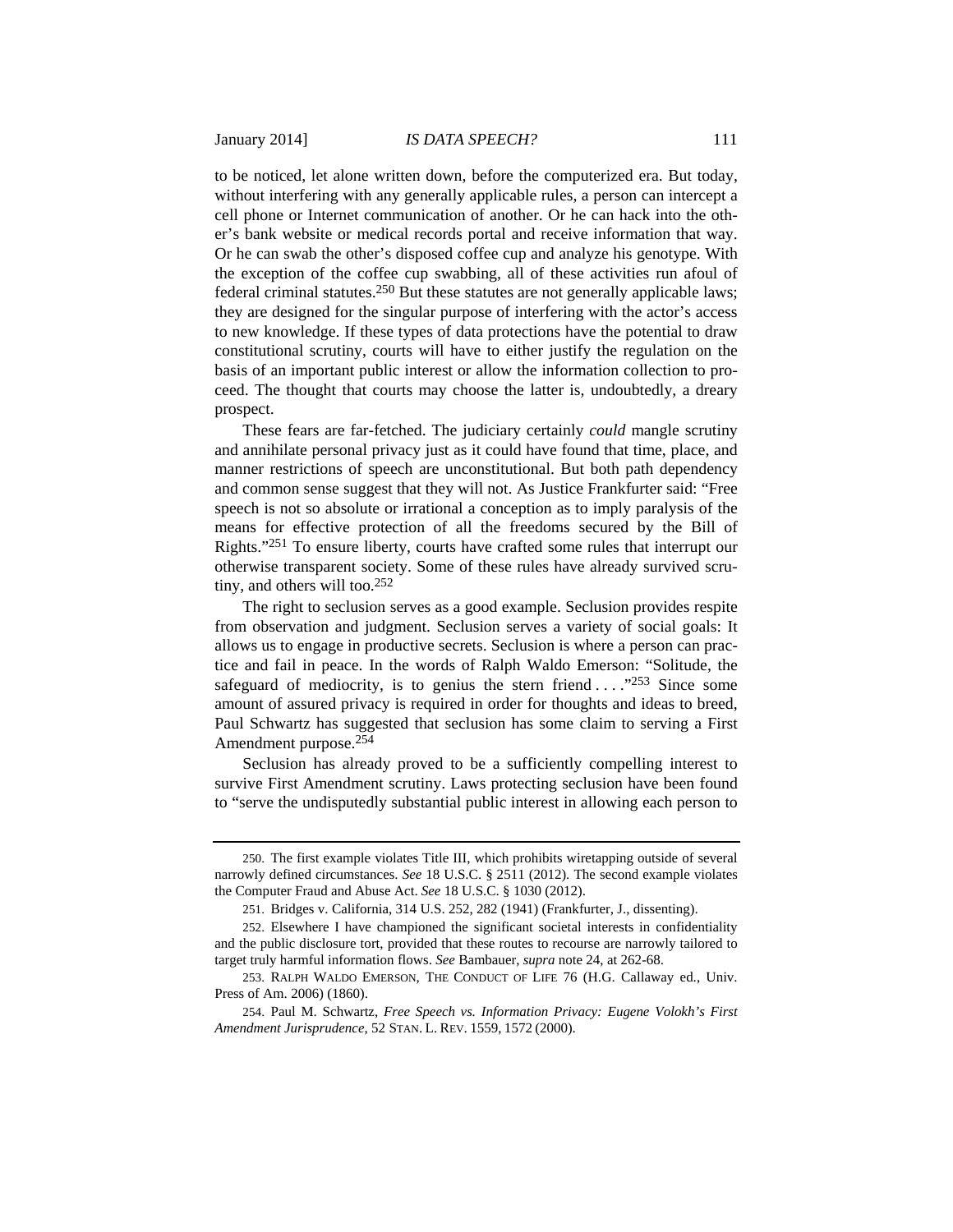maintain an area of physical and sensory privacy in which to live."255 However, the need and expectation of seclusion cannot go far beyond the home, private conversations, and other narrow circumstances. Otherwise the diminishing returns of seclusion will have increasingly severe effects on the liberty of others.256

Seclusion is not the only legitimate basis for limiting the creation or dissemination of data. The public's interest in the confidentiality of certain special relationships, such as between a doctor and a patient, can be a compelling reason to limit the dissemination of information because, in the case of health care relationships, public health improves if patients can be honest and forthright with their doctors.<sup>257</sup> And the public's interest in the enforcement of antidiscrimination laws can justify a narrowly drawn restriction on the sorts of information that an employer can ask a job candidate to provide.

The First Amendment is unlikely to be interpreted so inflexibly as to kill off privacy. The much more likely scenario is that privacy will help save the First Amendment from developing a reputation of impossible, impassable standards of strict scrutiny. In 1972, Gerald Gunther made an observation that would become a mantra for legal scholars. He noticed that the outcomes of constitutional cases suggested that strict scrutiny is "'strict' in theory and fatal in fact."258 Gunther's hypothesis may better reflect perceptions than reality. (Adam Winkler's analysis of 222 speech cases resolved under strict scrutiny found that 22% of the regulations survived review.)259 Nevertheless, a finding by the Supreme Court that there is a core of basic privacy interests capable of overcoming scrutiny would put First Amendment doctrine in a sustainable position. Until then, as long as scholars, advocates, and jurists believe that an important law could never survive a speech analysis, they will naturally turn their efforts to arguing that the law doesn't technically regulate speech at all.

That said, a right to create knowledge will have casualties. Some existing privacy laws should not be able to withstand constitutional scrutiny. For example, President Obama's proposal for a "Consumer Privacy Bill of Rights" would give consumers exclusive control over personal data that describes them, thereby extinguishing all competing interests of potential observers.260 The

257. Bambauer, *supra* note 24, at 262-65.

<sup>255.</sup> Shulman v. Group W Prods., Inc., 955 P.2d 469, 495 (Cal. 1998).

<sup>256.</sup> Heidi Anderson has begun to define the core interests of seclusion. *See* Heidi Reamer Anderson, *Plotting Privacy as Intimacy*, 46 IND. L. REV. 311 (2013).

<sup>258.</sup> Gerald Gunther, *The Supreme Court, 1971 Term—Foreword: In Search of Evolving Doctrine on a Changing Court: A Model for a Newer Equal Protection*, 86 HARV. L. REV. 1, 8 (1972).

<sup>259.</sup> Adam Winkler, *Fatal in Theory and Strict in Fact: An Empirical Analysis of Strict Scrutiny in the Federal Courts*, 59 VAND. L. REV. 793, 845 (2006).

<sup>260.</sup> *See* Press Release, White House, Fact Sheet: Plan to Protect Privacy in the Internet Age by Adopting a Consumer Privacy Bill of Rights (Feb. 23, 2012), *available at*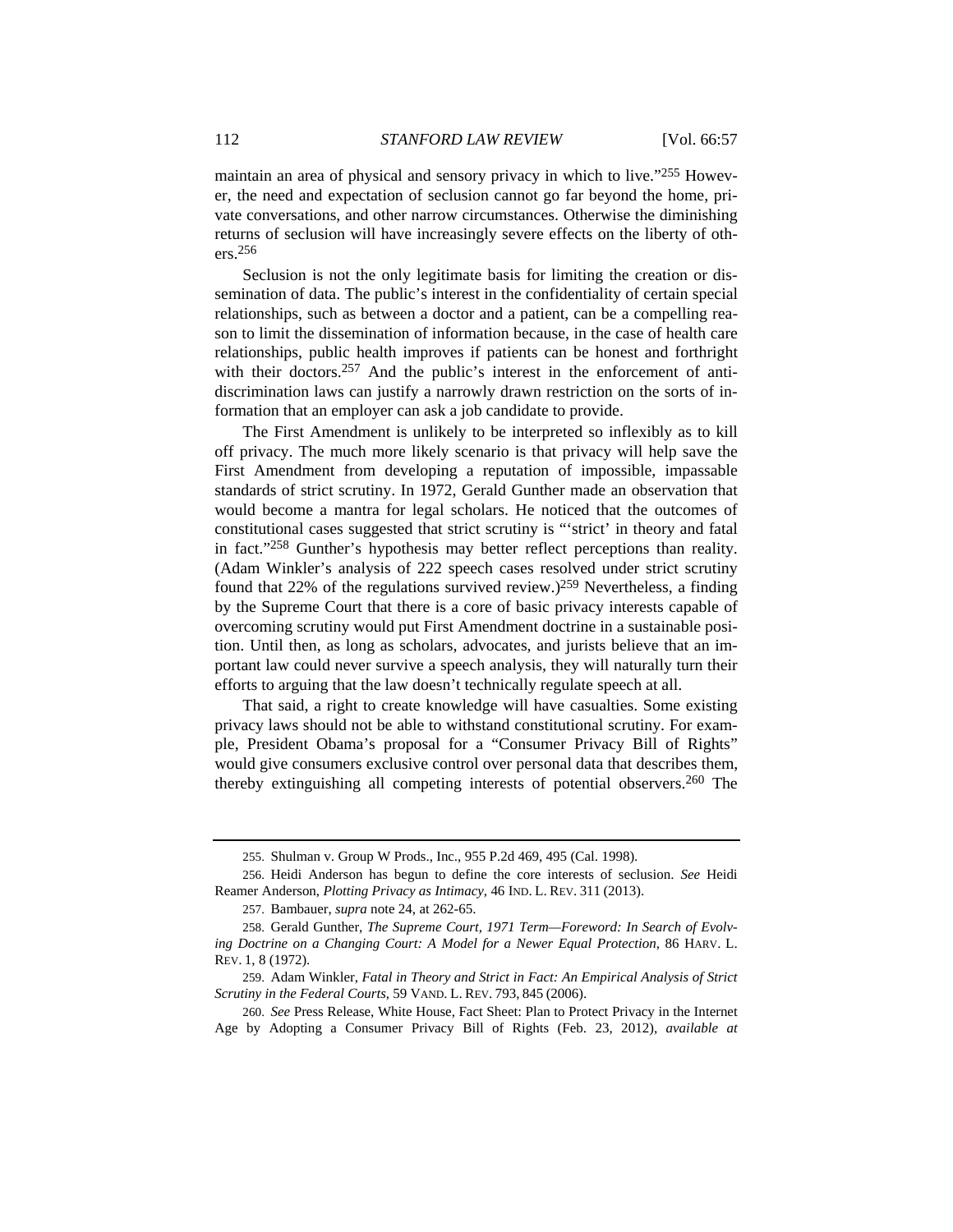breadth of the proposal belies any tie to an important governmental interest except for a general interest in privacy.

Other American privacy laws are inspired by an important public interest in confidentiality or seclusion in specific contexts, but may fail the tailoring analysis.

Consider the Fair Credit Reporting Act (FCRA), a federal law that penalizes anybody who accesses another's credit report for any reason outside a preset list of authorized uses (e.g., to determine creditworthiness). 261 The D.C. Circuit already decided that the FCRA survives intermediate scrutiny in *Trans-Union Corp. v. Federal Trade Commission*. 262 The court appropriately applied intermediate scrutiny in the case because the credit-reporting company claiming a First Amendment right had compiled marketing lists with the intent that the lists would be used for solicitations.263 Applied to these facts, the FCRA appears to be appropriately tailored to the public's interest in financial confidentiality. But the facts of another case demonstrate that the FCRA might sweep broader than the consumer interests in financial confidentiality can justify.

In *Phillips v. Grendahl*, 264 a mother worried that her daughter's fiancé was not the man he said he was. The mother had doubts that the fiancé had practiced law in Washington, D.C., as he said he had, and she was also suspicious of his inconsistent stories about ex-wives and girlfriends. With the help of a private investigator, the mother obtained information confirming that the fiancé was indeed lying to her daughter. Among other things, she learned that he had fathered several children in different states and that child support delinquency claims had been filed against him. In the course of the investigation, the mother had received a "Finder's Report," which both she and the furnisher believed were outside the scope of the FCRA. $^{265}$  The Finder's Report did not include any information about the fiancé's debts. However, because the report stated the existence of some of the fiancé's bank accounts, this information transformed the Finder's Report into a "consumer report" for purposes of the FCRA, and the mother was civilly liable under the Act.<sup>266</sup>

The mother did not attempt to assert a First Amendment defense to challenge the enforcement of the FCRA in her case, but her facts illustrate problems with the privacy law. Even if the mother's suspicions had not been validated by

262. 267 F.3d 1138, 1142-43 (D.C. Cir. 2001).

263. *Id.* at 1141-42.

265. *Id.* at 360-61.

http://www.whitehouse.gov/the-press-office/2012/02/23/fact-sheet-plan-protect-privacyinternet-age-adopting-consumer-privacy-b.

<sup>261. 15</sup> U.S.C. §§ 1681b, 1681n (2013).

<sup>264. 312</sup> F.3d 357 (8th Cir. 2002), *abrogated by* Safeco Ins. Co. of Am. v. Burr, 551 U.S. 47 (2007).

<sup>266.</sup> *See id.* at 365-67.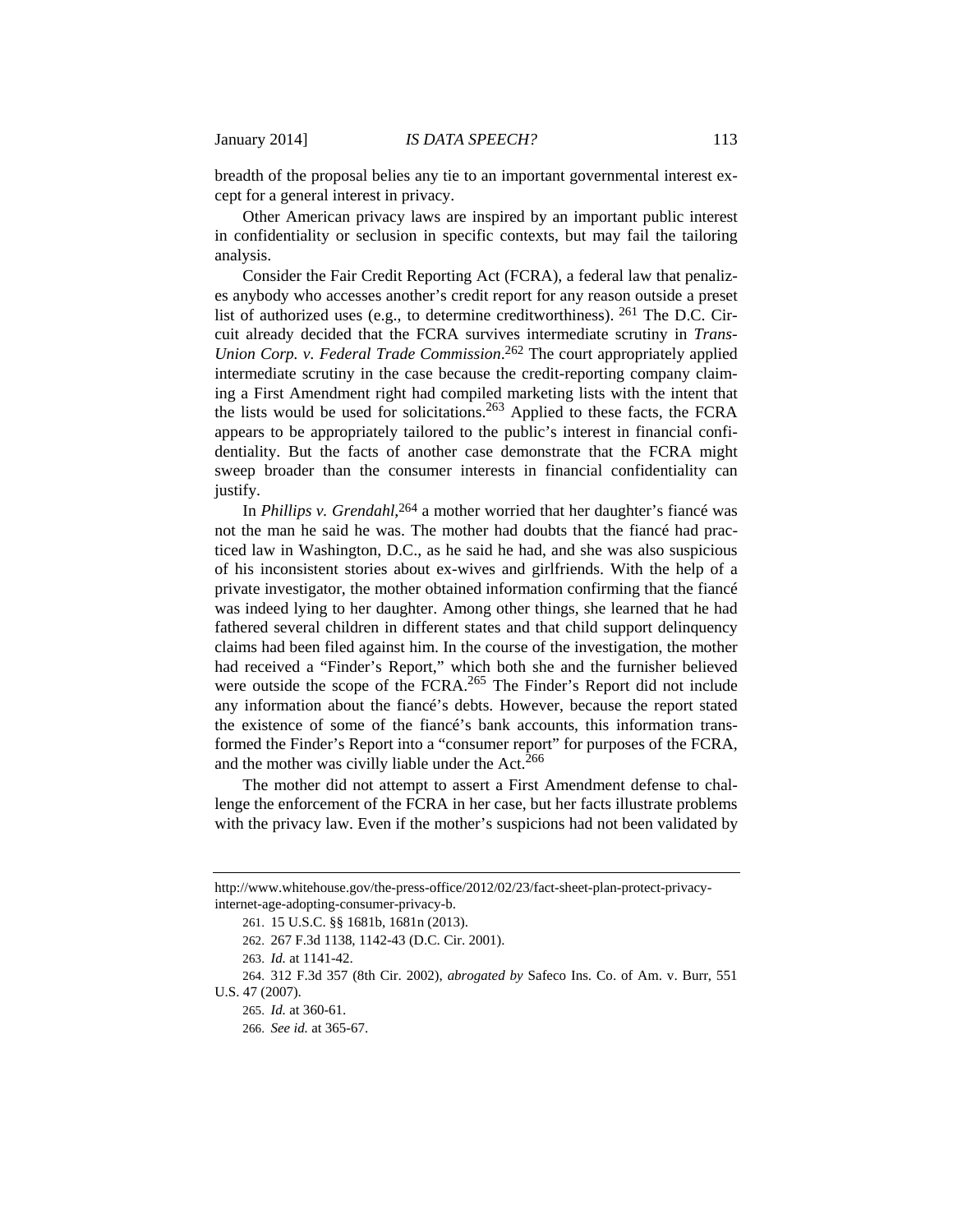the information she sought, the privacy law interferes with her natural, even laudable, instincts to test a hunch against actual facts. By defining "credit reports" so broadly, the statute ensnared and punished a person for following her curiosity. Borrowing from Kurt Vonnegut: "I love her for that, because it was so human."267

HIPAA has similar problems. The duty of doctor-patient confidentiality was originally developed within the common law tort system. The duty was removed when a doctor's disclosure of a patient's health information served the public interest, or the interests of other individuals (e.g., sexual partners). The common law system had the flexibility to develop the rules on a case-by-case basis, so that the public interest override could evolve without risk of undermining confidentiality.268 HIPAA regulations, in contrast, attempt to anticipate and account for every public policy override, and set an otherwise inflexible rule of nondisclosure.<sup>269</sup> As a consequence, HIPAA's privacy provisions have had perverse effects on access to critical research data, quality of care, and overall public health.270

Going forward, if I am correct about a First Amendment right to knowledge creation, courts will need to scrutinize whether a privacy law is actually tailored to specific, weighty interests in seclusion or confidentiality. A well-tailored regulation will create limitations on particular disclosures and misuses of information, rather than creating global bans on data collection and distribution. Legislatures will need to tailor use restrictions to avoid the pernicious *effects* of data flow, rather than to attempt to deplete the flows themselves.

# B. *Concern 2: If Data Is Speech, Regulators Are Hamstrung*

This Article has shown that government cannot limit the collection or dissemination of data in order to achieve certain preferred ends without a compelling interest to do so. In an information economy, this is a real and significant

<sup>267.</sup> KURT VONNEGUT, SLAUGHTERHOUSE-FIVE 19 (Dell Publ'g Co. 1985) (1969) ("And Lot's wife, of course, was told not to look back where all those people and their homes had been. But she *did* look back, and I love her for that, because it was so human. So she was turned into a pillar of salt.").

<sup>268.</sup> *See, e.g.*, Tarasoff v. Regents of the Univ. of Cal., 551 P.2d 334, 347 (Cal. 1976) (holding that the "public policy favoring protection of the confidential character of patientpsychotherapist communications must yield to the extent to which disclosure is essential to avert dangers to others").

<sup>269. 45</sup> C.F.R. § 64.512 (2013) (enumerating particular exceptions to the general disclosure prohibition rather than setting out a flexible standard).

<sup>270.</sup> *See* Michael S. Wolf & Charles L. Bennett, *Local Perspective of the Impact of the HIPAA Privacy Rule on Research*, 106 CANCER 474 (2006) (finding that HIPAA led to a tripling of clinical study recruitment costs). Barbara Evans has described the disastrous consequences that privacy rules can cause by complicating the aggregation and sharing of medical data for research purposes. Evans, *supra* note 176, at 431-39.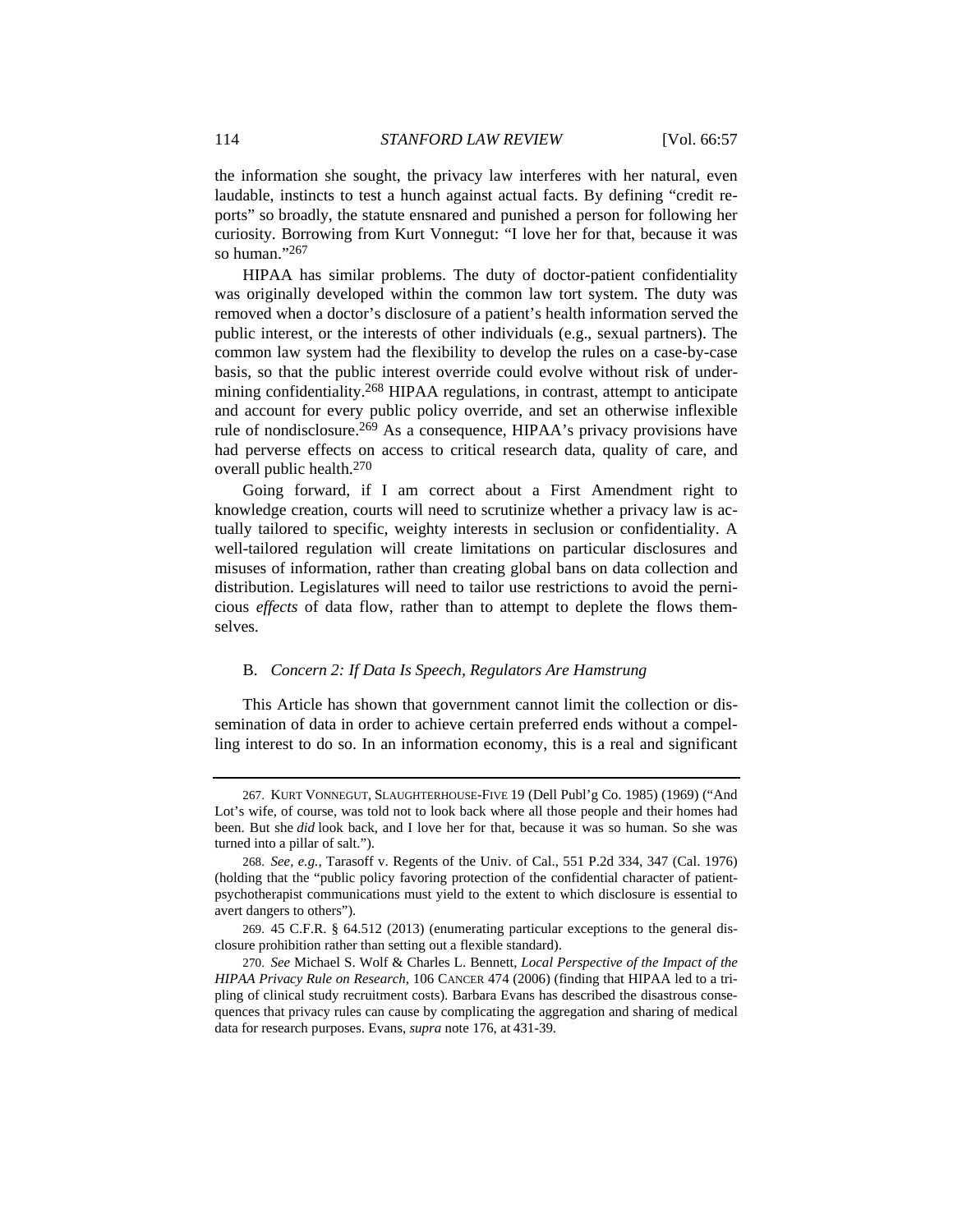restraint on state power. However, the government can achieve its preferred ends through appropriate regulation of conduct. When a business uses information to implement a decision or course of action, the implementation is usually treated as conduct. Conduct regulations will often achieve the objectives more directly than the regulation of the information that preceded the conduct.

For example, the Fair Housing Act constitutionally prevents a landlord from implementing a decision to decline a prospective tenant on account of the tenant's race.271 This federal law restricts the uses to which a landlord may be tempted to put a piece of information—the race of a tenant. Although the Fair Housing Act does not, and practically could not, prevent a landlord from taking notice of a prospective tenant's race during a face-to-face meeting, the landlord's documentation of the tenant's race, or his inquiry over the phone about the tenant's race, though forms of speech, will constitute strong evidence that the landlord has engaged in racially disparate rental policies.272

Thus, if increased access to personal information winds up having detrimental effects on society, Congress and other lawmakers can target *misuses* of information without conflicting with a person's right to have and understand the information.273 If the government is worried about a specific use of data, it has the power to limit that use.

Let's examine a couple concrete examples. Consumer advocates worry about price discrimination on the basis of the information collected by webtracking mechanisms.274 Nothing in this Article prevents these groups from lobbying for a statute prohibiting price discrimination on the basis of web usage. Likewise, it bothers Lori Andrews a good deal that creditors base their lending decisions in part on the purchase histories of borrowers.<sup>275</sup> Again, consumer advocates can lobby for banking regulations that disallow disparate lending on this basis.

When these privacy concerns are reframed as use restrictions, the concerns are revealed to be misguided. Business practices can be justly criticized when

274. *See* Declan McCullagh, *Should Amazon.com Be Able to Charge You More than Someone Else?*, CNET NEWS (May 4, 2007, 9:41 AM PDT), http://news.cnet.com/ 8301-10784\_3-9715959-7.html.

275. Lori Andrews, Op-Ed., *Facebook Is Using You*, N.Y. TIMES (Feb. 4, 2012), http://www.nytimes.com/2012/02/05/opinion/sunday/facebook-is-using-you.html.

<sup>271.</sup> Fair Housing Act of 1968 § 804, 42 U.S.C. § 3604 (2011).

<sup>272.</sup> Other examples of restrictions on the use of information include laws prohibiting insider trading and the Affordable Care Act's prohibition against health insurers setting prices or coverage based on preexisting medical conditions. Patient Protection and Affordable Care Act § 1101, 42 U.S.C. § 18001 (2011).

<sup>273.</sup> Broad restrictions on use that outlaw all uses of information, or all but a narrow set of uses, strive to contain and control knowledge and should be treated as intentional regulations of thought, especially since one use is presumably dissemination of the information. This is not to say such a law could not survive scrutiny; confidentiality laws are a form of blanket-use restriction since a doctor is expected to use the information he receives only for the limited purposes of patient treatment or public health.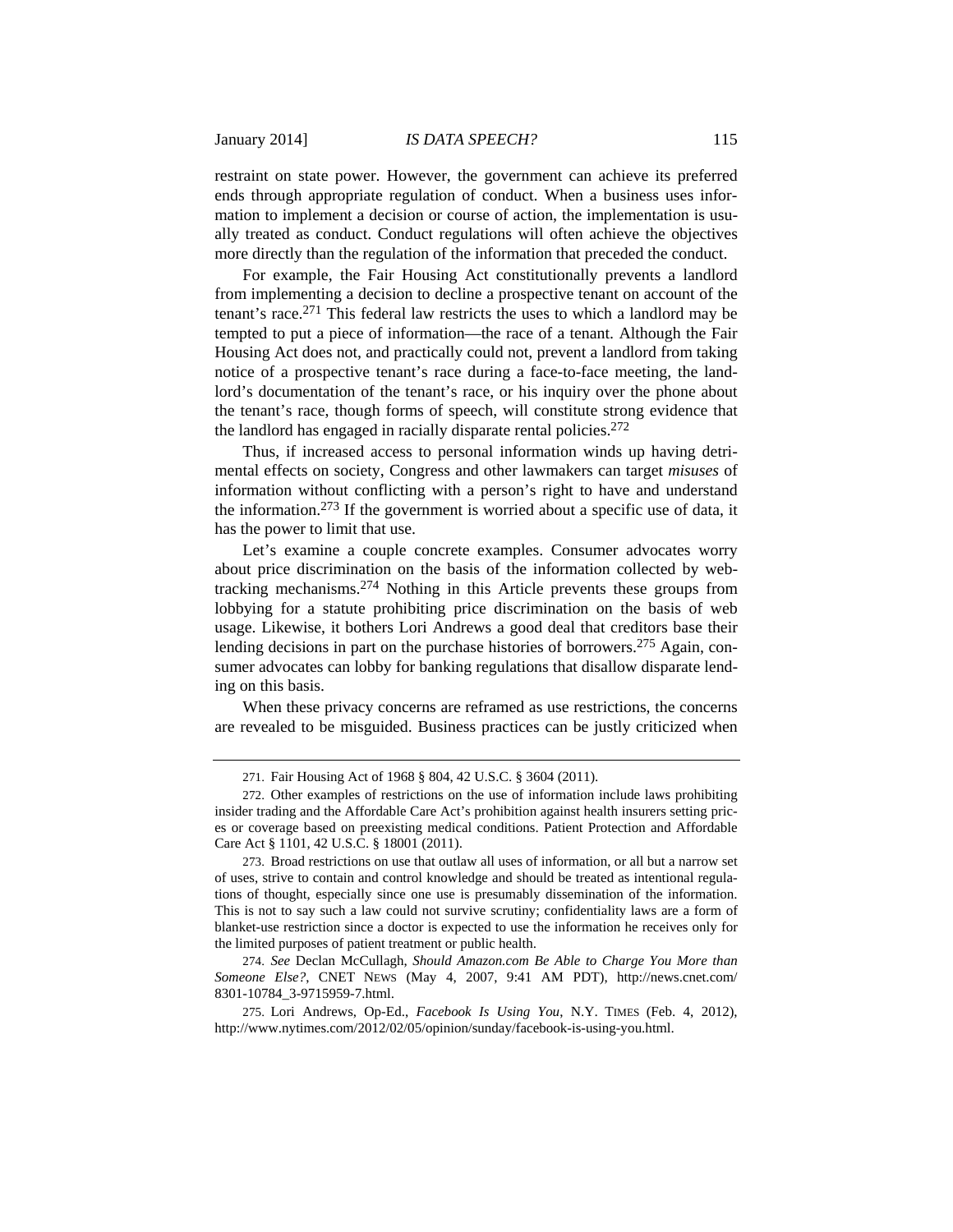they exploit financially vulnerable populations, but the most popular business uses of personal data tend to benefit traditionally disadvantaged consumers. Web-tracking information, if it is ever used for pricing, is used to charge certain affluent web surfers (like Mac users) more than others.276 And credit decisions made on the basis of factors other than income will have the salutary effect of reducing interest rates for poor-but-creditworthy consumers (and of increasing the interest rates for higher-income-but-unreliable debtors).277 It may be that some information collected by web-tracking technologies is the sort of intimate data that should be shielded from the scrutiny and use of others through the right to seclusion.278 But the problems anticipated by privacy advocates have not been carefully thought through.

Similarly, the government may (as it has  $279$ ) prohibit health insurers from using information about gun ownership when pricing health policy premiums. Such a law makes the deliberate choice to force non-gun owners to subsidize the health insurance of gun owners. Policymakers are free to craft these discrete restrictions on information use, and then take the political consequences of the assumptions and priorities that are reflected in the laws.

But data privacy regulations that attempt to hamper the pace of information accumulation favor the noisy signals of yesterday's data environment over the more precise signals of tomorrow out of an unfounded assumption that better information will produce *worse* results for society. If the state has reason to think this is true in some circumstances, it can regulate conduct within those circumstances. But the state should not maintain an information status quo for its own sake.

There is another underutilized arrow in the legislature's quiver, too. Even if lawmakers are constrained from banning the collection or dissemination of data, they can always employ their considerable power to compel disclosures. For example, a law requiring anybody who wishes to record another person to provide notice of the recording will not, under usual circumstances, interfere with a person's right to record.

<sup>276.</sup> *See* Dana Mattioli, *On Orbitz, Mac Users Steered to Pricier Hotels*, WALL ST. J. (Aug. 23, 2012, 6:07 PM EDT), http://online.wsj.com/article/SB10001424052702304 458604577488822667325882.html.

<sup>277.</sup> For a discussion about how the collection of personal data has democratized the availability of consumer credit, see J. Howard Beales, III & Timothy J. Muris, *Choice or Consequences: Protecting Privacy in Commercial Information*, 75 U. CHI. L. REV. 109, 115- 17 (2008).

<sup>278.</sup> I have suggested so myself, though not through the lens of constitutional scrutiny. Bambauer, *supra* note 24, at 244-53.

<sup>279.</sup> Patient Protection and Affordable Care Act § 10101(e), 42 U.S.C. § 300gg-17(c)(4) (2011).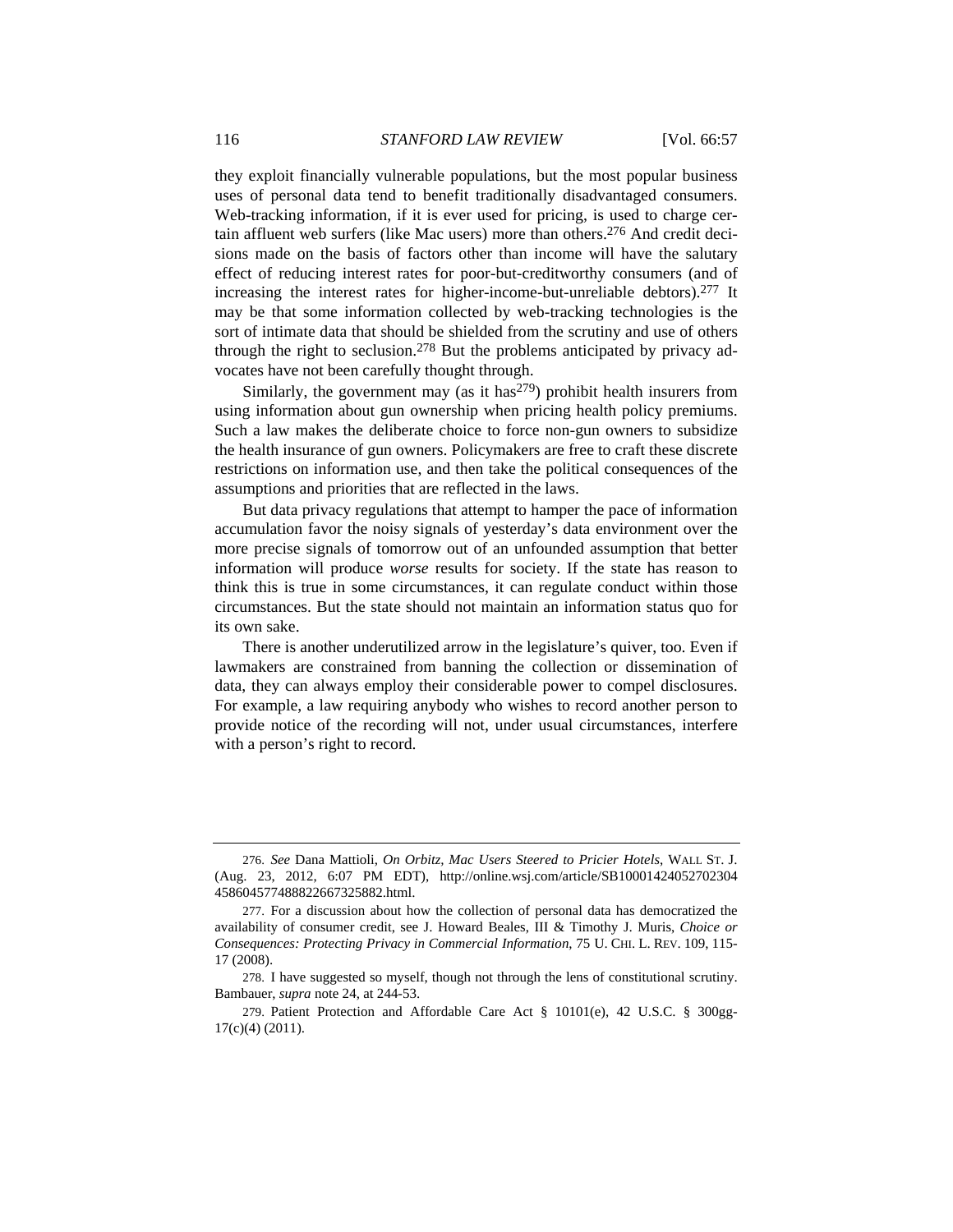#### C. *Concern 3: Scrutiny Is Subjective at Best, Political at Worst*

Another concern is that judges will not be able to keep their personal or political beliefs from improperly influencing the scrutiny analysis.

The *IMS Health* decision exacerbates this concern. After all, when the Vermont legislature passed the law restricting the transfer and use of prescription data, it did so under the belief that the targeted marketing practices of pharmaceutical companies put indirect pressure on patients, through their doctors, to pay for and use more expensive new drug treatments when cheaper options were available. Whether or not the legislature's theory was correct, it was supported to some extent by public health research. Justice Kennedy found that the state could not regulate speech on the basis that such speech is persuasive.280 But Justice Kennedy's analysis is facile, and underdeveloped. Even if the state does not have an interest in protecting *doctors* from speech that they may find persuasive, the state's interests in protecting patients from the indirect influence of detailing practices is, at least arguably, a different matter. If the state had reason to believe that pharmaceutical detailing practices succeed in manufacturing demand running against consumer interests, the state would presumably have an interest in correcting the distortions. Justice Kennedy's opinion in *IMS Health*, like other First Amendment opinions that came before it, provides no guidance for determining which types of state interests are sufficiently important, and how the significance can be proved.281

But these problems are not peculiar to data. Every time courts apply constitutional scrutiny, they sit in judgment about which state interests are sufficiently compelling and which are not. Human bias and error are intrinsic to judicial scrutiny, but this is the least worst of our options.

# **CONCLUSION**

When privacy scholars argue that data should be treated differently from traditional forms of communication (utterances, journals, movies, and the like), they often do so for entirely rational and admirable reasons. If the First Amendment is too strong, and obstructs regulations that target low-value and negative-value speech, then the First Amendment will pose massive inefficiencies in our self-governance. Skepticism about the Supreme Court's maximalist approach to First Amendment law is completely logical: the First Amendment is quite literally getting in the way of regulations that might improve social welfare.

<sup>280.</sup> Sorrell v. IMS Health Inc., 131 S. Ct. 2653, 2670 (2011).

<sup>281.</sup> In *IMS Health*, this may have been because the Vermont law was not designed to guard the state's stated interest in avoiding unwanted pressure, since doctors had the power to opt their patients into the detailers' databases. Also, Vermont put much less emphasis on this purported state interest than it did on others, related to patient and doctor privacy. *See id.*  2668-70.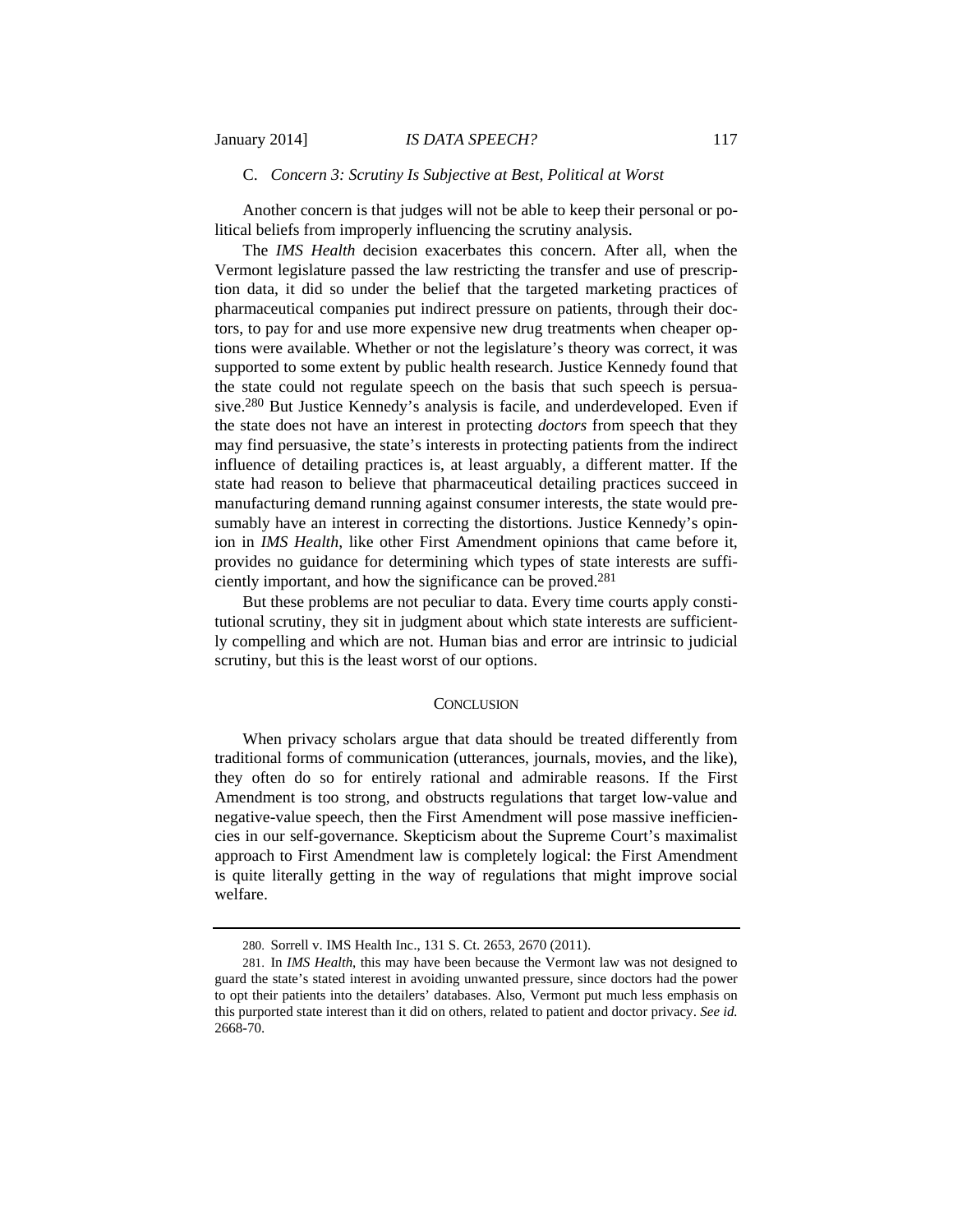The authors of the Bill of Rights could not have foreseen an avalanche of data when they drafted the First Amendment. But however they would have felt about Big Data, the restraints that they created were expected to frustrate the government, even when speech regulations are well intentioned. The First Amendment is, in many ways, an experiment that hinders the government from deciding what speech, and what thoughts, are good, even if most levelheaded people could agree on the matter. After all, a benevolent dictator is still a dictator.

But there is another, less pessimistic, explanation of the First Amendment's restrictions. Our predictions about the negative effects of speech and information are frequently proven to be wildly off the mark. Every new innovation provokes a flurry of fear and draft legislation, leaving behind the remnants of technopanic.282 To take just one example, Caller ID, a service that is now taken for granted, was once the center of such heated privacy debate that the FCC still requires telephone companies to block any phone number if the caller requests it.283 The regulation was promulgated over the objections of privacy advocates, who urged the FCC to set the default as blocking the reporting of telephone numbers, and requiring callers to opt in if they were willing to let their phone numbers be displayed.284

This FCC rule looks much less critical in hindsight than it did at the time.285 This is why the First Amendment should, and does, create a strong presumption in favor of access to information. Very often the most sensibleseeming restrictions on information turn out to be flawed by status quo bias and fear. These biases and fears are overrepresented among public intellectuals today. Jeffrey Rosen has predicted that the Internet will be an existential threat to

<sup>282.</sup> The consequences are worse when legislation *is* passed. Donald Lively's account shows that "[h]istory actually suggests that the undoing of misconceived or dated regulation presents a much more vexing challenge." Donald E. Lively, *The Information Superhighway: A First Amendment Roadmap*, 35 B.C. L. REV. 1067, 1098 (1994); *see also* Donald E. Lively, *Fear and the Media: A First Amendment Horror Show*, 69 MINN. L. REV. 1071, 1076 (1985).

<sup>283.</sup> Delivery Requirements and Privacy Restrictions, 47 C.F.R. § 64.1601(b) (2013).

<sup>284.</sup> Calling Number Identification Service—Caller ID, 60 Fed. Reg. 29,489, 29,489 (June 5, 1995) (discussing privacy objections); *see* Marc Rotenberg, Director, Computer Prof'ls for Social Responsibility, Telephone Privacy in the 1990's Before the United States Telephone Association (Sept. 13, 1989).

<sup>285.</sup> Today the Caller ID debate looks especially odd since, we would say, the caller is imposing a call into the recipient's home, and thus should expect significantly less privacy. Even if the caller, too, is sitting in his own home, we see the placement of the phone call as an obvious and intentional transmission *out* of the home. But this goes to show that "the home" is a social construct that changes with increased technological education. The next generation may look at ours and wonder why a person sitting in their home but surfing the Internet would consider anything they do online to be "private."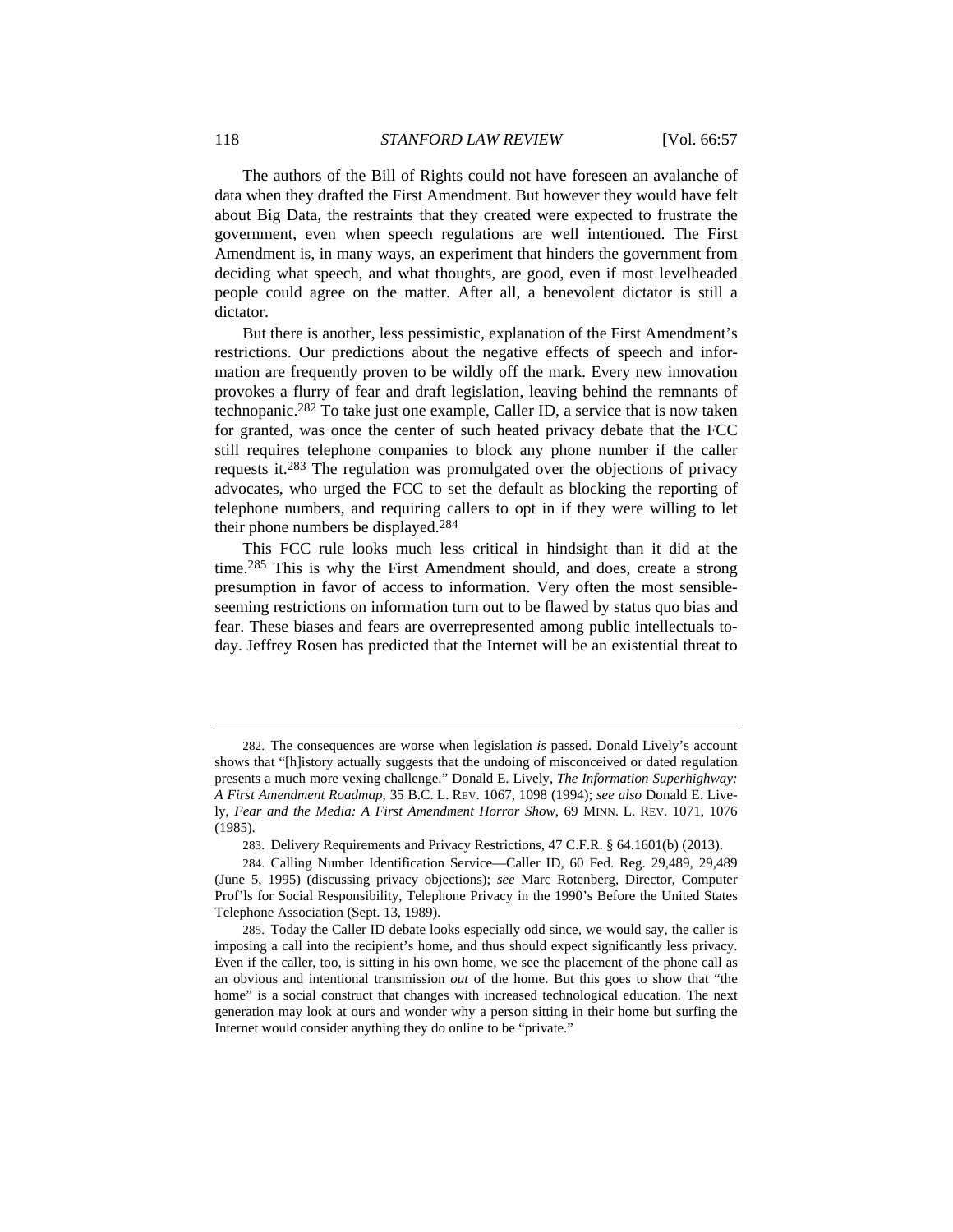our identities and individuality,286 and Viktor Mayor-Schönberger has argued that increased information will *decrease* our ability to learn, forget, and forgive.287 These theories have so little support from the history of the written word and the printing press, both information technological shocks of their times, that they are best forgiven and forgotten.<sup>288</sup>

Justice Holmes's dissents, which over time have become seminal to modern First Amendment law, show a desire to craft speech rights that will not bend to accommodate a bad idea that looks deceptively good. According to David Rabban's historical account, Justice Holmes may have been motivated to push for robust speech rights because of his own, personal realization that some of his strongly held beliefs might be wrong.289

In 1919, over the course of four opinions, *Schenck v. United States*, 290 Sugarman v. United States,<sup>291</sup> Frohwerk v. United States,<sup>292</sup> and Debs v. Unit*ed States*, 293 the Supreme Court upheld the convictions of several socialists for antiwar speech under the Espionage Act of 1917. Ironically, Justices Holmes and Brandeis were responsible for the majority opinions in all four of these cases—decisions that Justice Holmes described as cruel, but correct.294 But after these prosecutions, as the dreary negotiations of the Treaty of Versailles were playing out, many Americans began to question whether World War I had achieved the goals that had justified American intervention in Europe.295 Justice Holmes may have been among them.296 During this time of reflection, the justifications for quashing antiwar speech began to look hollow, and the

288. Nate Silver recounts the history of the printing press in his new book. SILVER, *supra* note 171. The printing press caused such a rapid increase in the dissemination of books that Europeans of the fifteenth and sixteenth centuries had to toil through the information overload of their day, selecting among a wide library that was dominated by heretical religious texts and pseudoscience. *Id.* at 2-3. At the time, broad distribution of books would have seemed counterproductive for the pursuit of knowledge, but nobody would doubt the connection between the printing press and increased human knowledge today.

289. RABBAN, *supra* note 187, at 249-55.

- 290. 249 U.S. 47 (1919).
- 291. 249 U.S. 182 (1919).
- 292. 249 U.S. 204 (1919).
- 293. 249 U.S. 211 (1919).

294. G. Edward White, *Justice Holmes and the Modernization of Free Speech Jurisprudence: The Human Dimension*, 80 CALIF. L. REV. 391, 420-21 (1992).

295. RABBAN, *supra* note 187, at 342. For more information on the political fracturing caused by the Treaty of Versailles, see LLOYD E. AMBROSIUS, WOODROW WILSON AND THE AMERICAN DIPLOMATIC TRADITION: THE TREATY FIGHT IN PERSPECTIVE (1987).

296. *See* RABBAN, *supra* note 187, at 351; JAY STANLEY, AM. CONSTITUTION SOC'Y, ISSUE BRIEF: THE CRISIS IN FOURTH AMENDMENT JURISPRUDENCE 11-12 (2010), *available at*  http://www.acslaw.org/files/ACS%20Issue%20Brief%20-%20Stanley%204th%20Amend ment.pdf.

<sup>286.</sup> JEFFREY ROSEN, THE UNWANTED GAZE: THE DESTRUCTION OF PRIVACY IN AMERICA 8-9 (2000).

<sup>287.</sup> MAYER-SCHÖNBERGER, *supra* note 208, at 196-97.